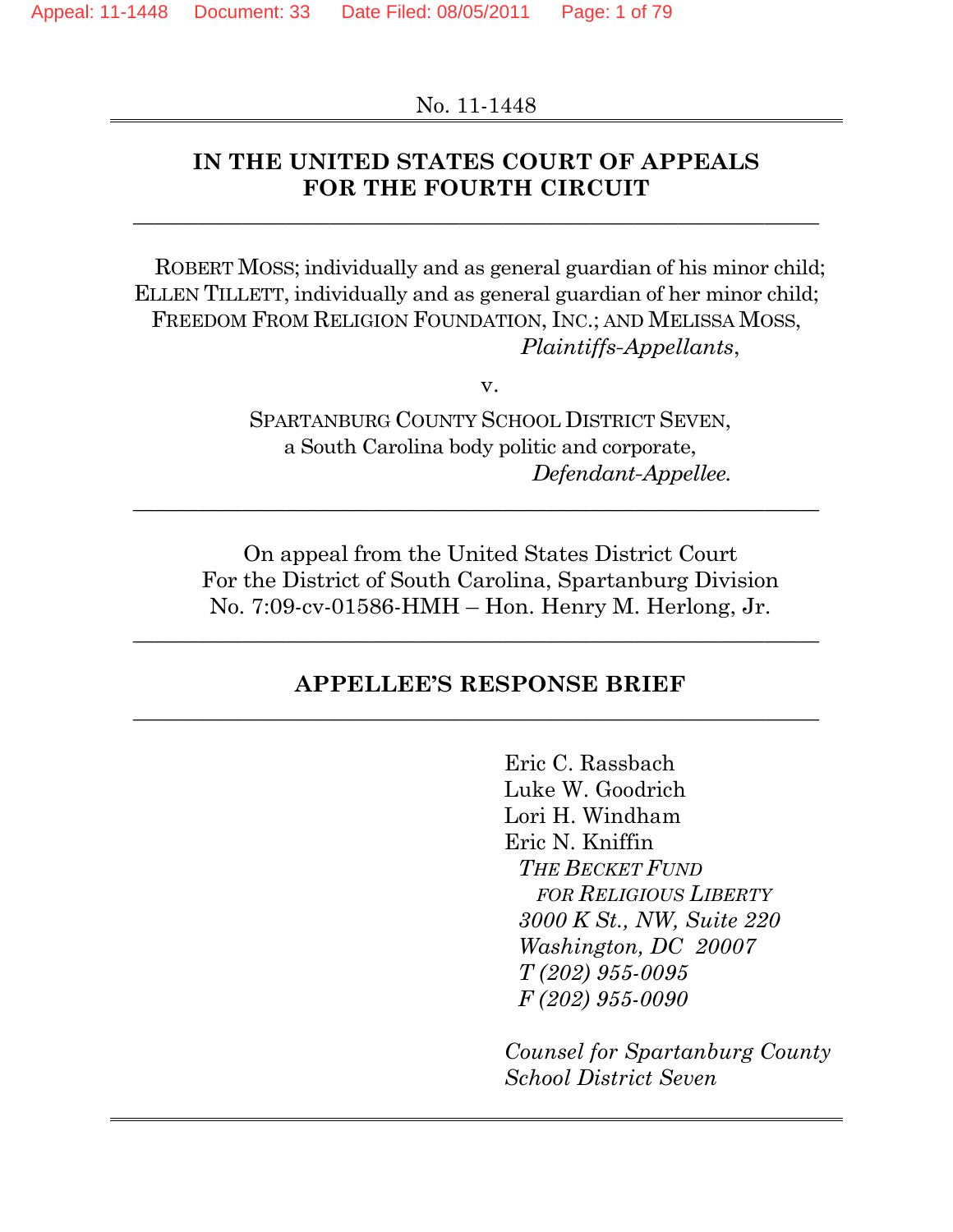# **CORPORATE DISCLOSURE STATEMENT**

Pursuant to FRAP 26.1 and Local Rule 26.1, Appellee Spartanburg

County School District Seven makes the following disclosure:

- 1. The School District is not a publicly held corporation or other publicly held entity;
- 2. The School District does not have any parent corporations;
- 3. No publicly held corporations owns 10% or more of the stock of the School District;
- 4. There is no other publicly held corporation or other publicly held entity that has a direct financial interest in the outcome of this litigation;
- 5. The School District is not a trade association;
- 6. This case does not arise out of a bankruptcy proceeding.

August 4, 2011 s/ Eric N. Kniffin

Eric N. Kniffin *Counsel for Spartanburg County School District Seven*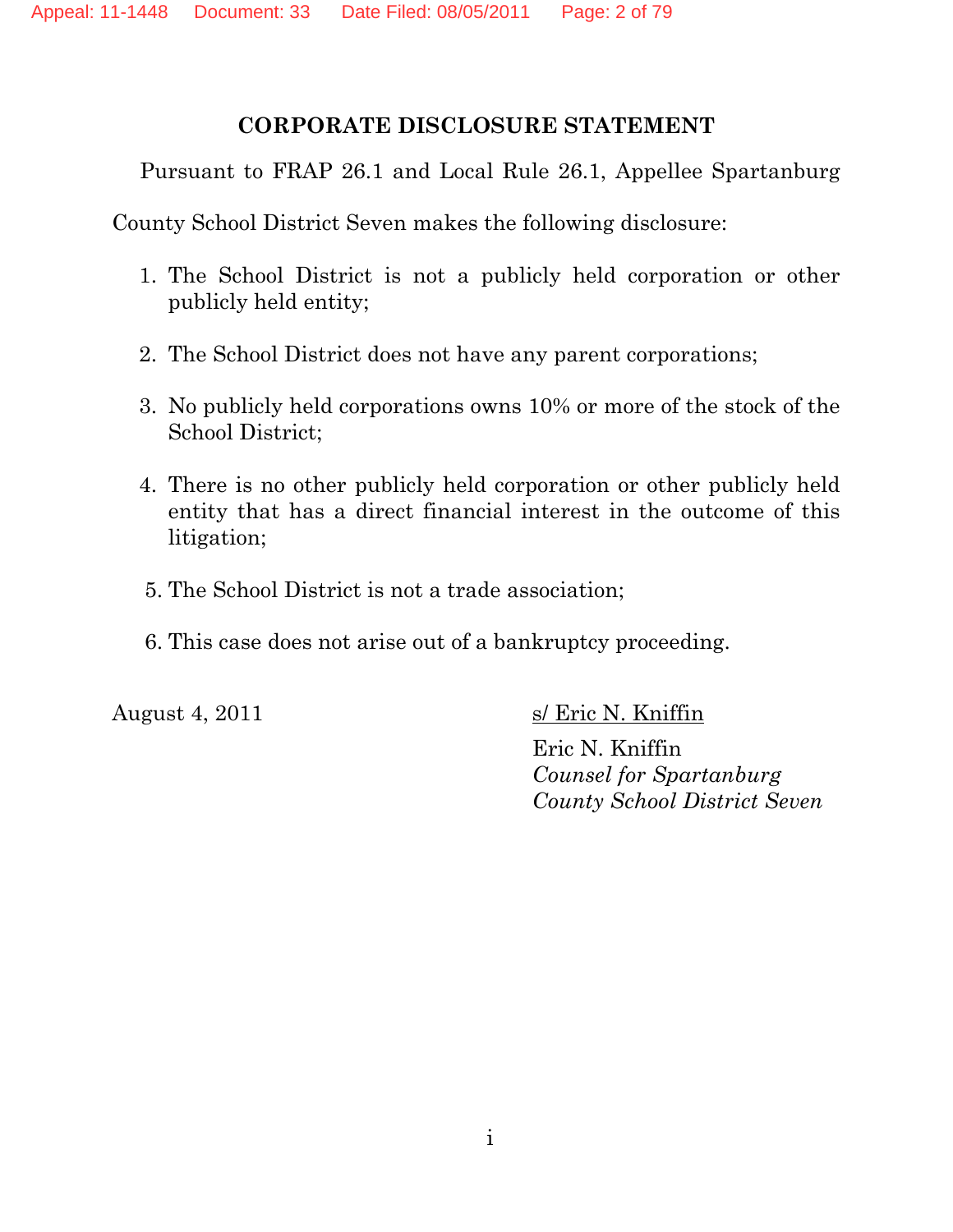# **TABLE OF CONTENTS**

| A. Released time accommodations in South Carolina                                                         |    |
|-----------------------------------------------------------------------------------------------------------|----|
|                                                                                                           |    |
|                                                                                                           |    |
|                                                                                                           |    |
|                                                                                                           |    |
|                                                                                                           |    |
|                                                                                                           |    |
|                                                                                                           |    |
|                                                                                                           |    |
|                                                                                                           |    |
| I. Plaintiffs lack standing to challenge the District's                                                   |    |
|                                                                                                           |    |
| B. Plaintiffs cannot show injury-in-fact based on mere                                                    |    |
| C. Plaintiffs lack "offended observer" standing. 28                                                       |    |
| 1. "Offended observer" standing is based on seeing<br>displays or experiencing rituals, not knowing about | 28 |
|                                                                                                           |    |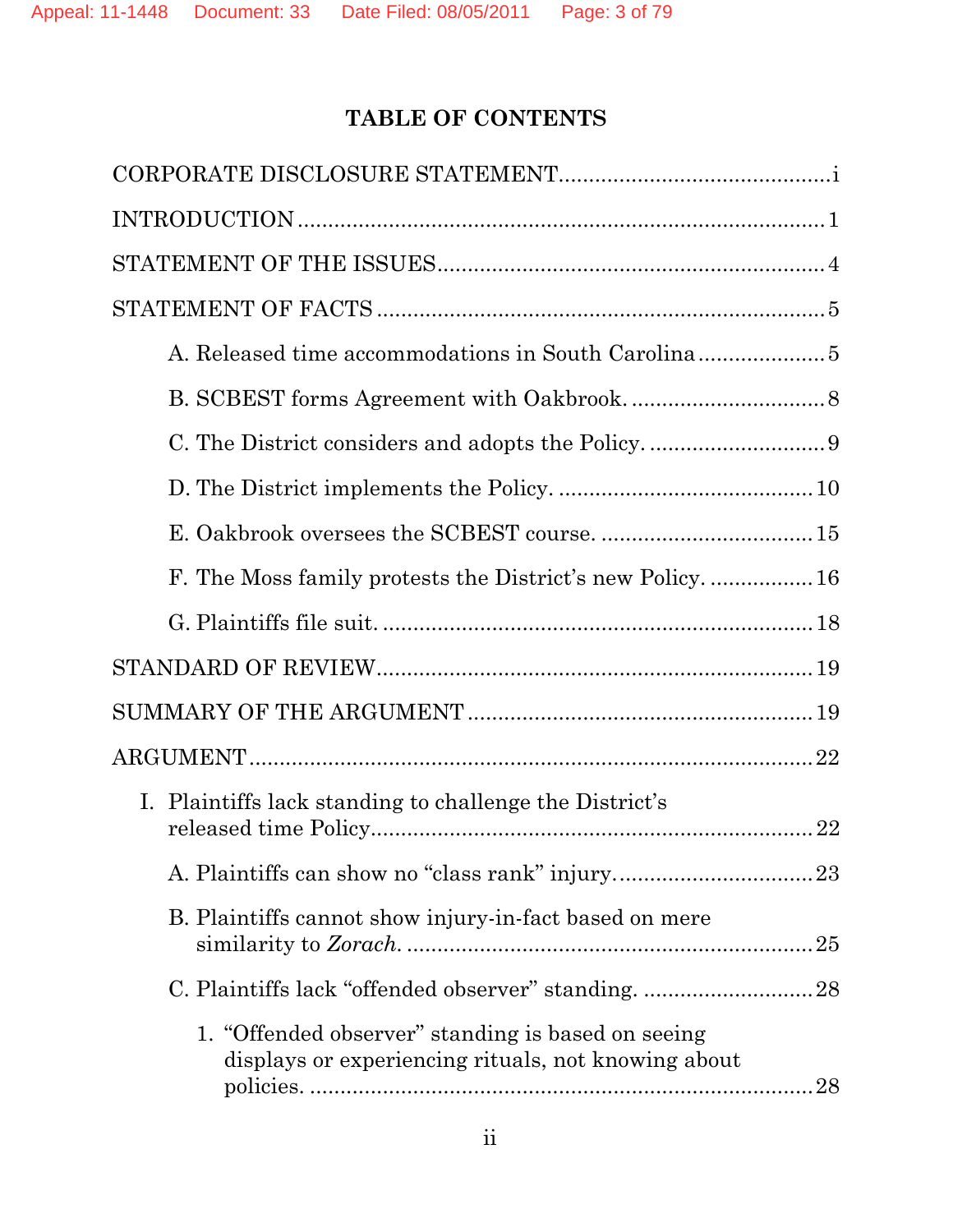| 2. Plaintiffs lack the necessary "direct contact" with                                        |  |
|-----------------------------------------------------------------------------------------------|--|
|                                                                                               |  |
|                                                                                               |  |
| II. The released time Policy does not violate the                                             |  |
| A. The Policy is constitutional under Zorach and Smith35                                      |  |
|                                                                                               |  |
| 1. Plaintiffs concede that the Policy has a secular                                           |  |
| 2. The Policy does not have the principal or primary                                          |  |
| a. Accommodating private religious exercise does                                              |  |
| b. Accepting credit for released time classes does not                                        |  |
| c. Cooperating with SCBEST to ensure smooth<br>operation of the Policy does not impermissibly |  |
| 3. The Policy does not entangle the government with                                           |  |
|                                                                                               |  |
|                                                                                               |  |
|                                                                                               |  |
|                                                                                               |  |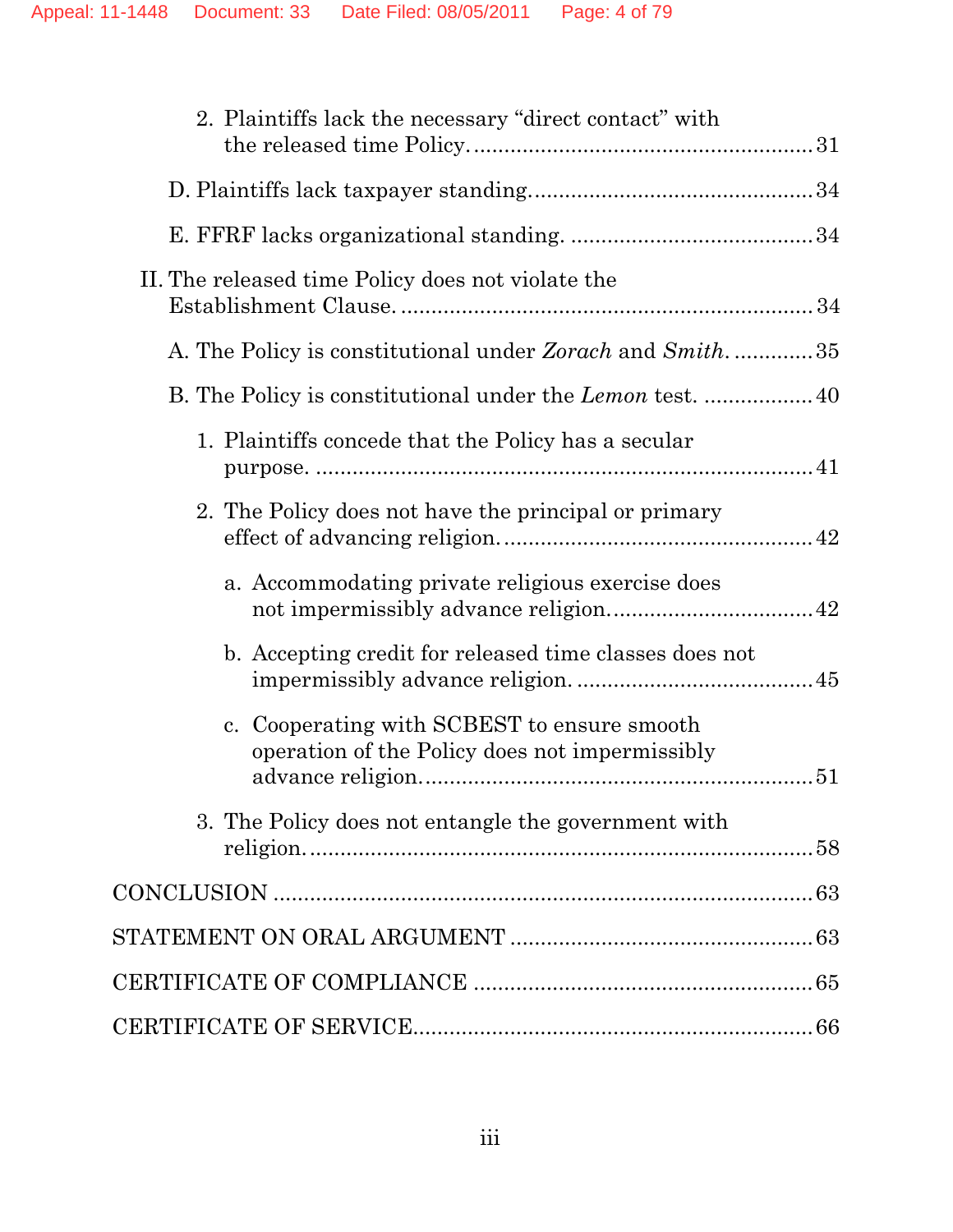| ADDENDUM A: South Carolina Released Time Credit Act,        |  |
|-------------------------------------------------------------|--|
| <b>ADDENDUM B: Spartanburg County School District Seven</b> |  |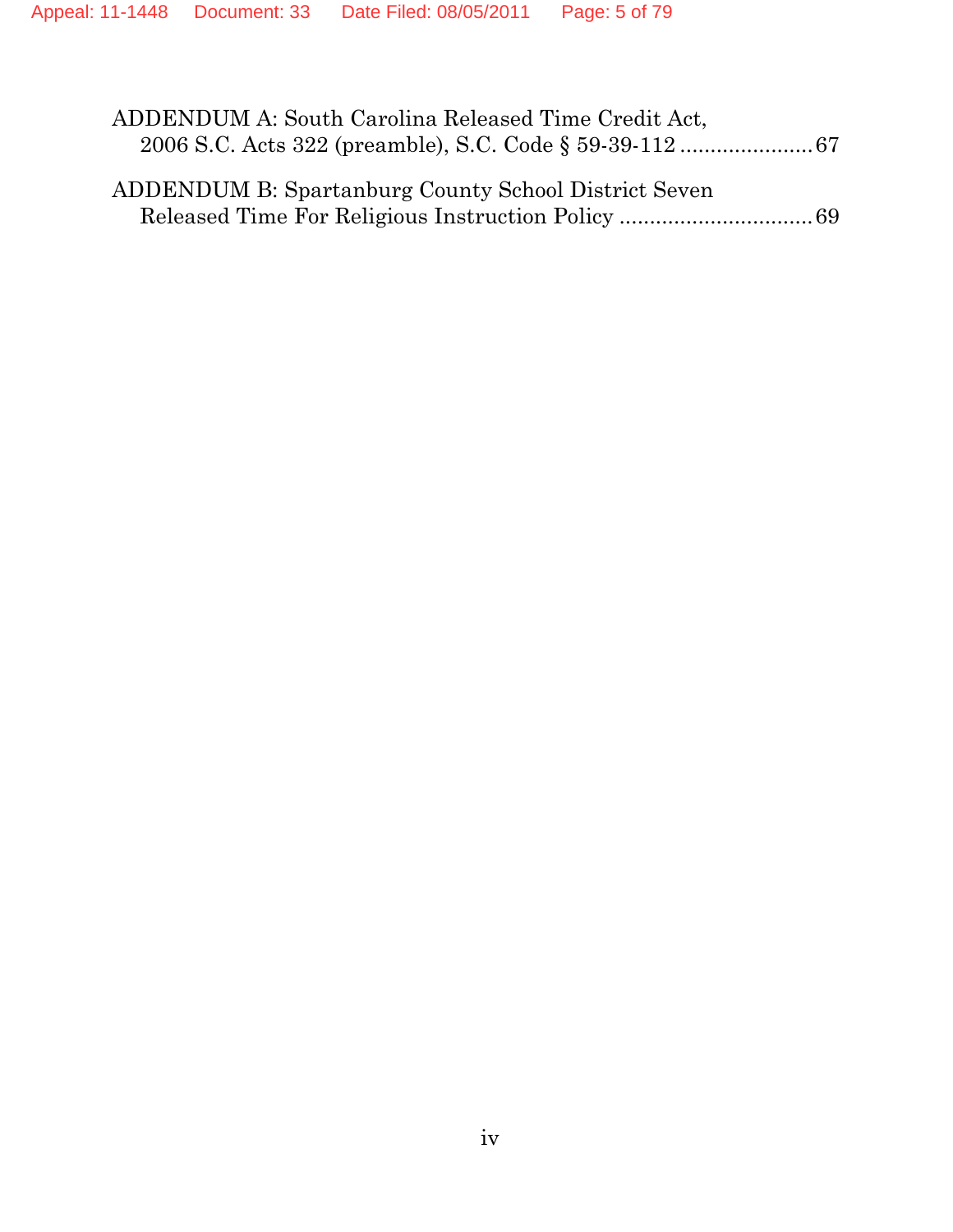# **TABLE OF AUTHORITIES**

| Cases                                                  | Page(s) |
|--------------------------------------------------------|---------|
| Ariz. Christian Sch. Tuition Org. v. Winn,             |         |
| Berkley v. Common Council,                             |         |
| Corp. of Presiding Bishop v. Amos,                     |         |
| Cutter v. Wilkinson,                                   |         |
| Doe v. Santa Fe Indep. Sch. Dist.,                     |         |
| Doe v. Shenandoah Cnty. Sch. Bd.,                      |         |
| Doe v. Tangipahoa Parish Sch. Bd.,                     |         |
| <i>EEOC</i> v. Navy Fed. Credit Union,                 |         |
| Ehlers-Renzi v. Connelly Sch. of the Holy Child, Inc., |         |
| Ennis v. Nat'l Ass'n of Bus. & Educ. Radio, Inc.,      |         |
| Glassman v. Arlington Cnty.,                           |         |
| In re Navy Chaplaincy,                                 |         |
| Joyner v. Forsyth Cnty.,                               |         |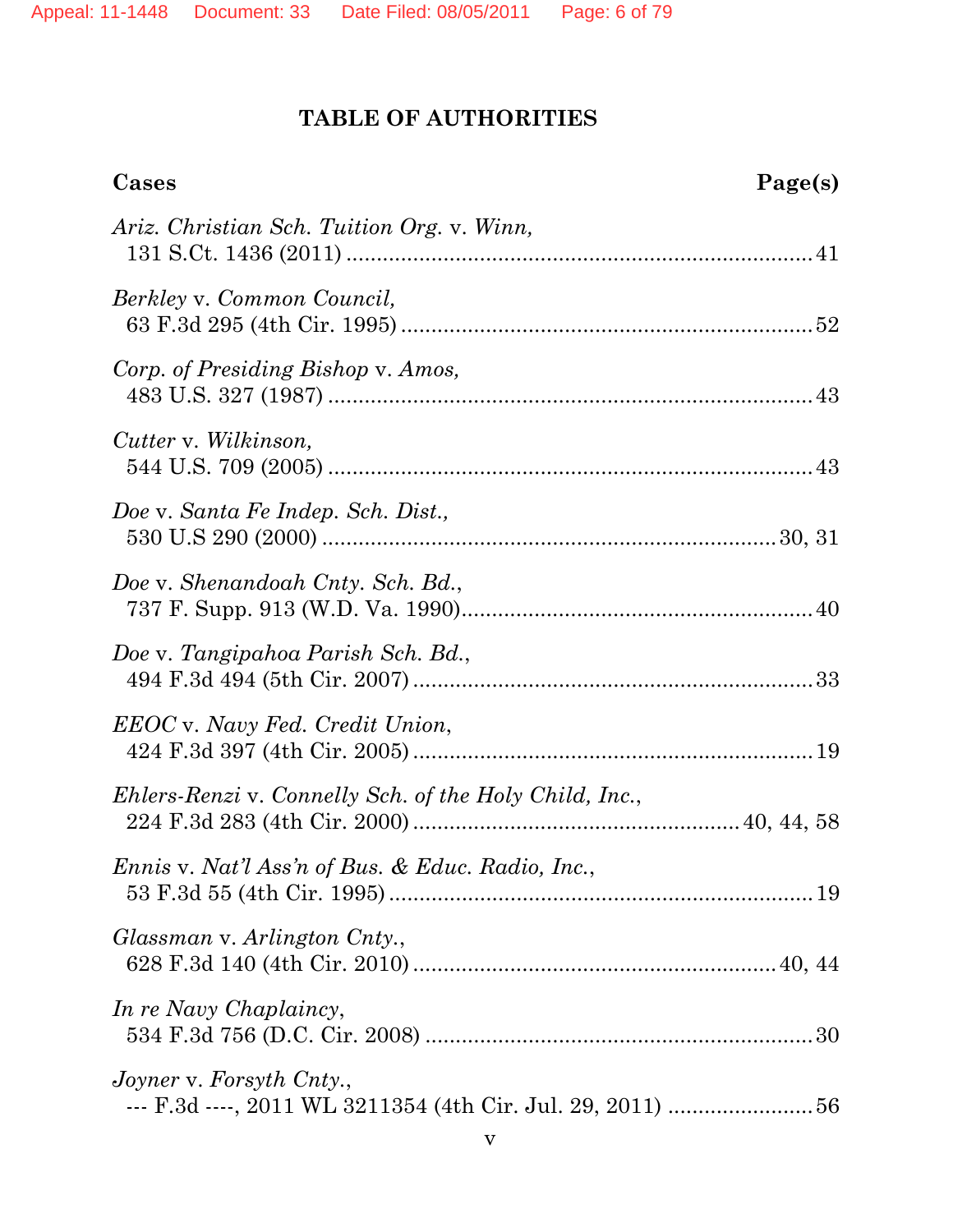| Lanner v. Wimmer,                       |
|-----------------------------------------|
| Larkin v. Grendel's Den,                |
| Lemon v. Kurtzman,                      |
| Lujan v. Defenders of Wildlife,         |
| <i>Madison v. Riter,</i>                |
| McCollum v. Bd. of Educ.,               |
| Mellen v. Bunting,                      |
| Monell v. Dep't of Soc. Servs.,         |
| Mueller v. Allen,                       |
| Myers v. Loudoun Cnty. Pub. Sch.,       |
| Nurre v. Whitehead,                     |
| <i>Pierce v. Soc'y of Sisters,</i>      |
| Pierce v. Sullivan W. Cent. Sch. Dist., |
| Salazar v. Buono,                       |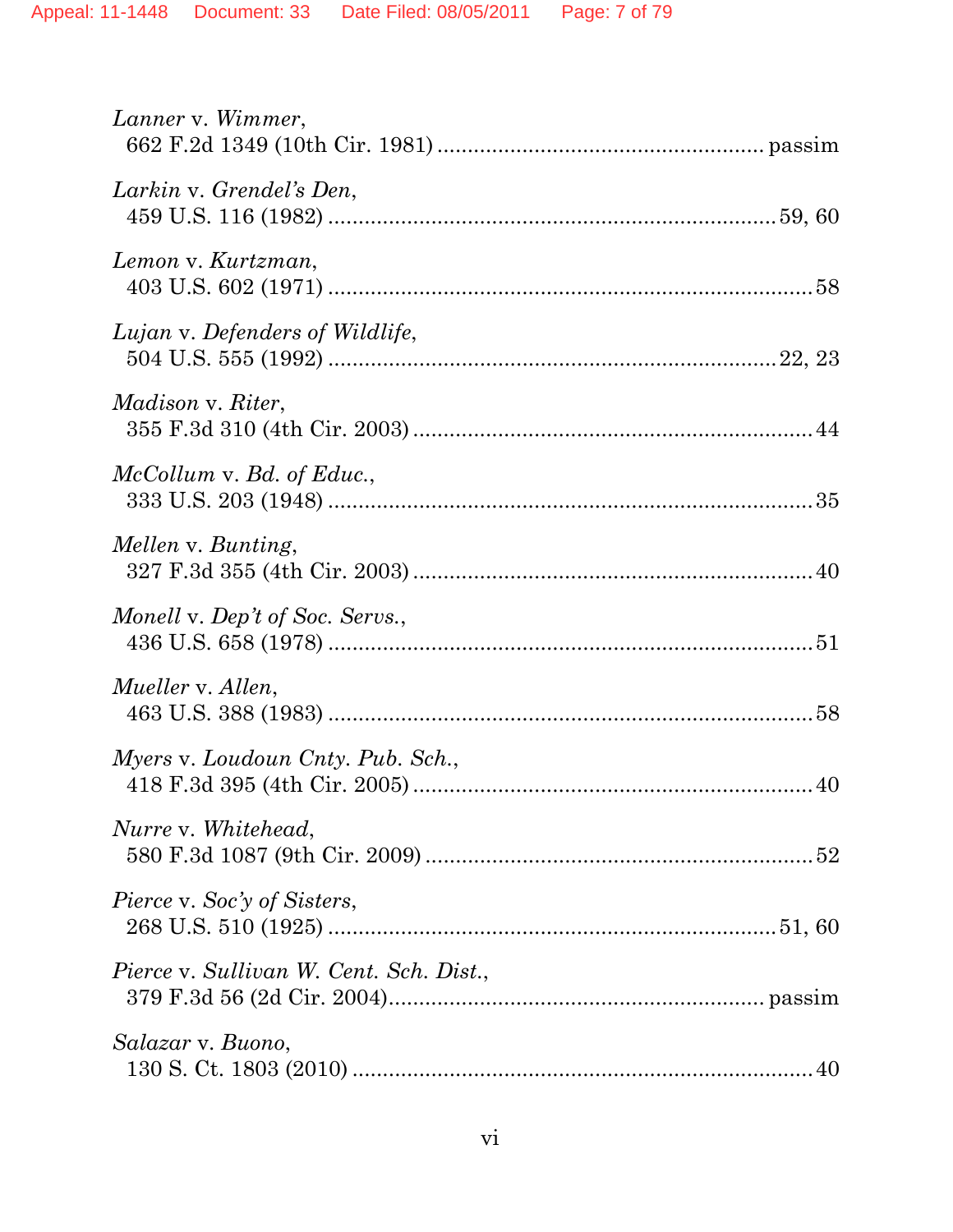| Sch. Dist. of Abington v. Schempp,                                                              |
|-------------------------------------------------------------------------------------------------|
| Smith v. Smith,                                                                                 |
| Steel Co. v. Citizens for a Better Env't,                                                       |
| Suhre v. Haywood Cnty.,                                                                         |
| Teamsters Joint Council No. 83 v. Centra, Inc.,                                                 |
| United States v. Jones,                                                                         |
| <i>Valley Forge Christian Coll. v.</i><br>Ams. United for Separation of Church and State, Inc., |
| Van Orden v. Perry,                                                                             |
| Walz v. Tax Comm.,                                                                              |
| Zelman v. Simmons-Harris,                                                                       |
| Zorach v. Clauson,                                                                              |
| <b>Statutes</b><br>Page(s)                                                                      |
|                                                                                                 |
|                                                                                                 |
|                                                                                                 |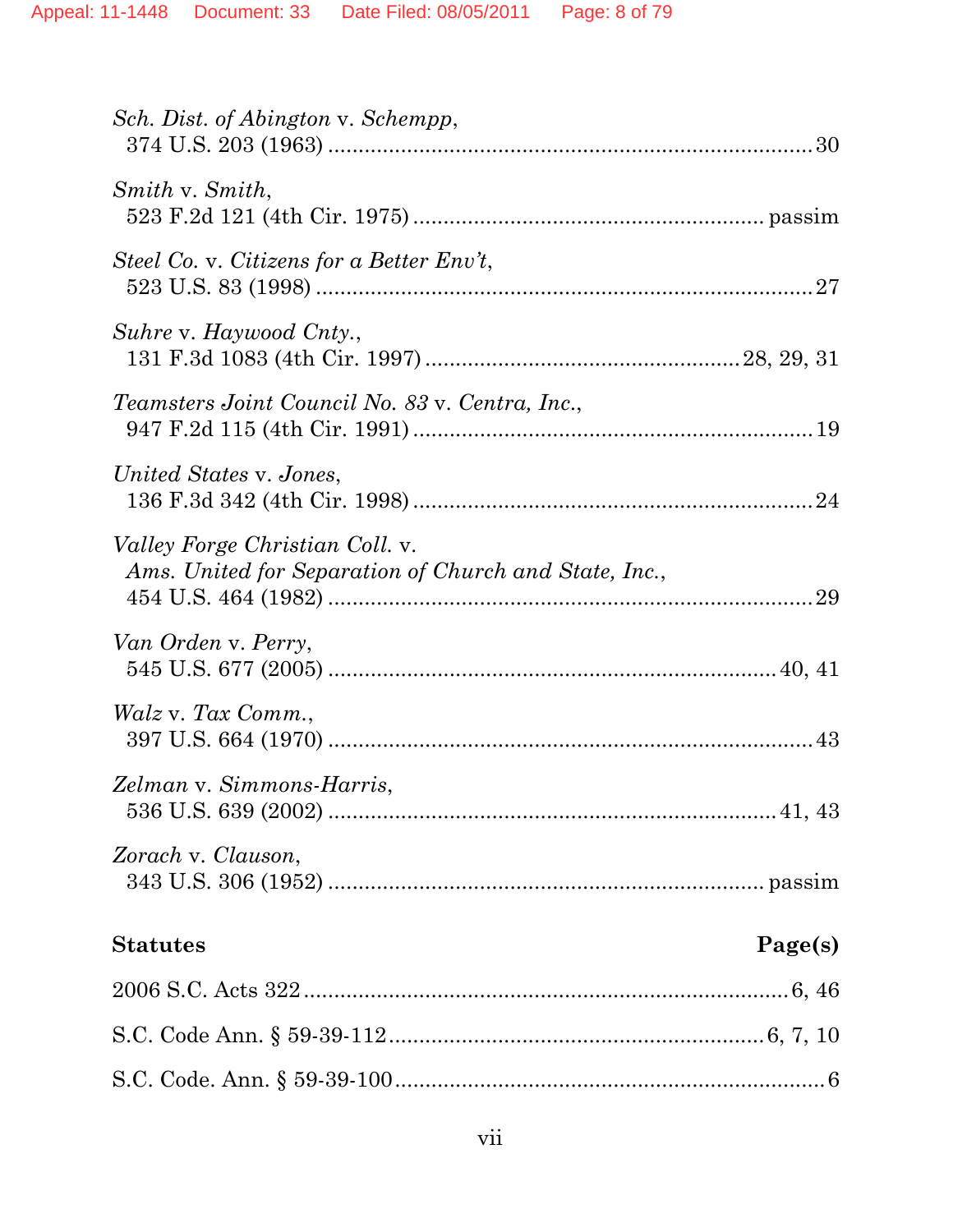# **Regulations Page(s)**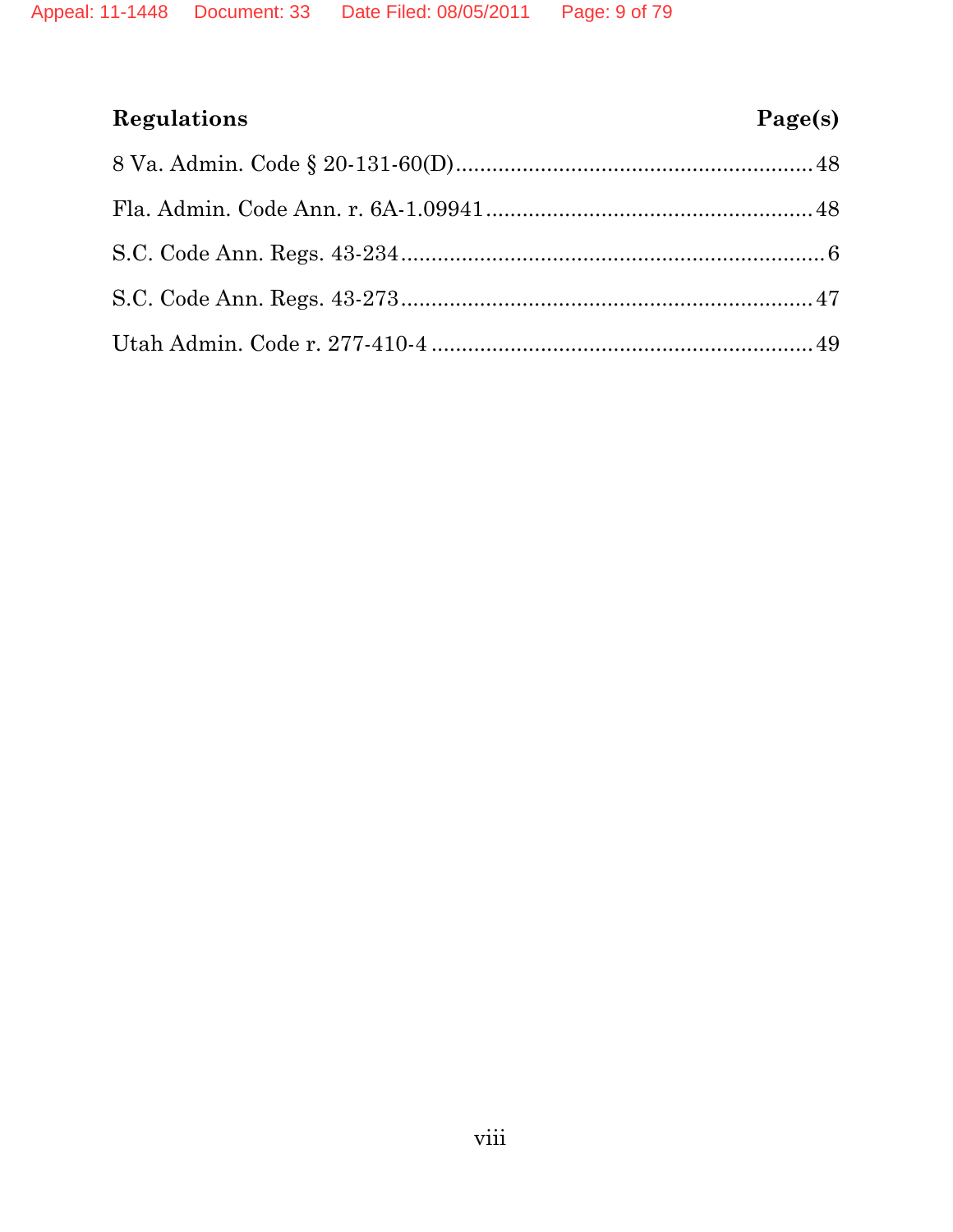## **INTRODUCTION**

This lawsuit is much ado about nothing. The School District adopted an unremarkable released time policy as an accommodation of some students' interest in receiving private religious instruction off campus. The District scrupulously designed the policy to be neutral among religions and used safeguards to avoid entanglement with religion. As even Plaintiffs now concede—despite earlier allegations to the contrary—the District had an entirely secular purpose in accommodating its students.

Plaintiffs press on, however, because of what they call the "centerpiece" of their case: their claim that public schools violate the Establishment Clause *whenever* they accept transfer credits for religious instruction. This argument has far-reaching consequences that Plaintiffs fail to acknowledge. Public schools across the nation can and routinely do accept such credits without promoting or becoming entangled with religion. The mere conjunction of this common practice with the longstanding—and perfectly constitutional—practice of released time education does not make either one unconstitutional. Two rights do not make a wrong.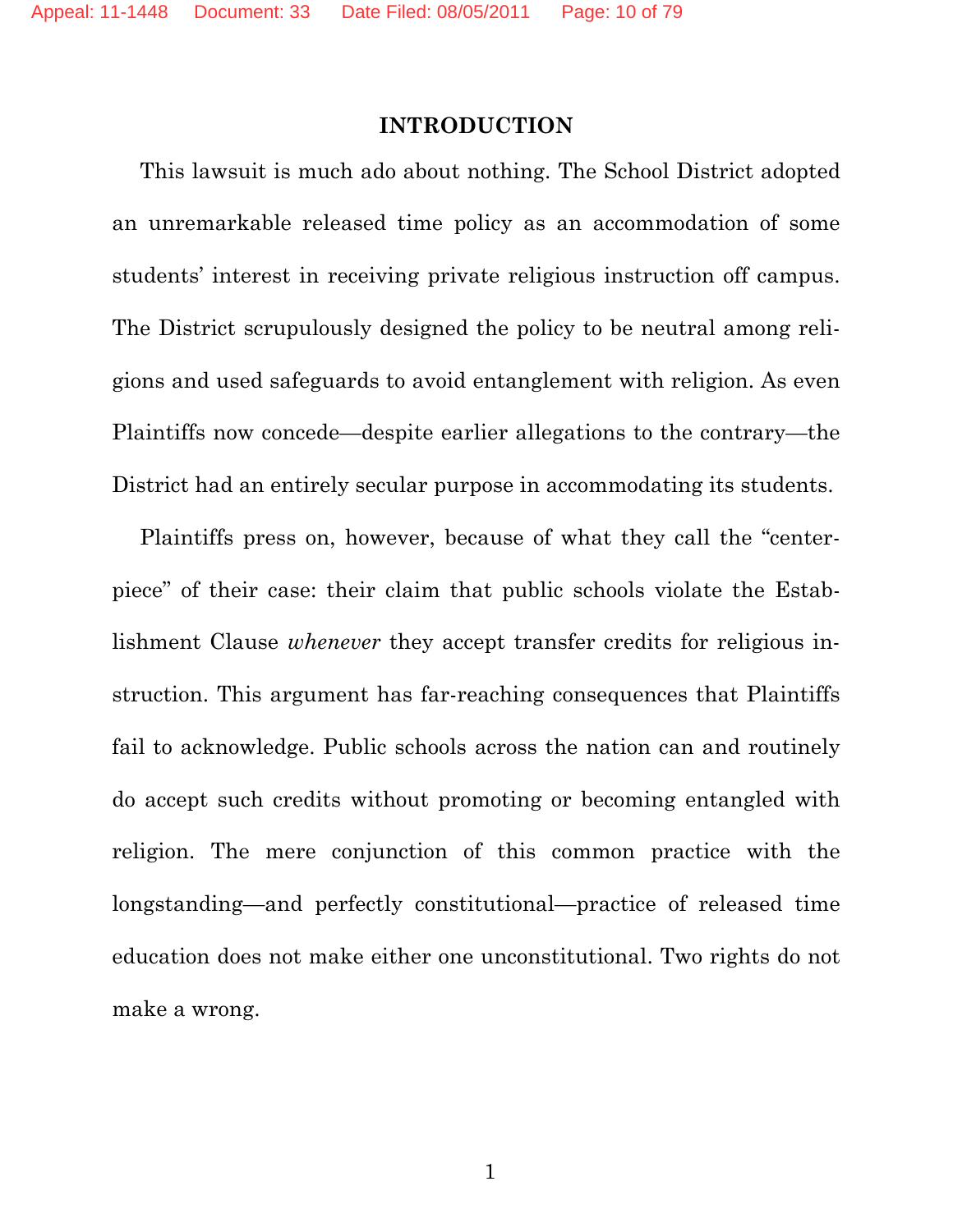Plaintiffs' claims fail for two simple reasons. First, Plaintiffs lack standing to complain about the policy because it has caused them no injury. It has not harmed their academic standing, nor has it disrupted their school day. At most they can claim to be offended by the existence of a government policy they dislike. But just disagreeing with the government is not enough to meet Article III's injury requirement. Without an injury, Plaintiffs are not entitled to hale the District into court.

Second, the District's policy easily qualifies as a bona fide religious accommodation under both *Zorach* and *Lemon*. The District did not promote the released time program, nor did it coerce anyone to join. Both the release of students and the acceptance of elective credit are neutral accommodations that simply make it possible for students to receive religious instruction. Nor does the arms'-length, accreditationbased recognition of transfer credits create any entanglement. Indeed, Plaintiffs' proposed remedy of public school review of religious school courses poses the far greater danger of entanglement.

Plaintiffs' lawsuit is ultimately driven by their admittedly negative feelings towards the religious beliefs of some of their fellow students, which they find offensive. Plaintiffs are entitled to their opinion and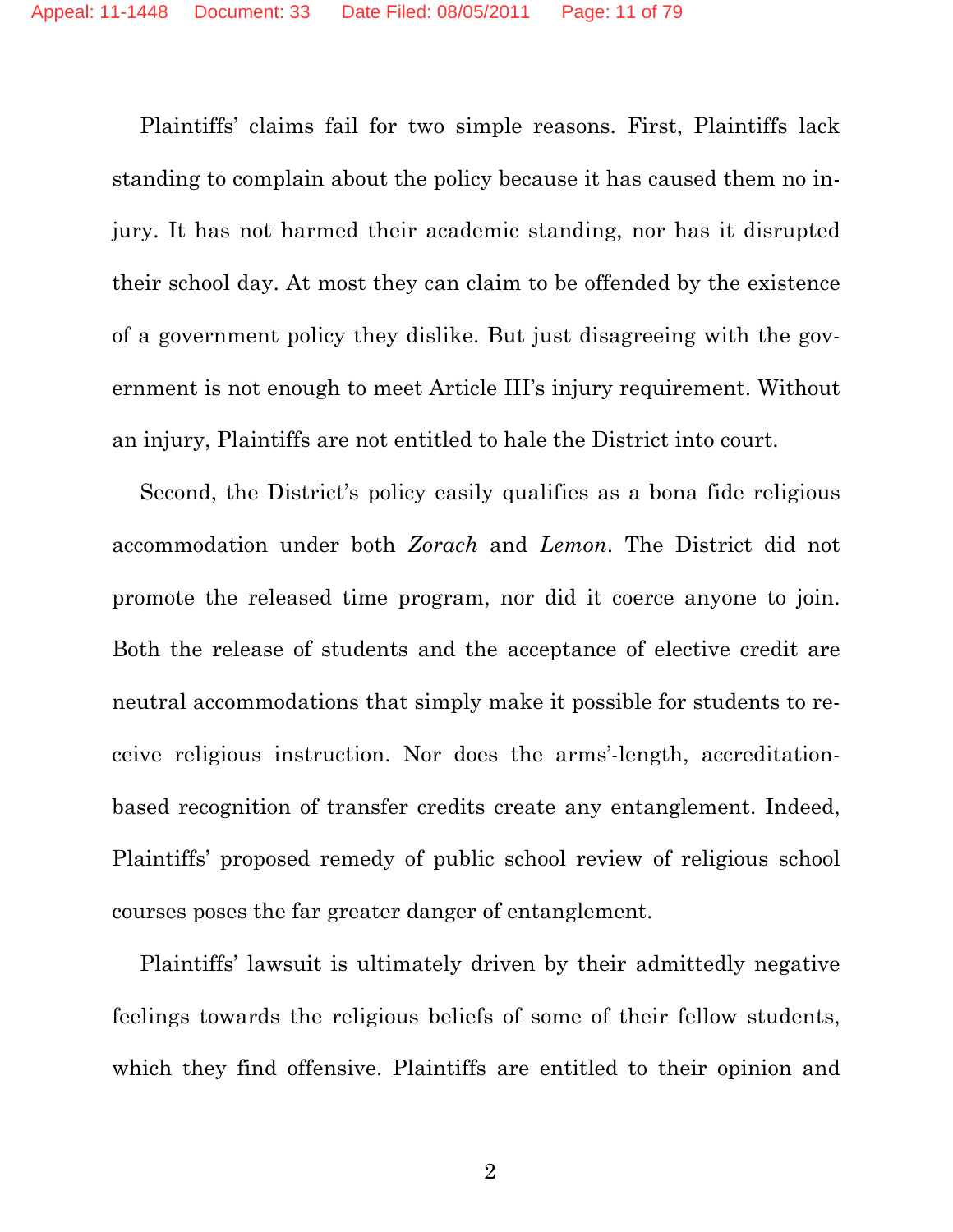their feelings, but they aren't entitled to have the government adopt them. Government should be neutral in matters of religion, which is just what the District has done here. The Court should affirm the district court.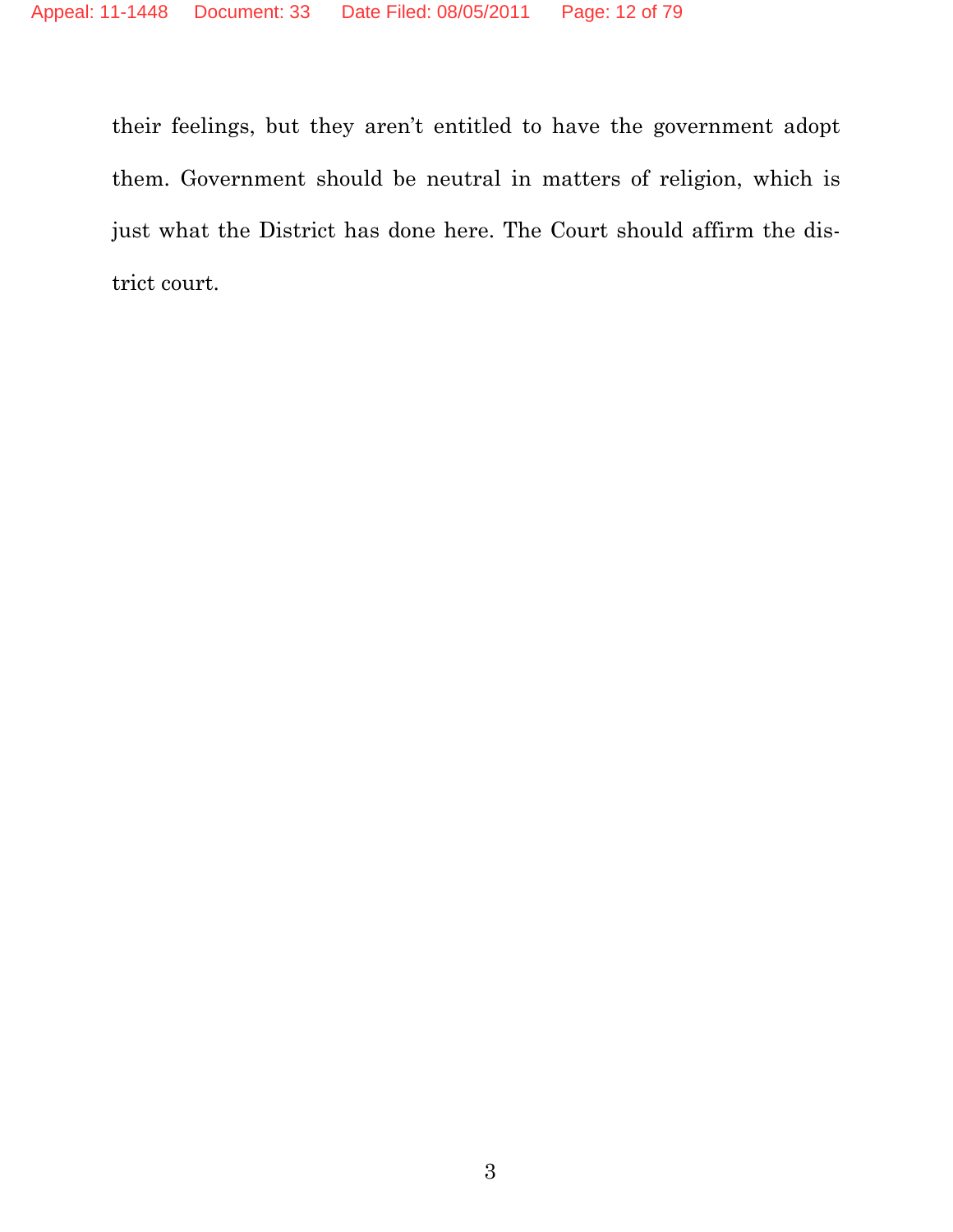# **STATEMENT OF THE ISSUES**

- 1. Whether Plaintiffs have standing to challenge the School District's released time policy.
- 2. Whether the School District's accommodation of parents' and students' interest in released time education violates the Establishment Clause.
- 3. Whether the School District's practice of accepting transfer credits for private school courses in religious instruction violates the Establishment Clause.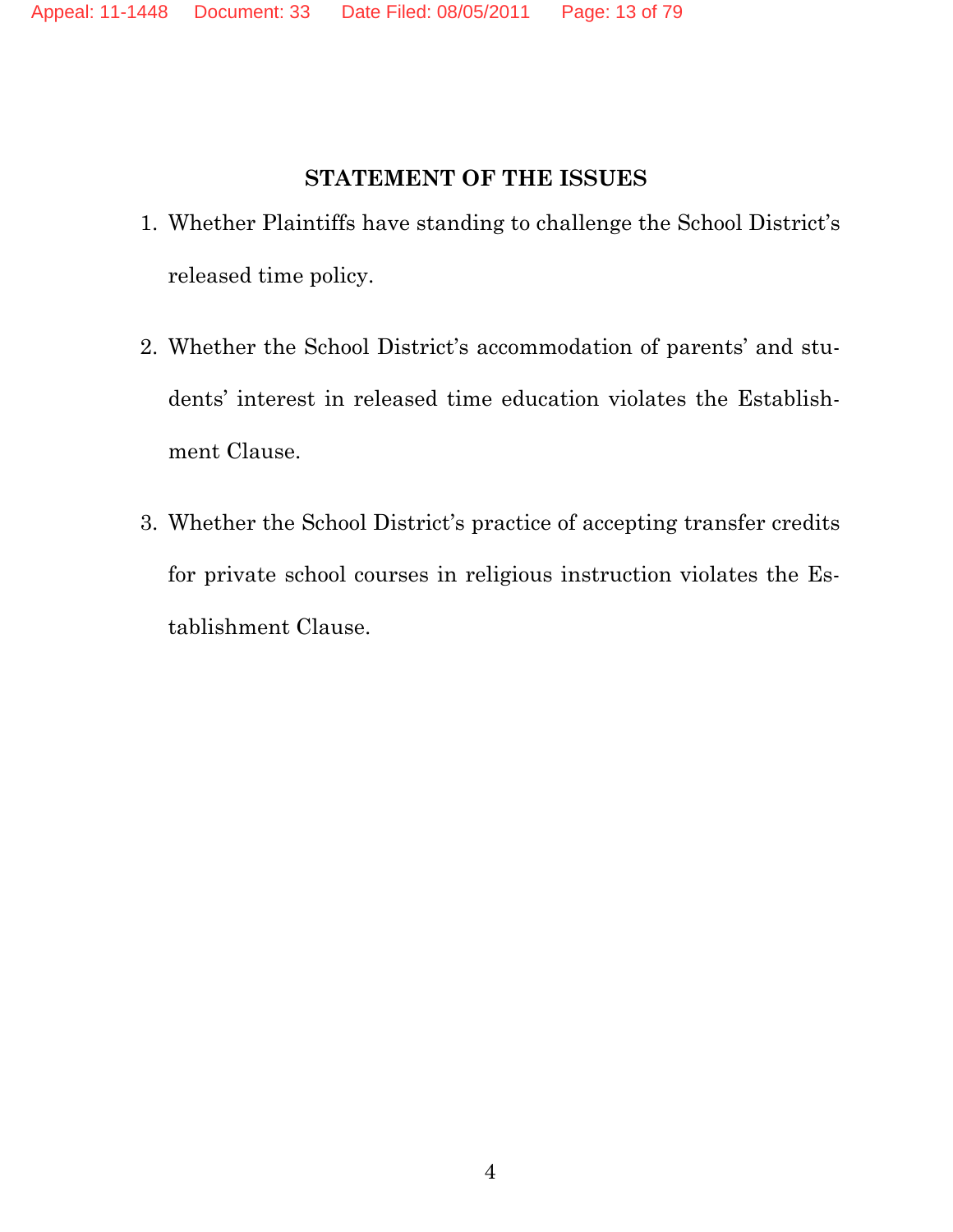Appeal: 11-1448 Document: 33 Date Filed: 08/05/2011 Page: 14 of 79

#### **STATEMENT OF FACTS**

### **A. Released time accommodations in South Carolina**

In 1952, the Supreme Court established that public schools may allow students to leave campus for a portion of the school day to attend religious instruction, so long as public schools neither funded nor promoted that instruction. *Zorach* v. *Clauson,* 343 U.S. 306 (1952); *see also Smith* v. *Smith*, 523 F.2d 121 (4th Cir. 1975). As the Supreme Court explained, "When the state encourages religious instruction . . . , it follows the best of our traditions." *Zorach,* 343 U.S. at 314. Such actions "respect<sup>[]</sup> the religious nature of our people and accommodate<sup>[]</sup> the public service to their spiritual needs. To hold that it may not would be to find in the Constitution a requirement that the government show a callous indifference to religious groups." *Id.* at 314.

Since then, many school districts around the country have created accommodations for released time instruction. Joint Appendix ("J.A.") 882 (more than 250,000 public school students in 32 states). South Carolina has permitted public school students to attend released time classes since 1992. Opinion ("Op.") at 2; J.A. 884.

In 1997, the South Carolina Legislature increased the number of course credits required for high school graduation by twenty percent.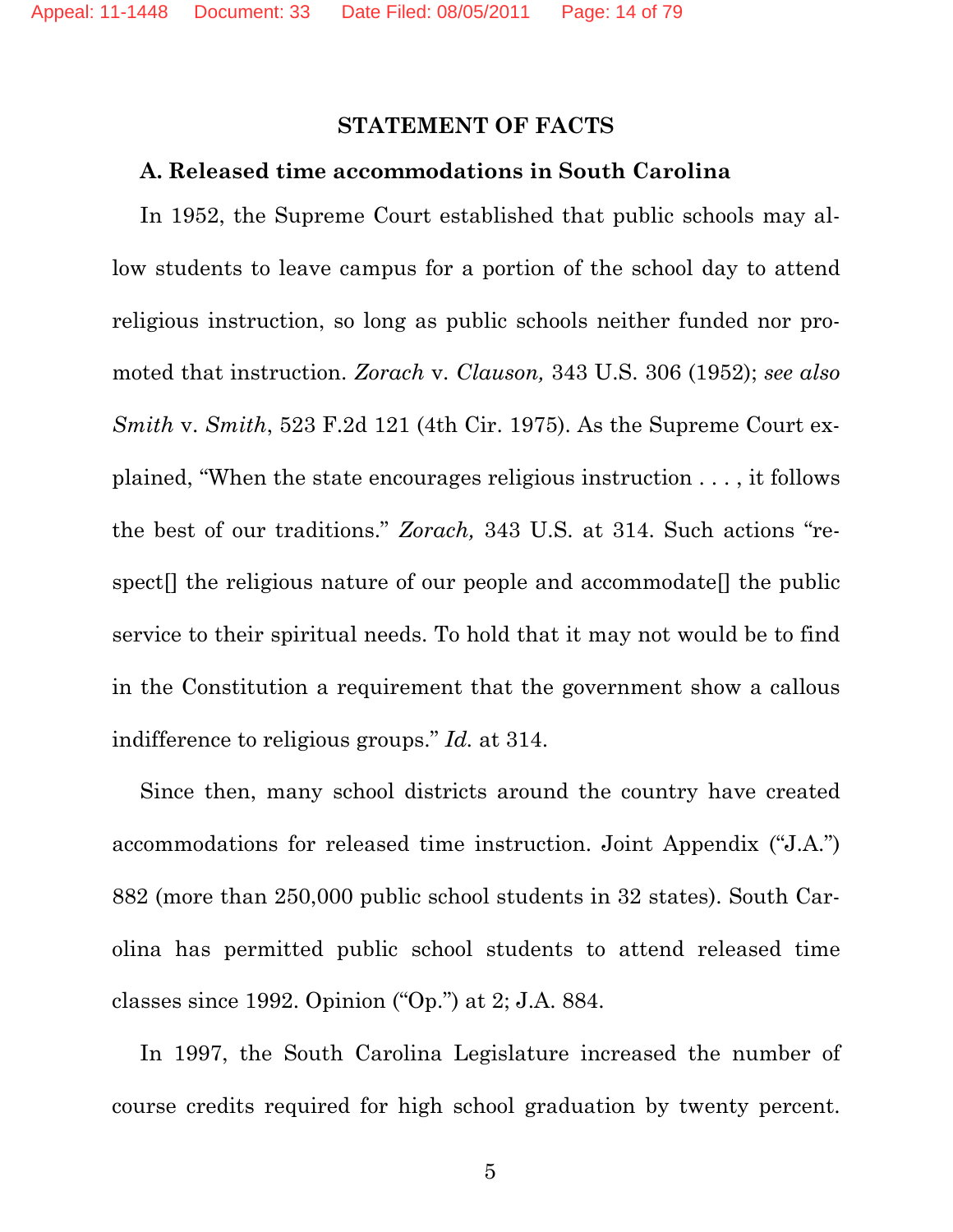S.C. Code. Ann. § 59-39-100(d); S.C. Code Ann. Regs. 43-234. The credit increase had an unintended side effect: it made it very difficult for South Carolina to accommodate parents' and students' interest in released time education. Op. 2. As a Columbia citizen complained, "if you can't get credit for it, then you can't afford to take the time to take the class." J.A. 688.

The law's effects were felt in Spartanburg County School District Seven ("District") too: the only released time provider in the District "lost its high school participants after the state started increased graduation requirements in 1997." J.A. 688; *see* Op. 3.

In 2006, the South Carolina Legislature remedied the problem. Having determined that "the absence of an ability to award [elective credit] has essentially eliminated the school districts' ability to accommodate parents' and students' desires to participate in released time programs," 2006 S.C. Acts 322 (Addendum A), the Legislature enacted the Released Time Credit Act ("Act"), S.C. Code Ann. § 59-39-112 (Addendum A).

The Act allows students to earn up to two units of elective credit for "released time classes in religious instruction." *Id*. School districts are to determine whether to award credits for released time using "substan-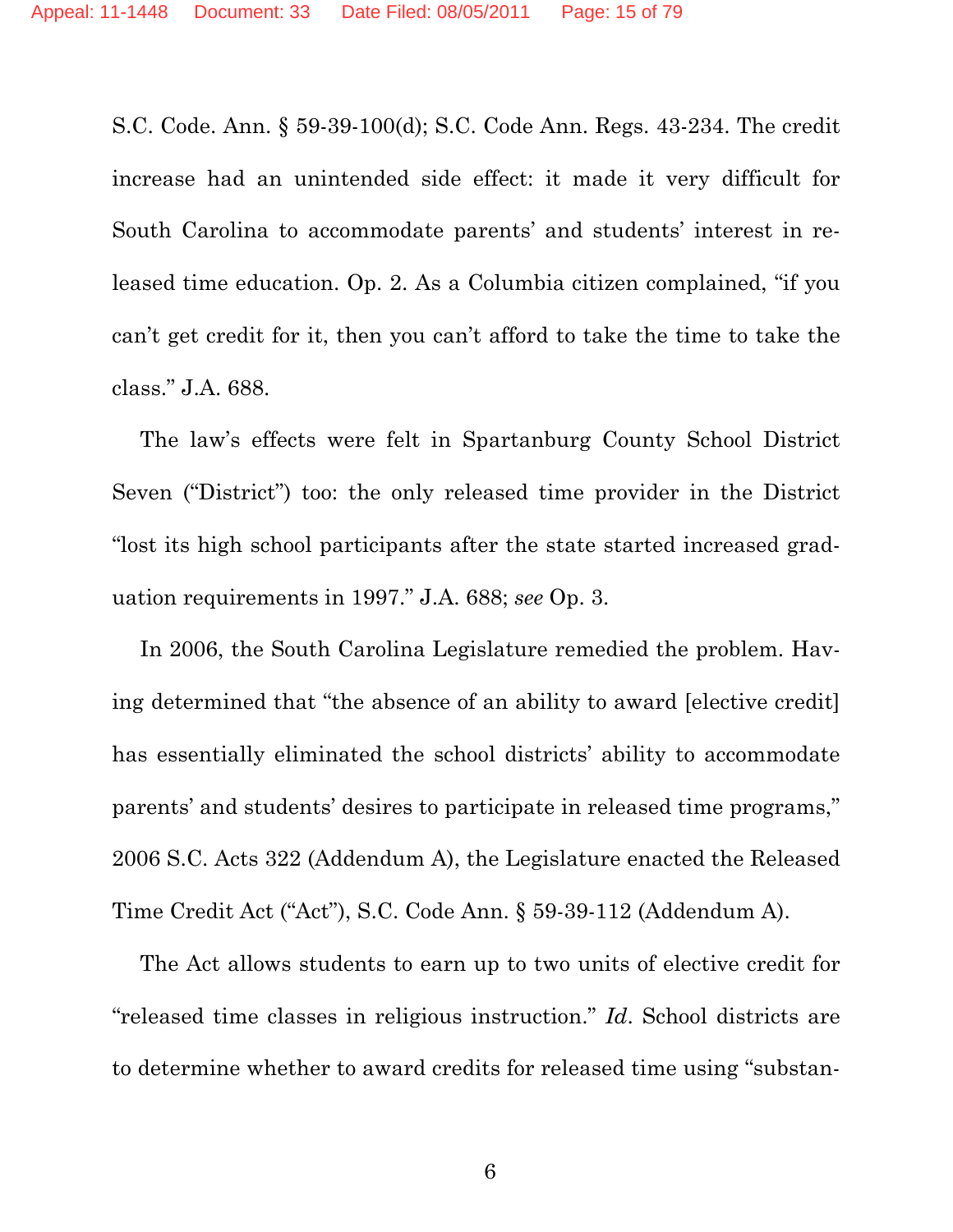tially the same criteria" used to evaluate transfer credits for "similar classes at established private high schools." *Id.* The statute also specifies that "classes in religious instruction are evaluated on the basis of purely secular criteria" and that evaluation should "not involve any test for[] religious content or denominational affiliation." *Id.* Under state regulations, all for-credit courses must be assigned a numerical grade. J.A. 897.

The Act added released time to the hundreds of elective and offcampus credit opportunities available to South Carolina public high school students. For example, students may choose to enroll in dualcredit courses with local universities, such as the advanced German course Plaintiff Melissa Moss took at Wofford College, which is affiliated with the United Methodist Church. J.A. 149, 709. These courses enable students to earn both high school and college credit. J.A. 894-95. Similarly, students may take International Baccalaureate (IB) or Advanced Placement (AP) classes, either in school or "online and in other nontraditional settings." J.A. 895*.* Students may receive elective credit for a "community internship," essentially working an off-campus job under the supervision of a community mentor. J.A. 920. Some remedial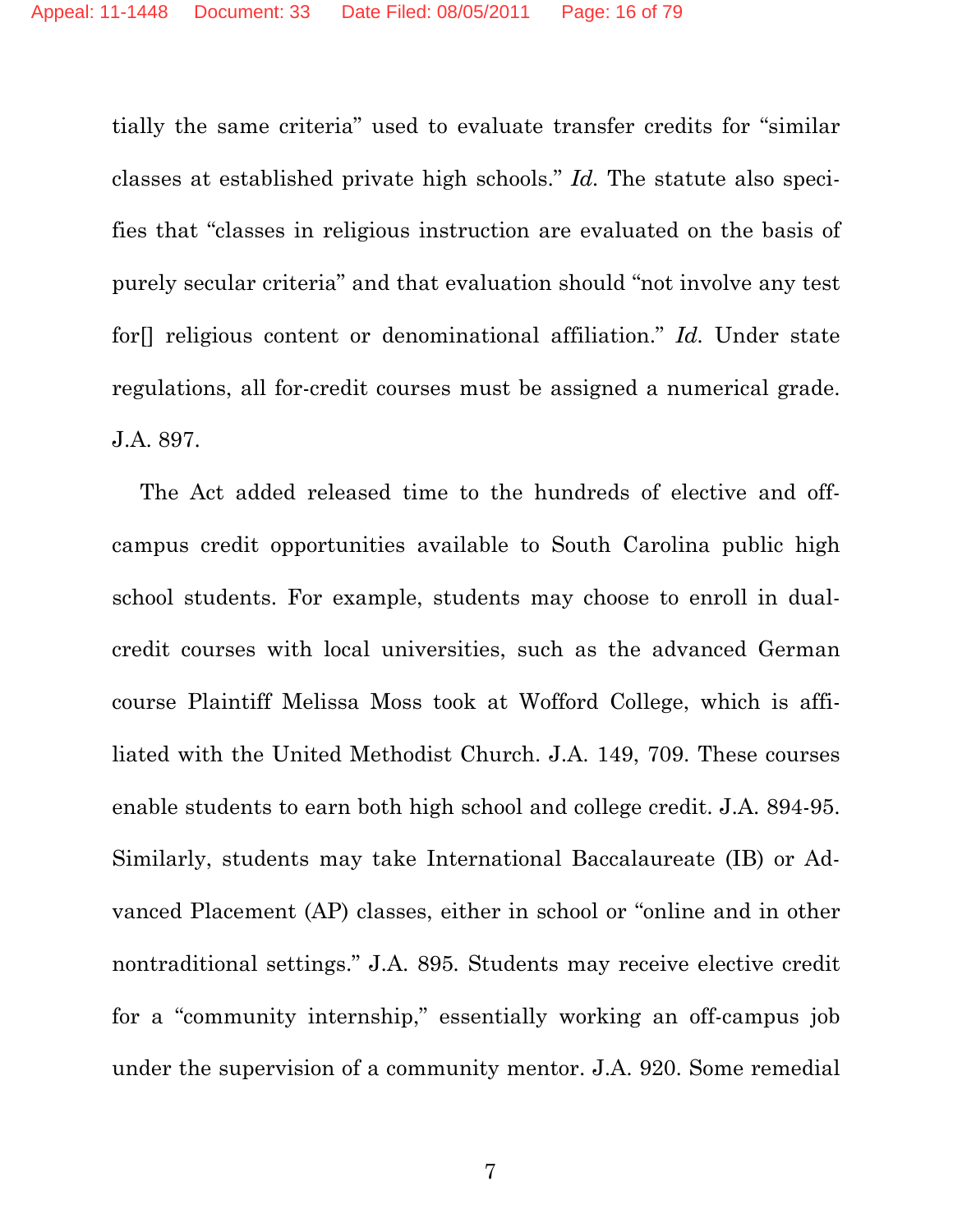credits may be offered via software-driven courses. J.A. 902. All of these options are in addition to traditional on-campus electives. J.A. 919-22 (course catalog listing over 200 options).

#### **B. SCBEST forms Agreement with Oakbrook.**

After the Act became law, a local released time provider, SCBEST,<sup>1</sup> decided to develop a high school course that would satisfy parents' and students' interest in released time education. Because SCBEST wanted students to be able to receive elective credit, it asked a local accredited private school, Oakbrook Preparatory School ("Oakbrook"), to oversee its course. Op. 3; J.A. 317. A similar arrangement had already been successful in Georgia, where students have long been receiving credit for released time. J.A. 284, 317-18.

Under the agreement between SCBEST and Oakbrook, Oakbrook "agreed to review and approve" SCBEST's "curriculum, qualified teacher[s], educational objectives, and testing," and "provide the necessary oversight" for the released time course, and would "acknowledge the participation and grade of each SCBEST student . . . and [would] trans-

l

<sup>1</sup> SCBEST, pronounced "S.C. Best," stands for Spartanburg County Bible Education in School Time.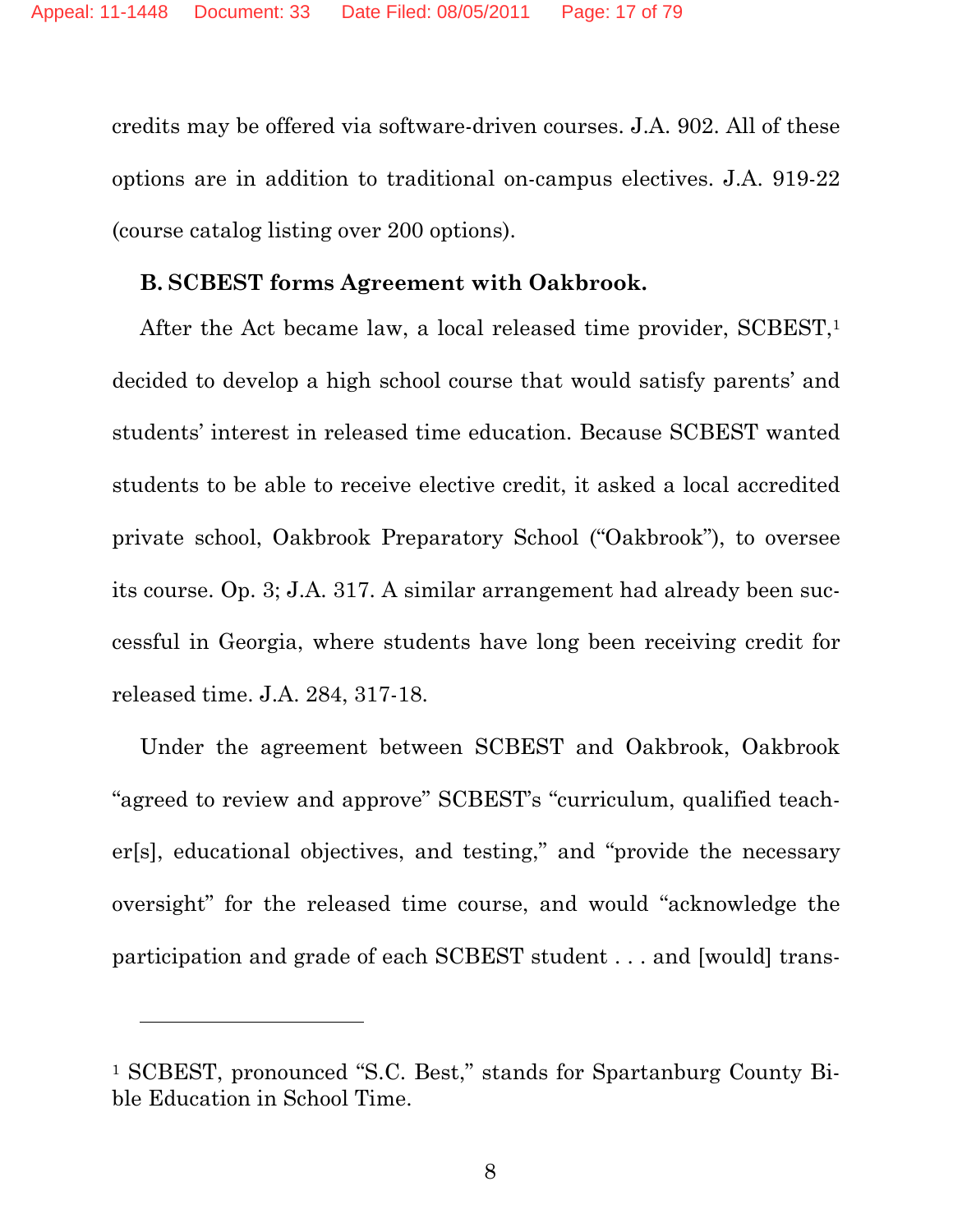fer elective credit." J.A. 602-03 ("Agreement"); *see also* Op. 3. The District had no involvement in developing or approving the relationship between Oakbrook and SCBEST. Op. 3 & n.3; J.A. 479, 552.

#### **C. The District considers and adopts the Policy.**

Once the Oakbrook-SCBEST agreement was in place, SCBEST contacted the District to suggest the adoption of a new released time policy that would allow students to earn academic credit, as permitted by state law. Op. 3; J.A. 616, 694, 698-99. A District committee met and discussed whether to recommend a new released time policy. Op. 3, J.A. 258. The committee ultimately proposed that the Board develop and adopt a new released time policy modeled on the Released Time Credit Act, Op. 3-4; J.A. 664, and the Board unanimously adopted the motion. Op. 4, J.A. 664.

Although SCBEST put forward its own draft policy, the District chose not to adopt it. Op. 4; J.A. 506. Instead, the District based its policy on the Released Time Credit Act and a model policy drafted by the South Carolina School Board Association. Op. 4; J.A. 909-13. The District edited the model policy, changing the word "award" to "accept" to clarify that the District "was merely accepting transfer credits rather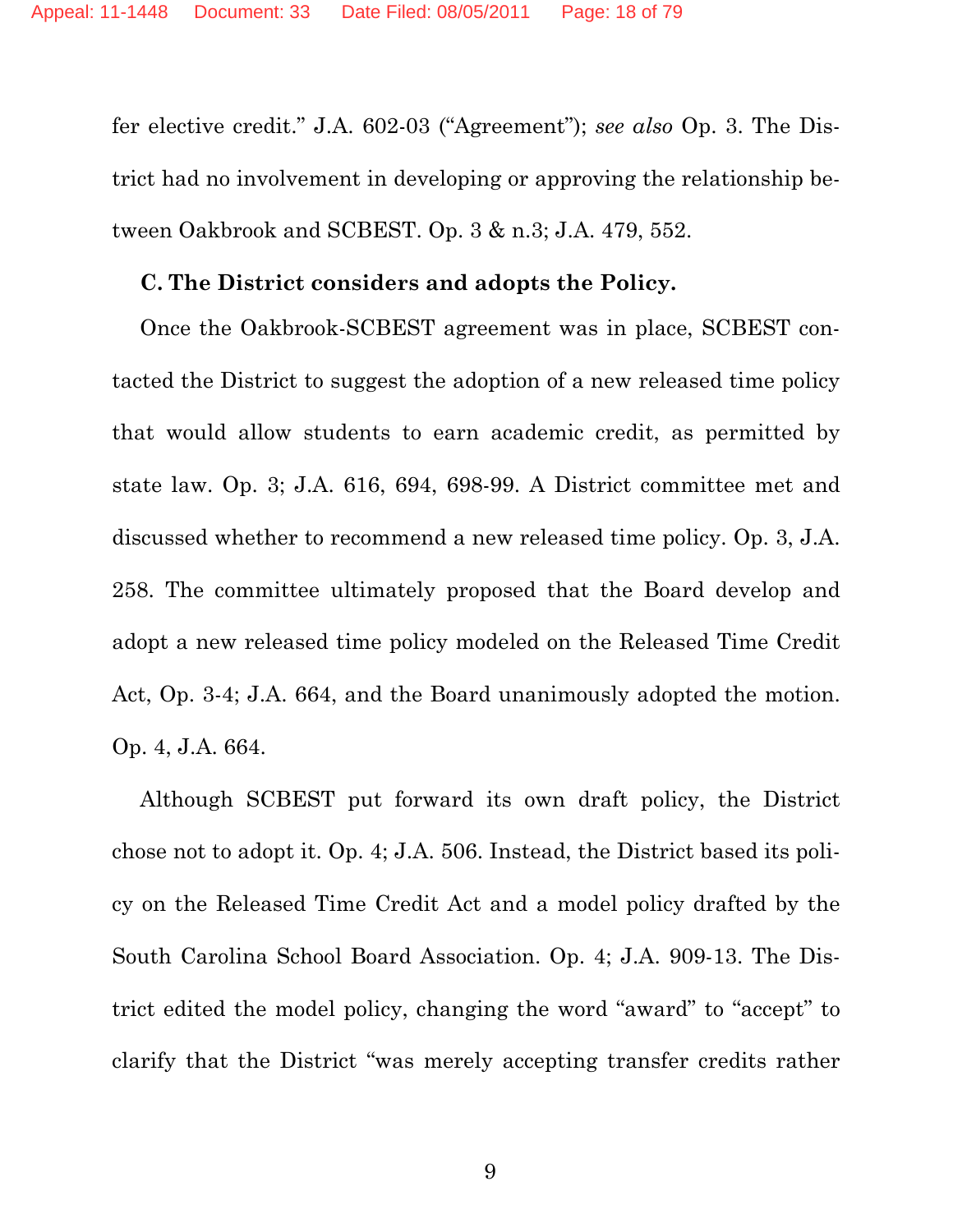than actively 'making judgments about the quality of the course.'" Op. 4-5 (quoting J.A. 478); *see also* Op. 26; *compare* J.A. 913 (model policy) *with* J.A. 915 (Addendum B) (District's policy). At its next meeting, the Board of Trustees voted unanimously to adopt the revised released time policy ("Policy"). Op. 4-5; Addendum B; J.A. 673.

The Policy sets forth the criteria under which the District will permit released time classes. Addendum B. In accordance with the Released Time Credit Act, the Policy states that the District will "accept no more than two elective [] unit credits of religious instruction." *Id*.; *see also*  Addendum A. The Policy pledges that the District's "attitude will be one of cooperation with the various sponsoring groups of the school district," and that "district staff and faculty will not promote or discourage participation by district students." *Id*.

# **D. The District implements the Policy.**

Spartanburg High School students began taking the SCBEST course for elective credit in August 2007. Op. 6, J.A. 364. Out of a Spartanburg High School student population of about 1,500, on average fewer than four students (0.3%) have participated in SCBEST's program each semester. Op. 7 n.4; J.A. 918; J.A. 881 (20 students over 6 semesters).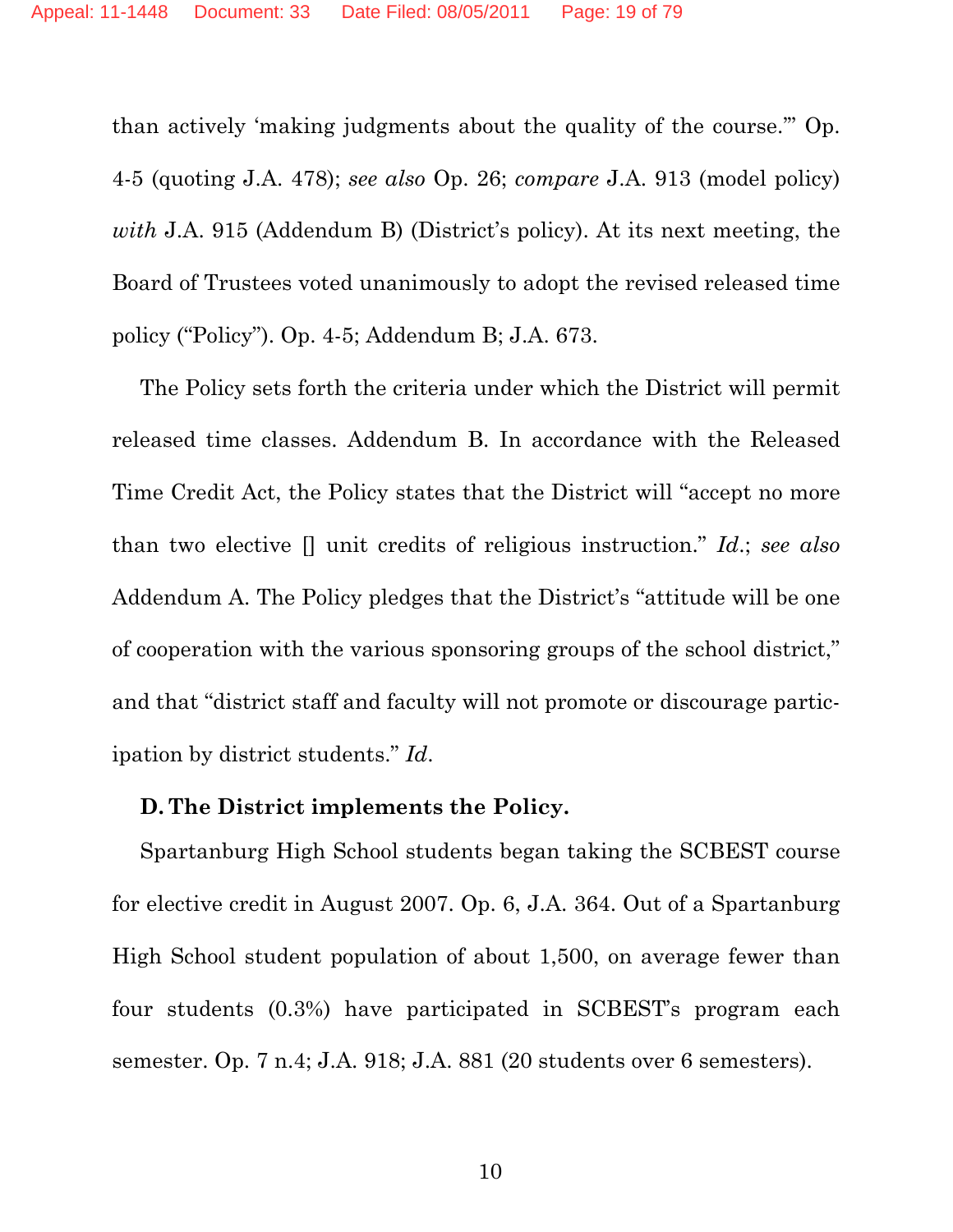The Policy makes only minimal claims on the District's administrative staff. J.A. 727. The District does not advertise the SCBEST course. Op. 6; J.A. 269-270. Guidance counselors are trained not to suggest the course to students, but if a student expresses interest in the course and shows parental permission, the Spartanburg High School guidance department works with the student to try to fit the course into her schedule. Op. 6, 29; J.A. 460-61, 277-78.

The District also treats released time courses no differently from offcampus electives, such as the dual-credit German course that Plaintiff Melissa Moss took at Wofford College, or from any other transfer course from an accredited private school. Op. 6; J.A. 691. As District personnel explained, "the District will allow credit for the class based solely on Oakbrook's approval of the class," and "this is the normative practice on any transfer credit from private schools." J.A. 452; *see also* Op. 26. The SCBEST course does not appear in the Spartanburg High School catalog and, while state regulations require the grades to be factored into students' grade point averages, they are not reported on Spartanburg High School report cards. Op. 29; J.A. 812-13; J.A. 451 ("That would be the same way if a student went to Wofford College and took a course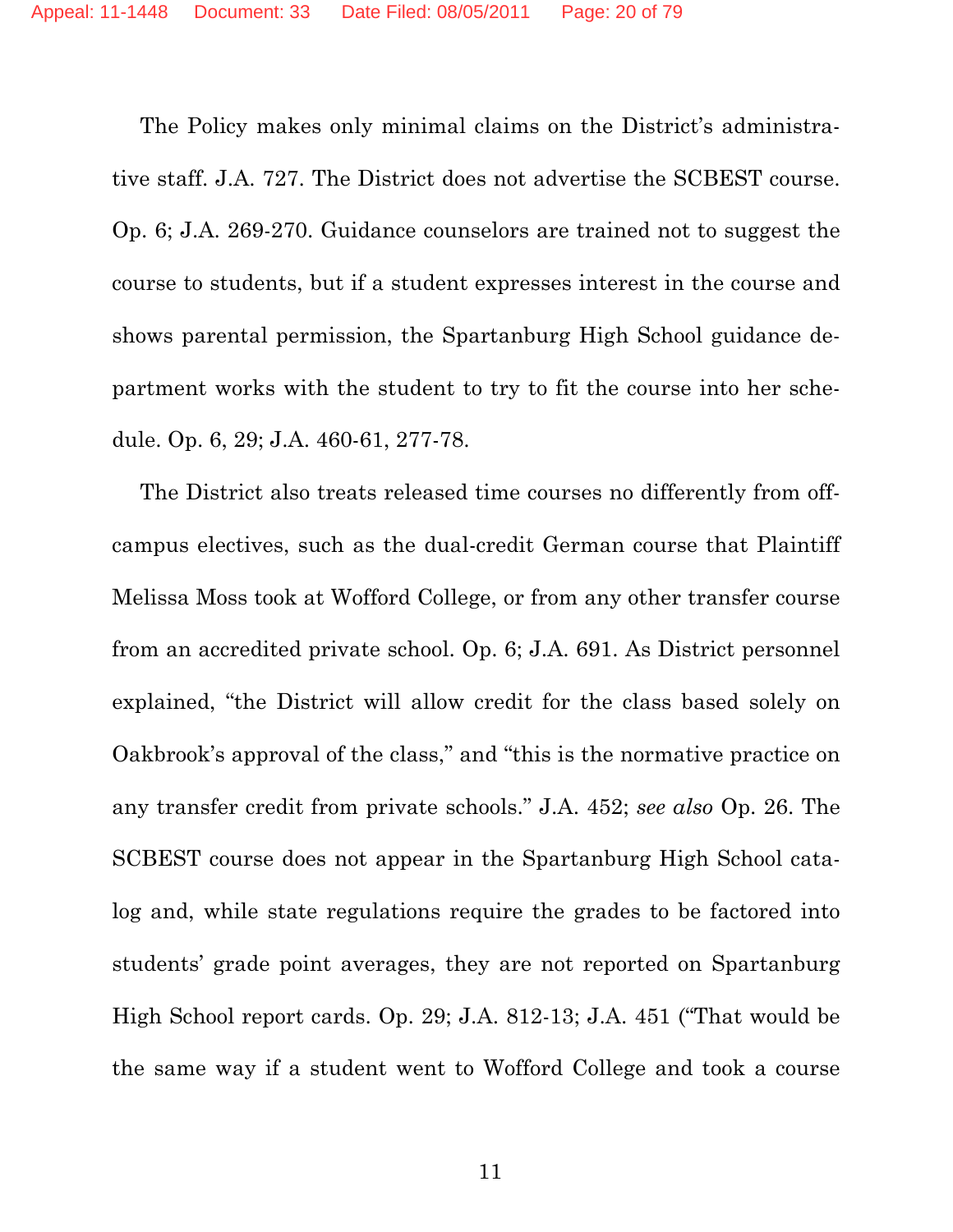there.").

At the end of the semester, SCBEST "relays the students' grades to Oakbrook, and Oakbrook sends the grades on an official transcript to Spartanburg High School." Op. 6; J.A. 605; J.A. 446. The District transfers the grades to the students' Spartanburg High School transcripts, with the course listed simply as "transfer elective"—the same designation used for Plaintiff Melissa Moss's off-campus dual-credit course. *Compare* J.A. 881 (summary of SCBEST student transcripts) *with* J.A. 709 (Melissa Moss transcript).

While participating in off-campus electives and released time classes, the students are outside the District's custodial control and the District does not monitor students' attendance. J.A. 271. The District neither monitors nor enforces the discipline of off-campus instructors. J.A. 219- 20, 595-96. However, under its Code of Conduct, which is "applicable to student conduct on and off school premises," it retains the ability to respond to any report of student misconduct with either counseling or "behavior consequences." J.A. 934-36 (Code of Conduct); 260-61 (school official may counsel student regarding off-campus behavior); 595-96 (Code of Conduct applies to off-campus conduct).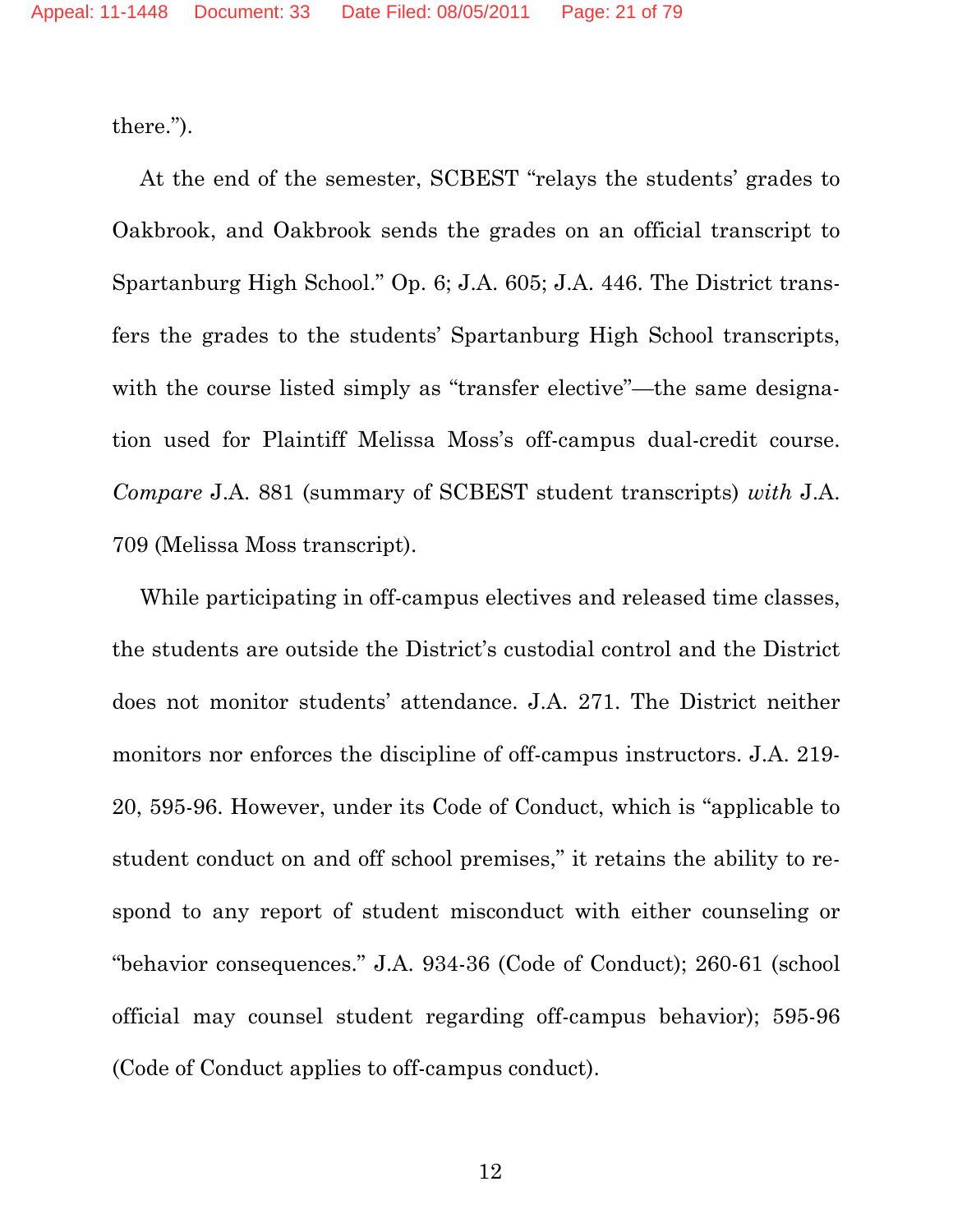The District granted some requests for accommodation for students involved in SCBEST, but rejected others. Unlike students in off-campus electives, SCBEST students initially had to choose between released time and study hall. J.A. 565-67. When SCBEST brought this discrepancy to the District's attention, the District adjusted its policies to treat students taking released time the same as students taking offcampus courses for credit. *Id*. But when SCBEST wanted the District to be "more assertive in getting information to students" about released time, the District refused. J.A. 237. The District denied SCBEST's request to list its released time course on high school registration forms. J.A. 219.

The District also rejected SCBEST's request that the District award honors or AP credit to students taking the class because it determined that the course does not qualify for such weight. J.A. 549. When factoring GPAs on South Carolina's 5-point scale, honors courses receive a half-point bonus over normal courses and AP and dual-credit courses receive a full-point bonus. J.A. 893-95. This means that students interested in maximizing their GPA and class rank must select one of these electives, rather than SCBEST. J.A. 145-46 (Plaintiff Melissa Moss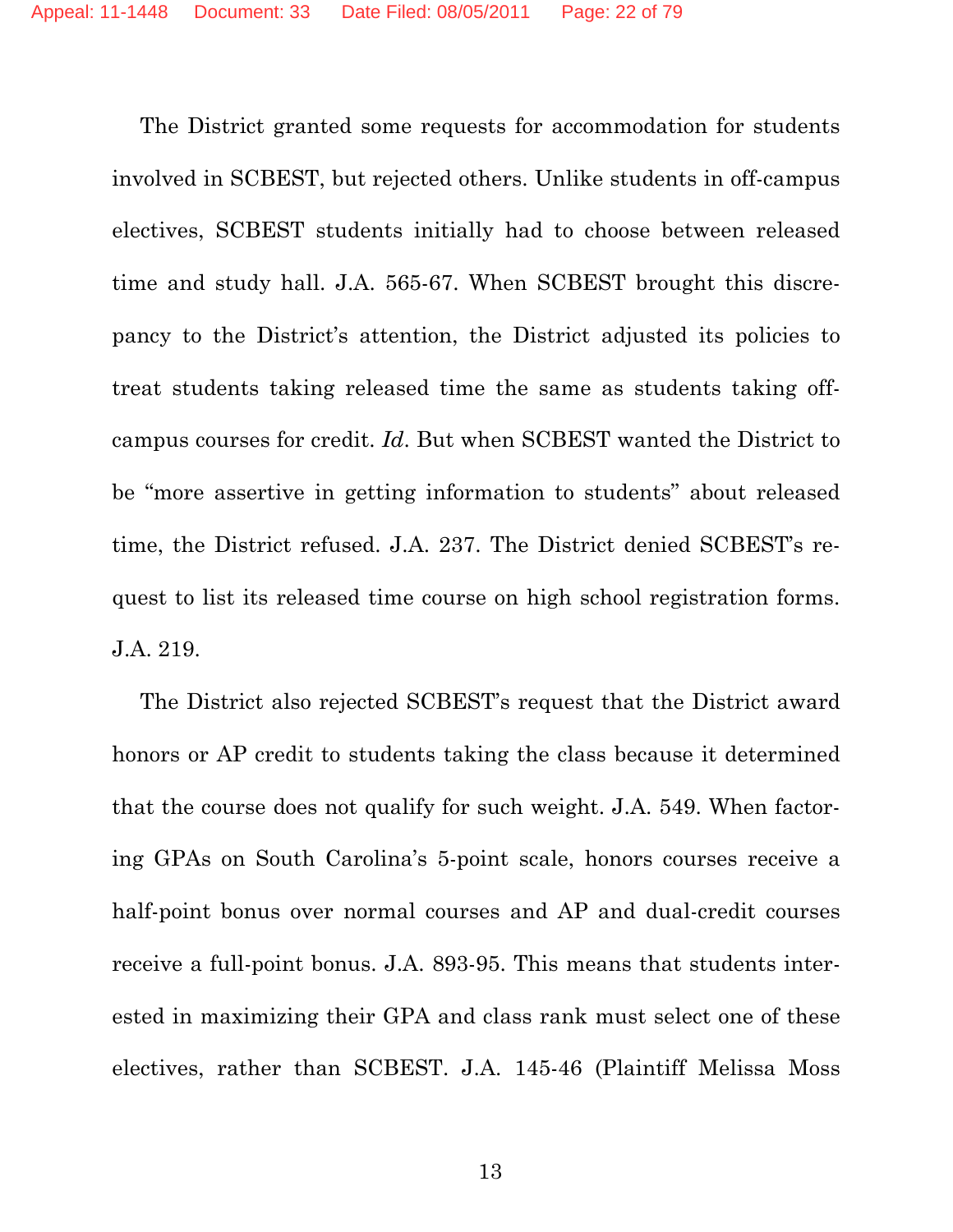takes honors and AP courses because it looks good to colleges and helps her GPA). SCBEST's grading has been stringent; so far, it has awarded two Fs, two Ds, four Cs, eight Bs, and seven As. J.A. 780 ¶ 4.

The District has also taken care to avoid any apparent encouragement to attend SCBEST, and refused to allow SCBEST special access to students. "Any aid the School District provided . . . is identical to the aid it afforded other outside organizations." Op. 32. Under the Policy, the District has refused SCBEST's requests to make any announcements at Spartanburg High School. J.A. 327-28. On one occasion, a Spartanburg High School student made flyers to advertise the SCBEST course and posted them in the hallways before school without the District's knowledge. J.A. 693. When school officials saw the posters, they took them down immediately, before the school day started. J.A. 443-44, 813.

On another occasion, a new principal mistakenly permitted an SCBEST representative to make an announcement in a middle school homeroom, unbeknownst to the District administration. J.A. 735-36. When the District administration learned of the incident during discovery for this litigation, it reminded all principals of its policy prohibiting such visits. J.A. 736. No visit has recurred. J.A. 736.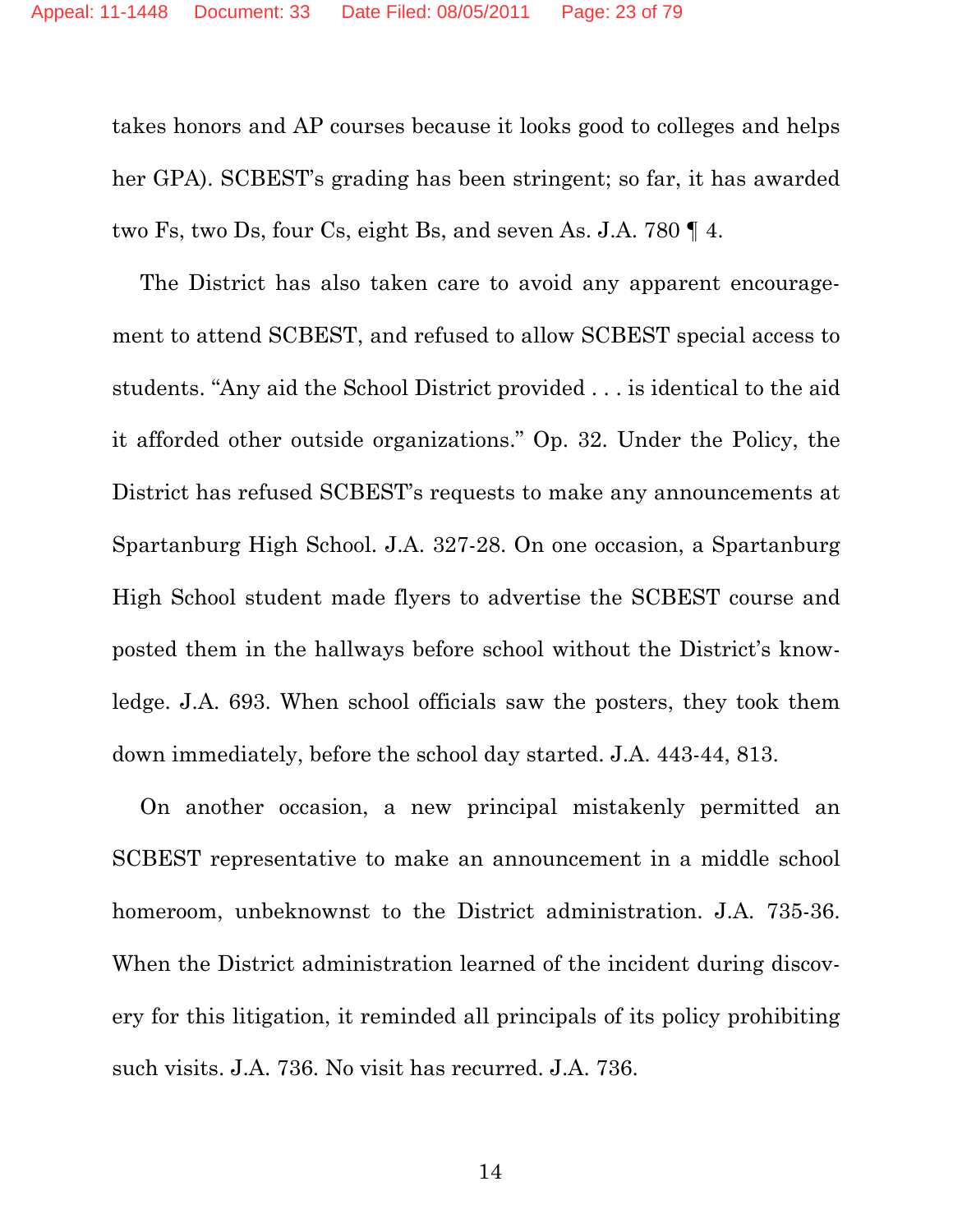#### **E. Oakbrook oversees the SCBEST course.**

The released time classes provided by SCBEST are supervised by Oakbrook, which is in turn supervised by its accrediting agency. As required under the Agreement, Oakbrook reviewed SCBEST's syllabus and tests. J.A. 421-22, 393. It remained "fully in charge of the course content." J.A. 410. Oakbrook followed up on grade reports to verify that SCBEST's grading methods conformed with Oakbrook's standards. J.A. 411-12. Oakbrook was "more than pleased with the rigor of the [SCBEST] course." J.A. 411; *see also* J.A. 420, 423-35.

Oakbrook also reviewed the qualifications of Drew Martin, who taught the SCBEST class for Spartanburg High School students. Martin graduated from Duke University, has three Master's degrees, and is a certified teacher in the State of South Carolina. J.A. 300, 314. Oakbrook spoke with Martin about his lesson plans, methodology, and grading. J.A. 411. Oakbrook's headmaster found that Drew was "a consummate professional" who "takes his role as teacher seriously." J.A. 426. He "was the kind of teacher I would love to have had at Oakbrook." J.A. 417.

Oakbrook's oversight also made a difference. SCBEST modified its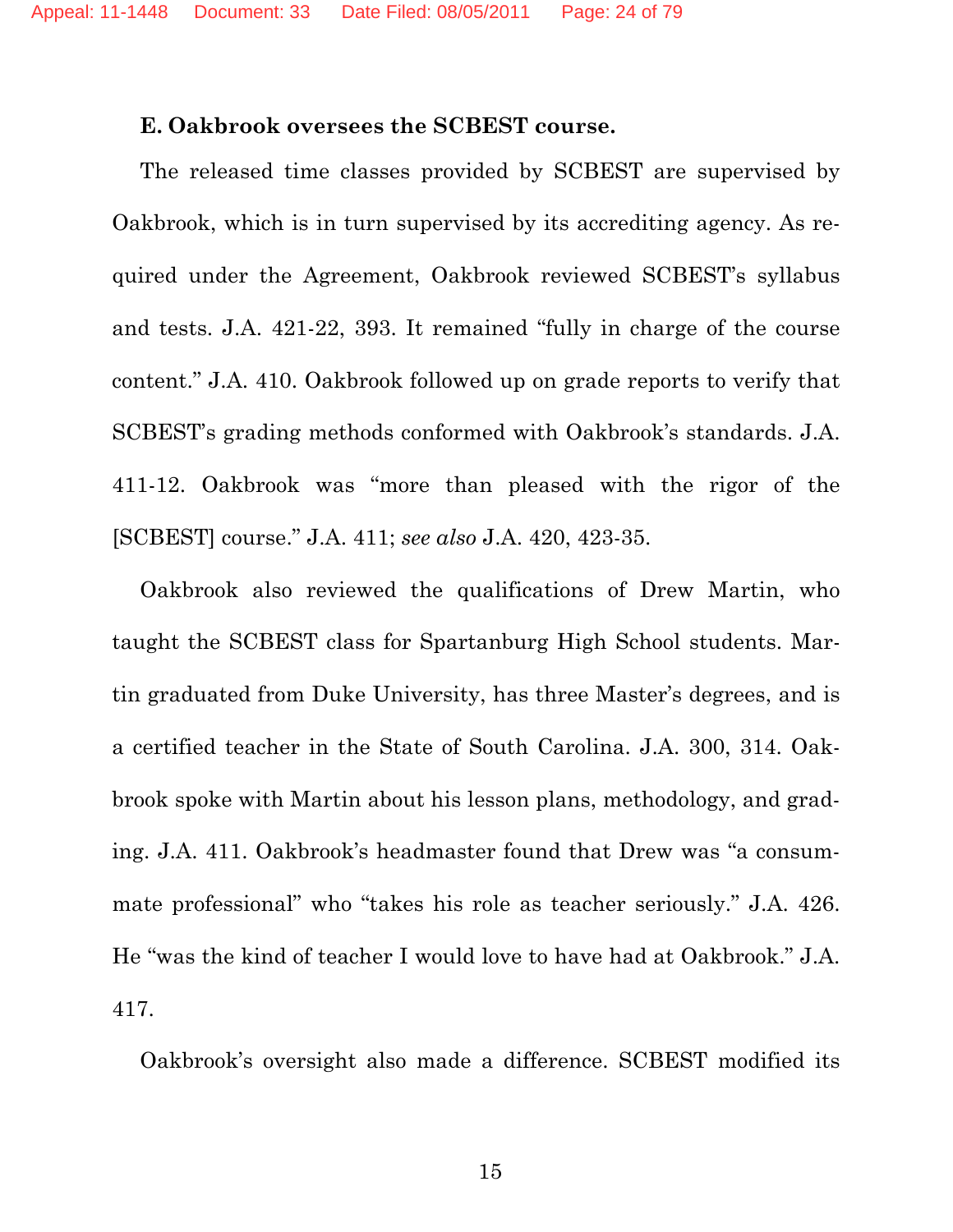curriculum in response to Oakbrook's recommendations. J.A. 421-22. As SCBEST's Executive Director told its Board, "We are being held accountable by Oakbrook Preparatory School, and have a responsibility to the school districts, the schools, and to the state to offer an academically legitimate class. . . . The best way to think of our class is a private school class being offered to public school students." J.A. 613-14.

Additionally, Oakbrook's accrediting agency, the South Carolina Independent School Association, held Oakbrook accountable. J.A. 427. Oakbrook made sure the SCBEST class met its accreditor's standards before it entered into the Agreement because overseeing a substandard course would have put Oakbrook's accreditation at risk. J.A. 425-26.

#### **F. The Moss family protests the District's new Policy.**

Robert Moss first found out about the District's new released time Policy through a letter from SCBEST in February 2007. Op. 7; J.A. 47. SCBEST's letter (incorrectly) stated that the District had already adopted the Policy and approved SCBEST to teach a course for elective credit. Op. 7 (letter was "erroneous[]"); J.A. 632 (SCBEST admits "we were wrong"). The SCBEST letter also directed parents and students to its website and provided a registration card for interested families. Op.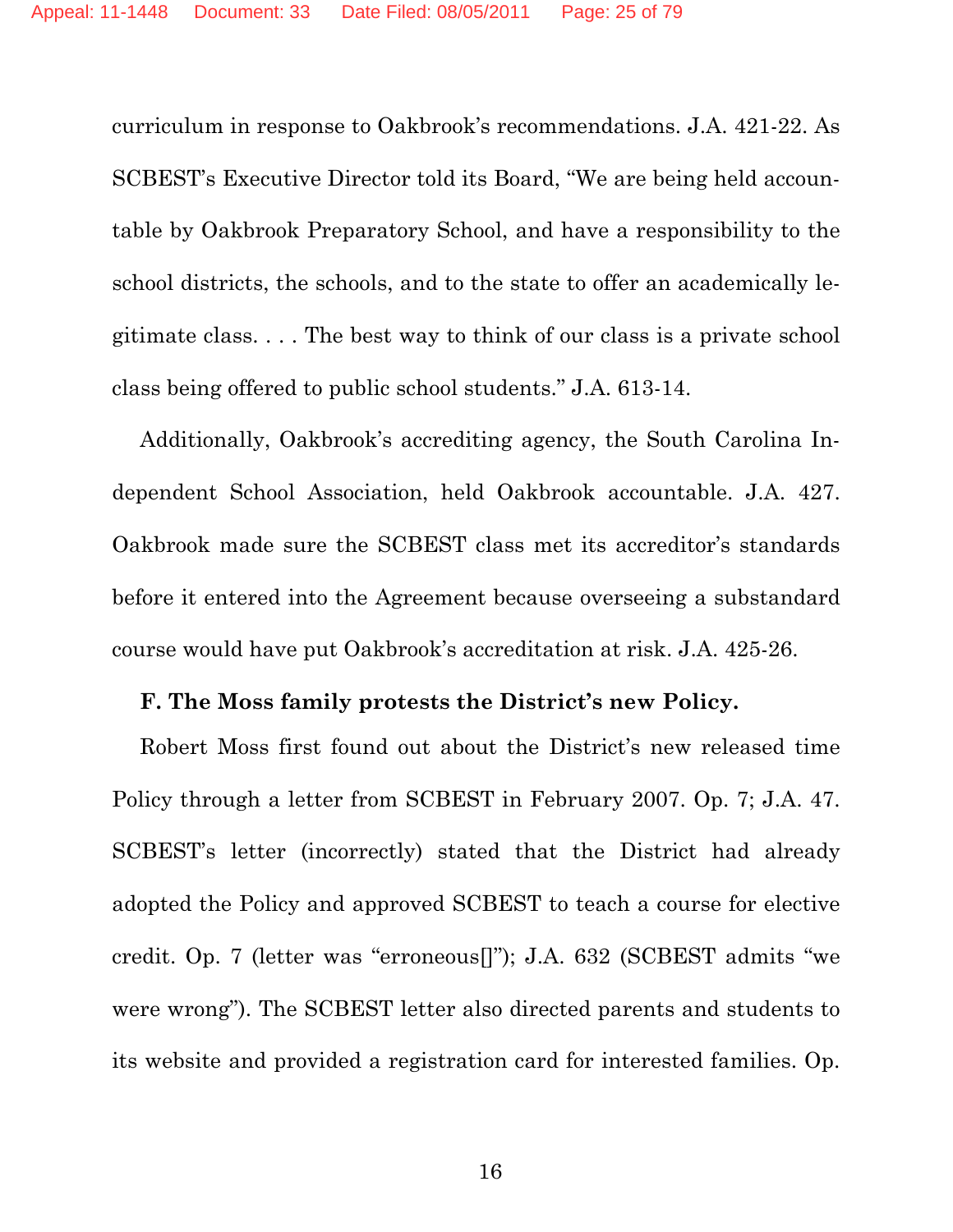7-8; J.A. 681.

The Mosses were particularly upset because they presumed that this letter had the District's approval. J.A. 53-54; J.A. 20 ¶ 9(a). However, the District did not see the letter until the Mosses showed it to them. J.A. 222. It had merely produced an address list in response to an SCBEST "freedom of information" request. J.A. 368, 291 (such a request was SCBEST's consultant's standard practice), 225.

At the close of the School Board's March 7 meeting, after the Board had unanimously passed the new released time Policy, Robert Moss's wife, Heidi, spoke in opposition to the Policy. J.A. 703-04; J.A. 679. The day after the Board meeting, the Mosses wrote to the principal of Spartanburg High School, again threatening to sue. J.A. 916.

Although the District had not received any other complaints about the Policy, it reached out to the Mosses and invited them to a meeting with the superintendent and board chairman. J.A. 729, 833. At that meeting, Robert Moss "conveyed his concerns." and the District responded. Op. 8; J.A. 532, 861. In response to the Mosses' claim that the Policy was endorsing Christianity, the District told the Mosses that it would welcome a Jewish group teaching a released time course. J.A.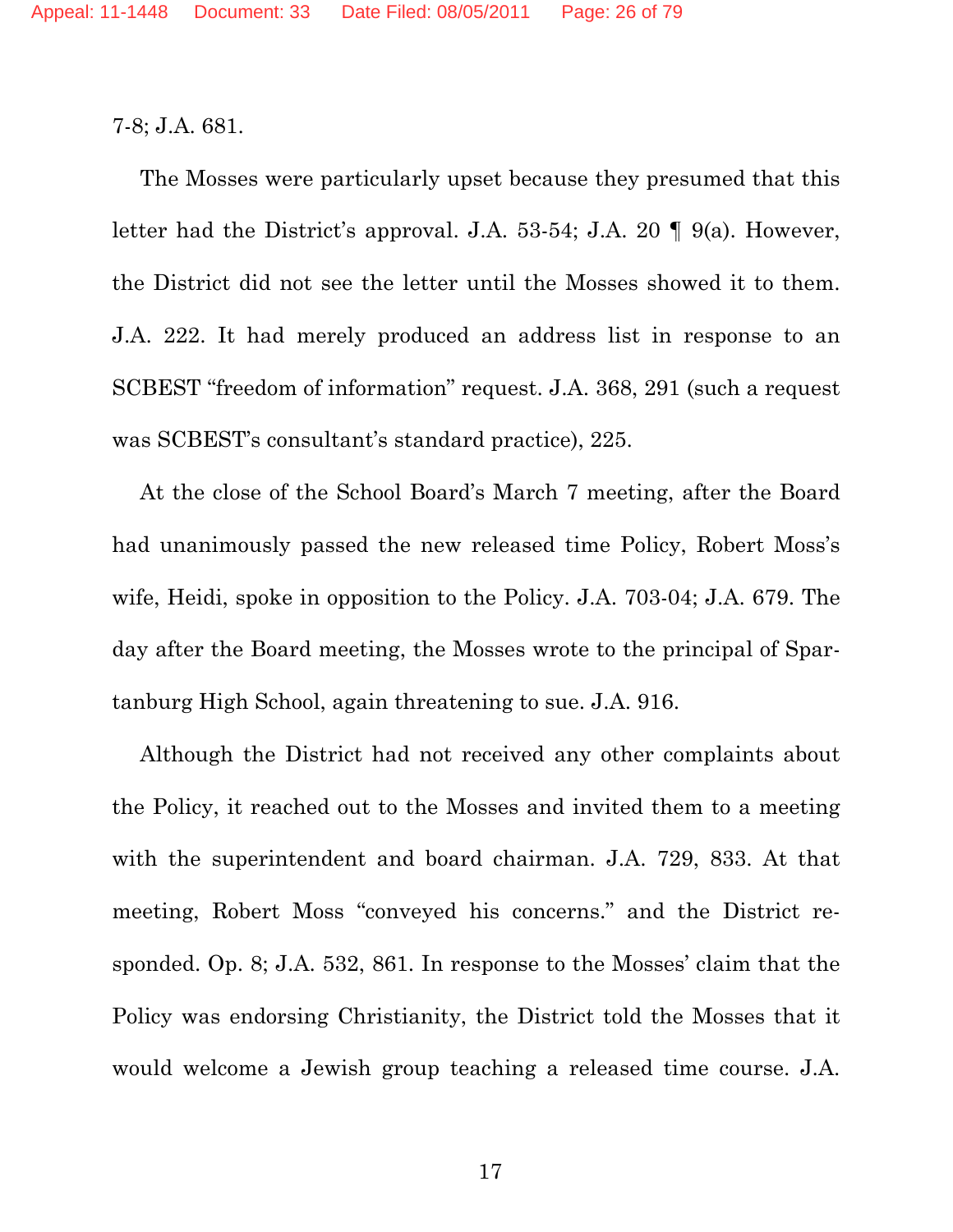861. Additionally, shortly before Plaintiffs filed suit, the District told Plaintiffs' attorney that it would accept credit from a released time class taught by a Muslim group. J.A. 837 (typescript of J.A. 705-07). The District also assured the Mosses that SCBEST has no special or preferential status with the District. J.A. 861-62, 537-38.

#### **G. Plaintiffs file suit.**

Plaintiffs filed this lawsuit in June 2009, seeking a declaratory judgment that the District violated the First Amendment in implementing the Policy. Op. 8; J.A. 19 ¶ 4. The Court granted the District's motion to dismiss Plaintiffs' equal protection claim, but not Plaintiffs' Establishment Clause claim. Dkt. 39. At the close of discovery, the parties filed cross-motions for summary judgment. Dkts. 71, 72. The District also filed motions challenging Plaintiffs' evidence. Dkts. 81, 82, 83.

On April 5, 2011, the district court issued a 37-page opinion on the parties' summary judgment motions. The district court found that Plaintiffs' "intangible, spiritual injuries" were sufficient to give them standing, even though they were not "directly impacted" by the District's released time Policy. Op. 14, 34. On the merits, the district court found that "[n]one of [Plaintiffs'] allegations, considered alone or aggre-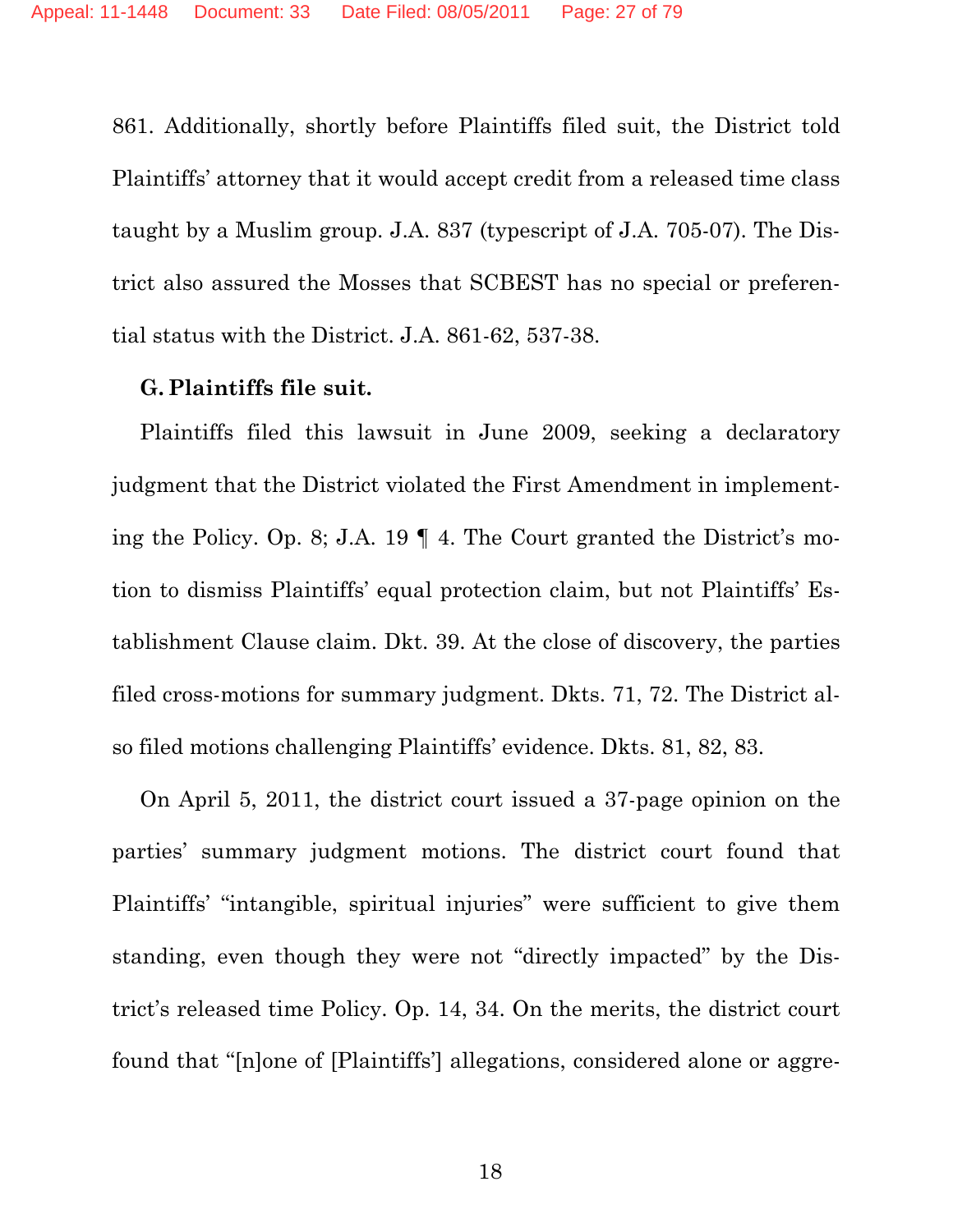gated, remove the challenged policy from the ambit of *Zorach*." Op. 36. The district court also found that the Policy passed all three prongs of the *Lemon* test, characterizing the Policy as "a passive measure on behalf of public school officials to accommodate the desire of its students to receive religious instruction." Op. 36. The court granted the District's motion for summary judgment and denied its evidentiary motions as moot. Op. 37. Plaintiffs subsequently appealed to this Court. J.A. 1062.

#### **STANDARD OF REVIEW**

Summary judgment is appropriate "where the record taken as a whole could not lead a rational trier of fact to find for the non-moving party." *Teamsters Joint Council No. 83* v. *Centra, Inc*., 947 F.2d 115, 119 (4th Cir. 1991). "The building of one inference upon another will not create a genuine issue of material fact. Mere unsupported speculation . . . is not enough to defeat a summary judgment motion." *Ennis* v. *Nat'l Ass'n of Bus. & Educ. Radio, Inc.*, 53 F.3d 55, 62 (4th Cir. 1995)) (citation omitted). On appeal, this Court reviews grants of summary judgment de novo. *EEOC* v. *Navy Fed. Credit Union*, 424 F.3d 397, 405 (4th Cir. 2005).

#### **SUMMARY OF THE ARGUMENT**

I. Plaintiffs have not borne their burden of proving standing under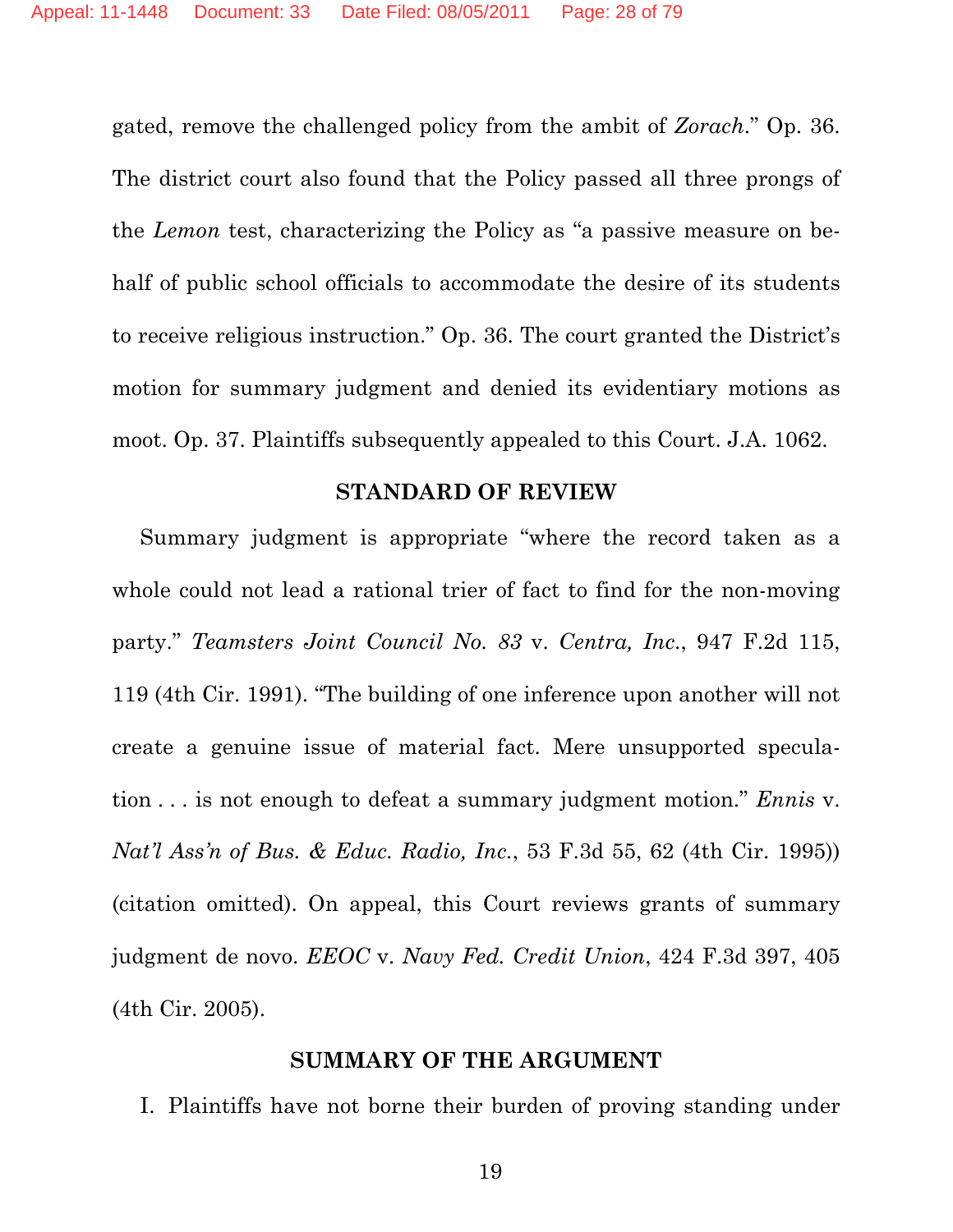any of the five theories of standing they have offered, because they have suffered no injury in fact.

 First, Plaintiffs' "class rank" standing argument has been disproven—the Plaintiff students have, if anything, benefited from the existence of the released time Policy, and their class rank is higher than that of every student participating in the released time program.

 Second, Plaintiffs' similarity-to-*Zorach* standing argument ignores the injury at issue in that case: the disruption to the plaintiffs' school day. Plaintiffs have neither alleged nor proven such an injury.

 Third, Plaintiffs' argument for "offended observer" standing fails because that form of standing applies only to displays a plaintiff sees, not policies a plaintiff knows about. Mere knowledge of a government policy one does not agree with is not sufficient to create Article III standing.

Fourth, Plaintiffs have waived their taxpayer standing argument.

 Fifth, Plaintiff Freedom From Religion Foundation does not have organizational standing because none of its members had standing when the lawsuit was filed.

 II. Even if the Court reaches the merits, Plaintiffs' challenge fails under both the directly applicable *Zorach/Smith* test and the broader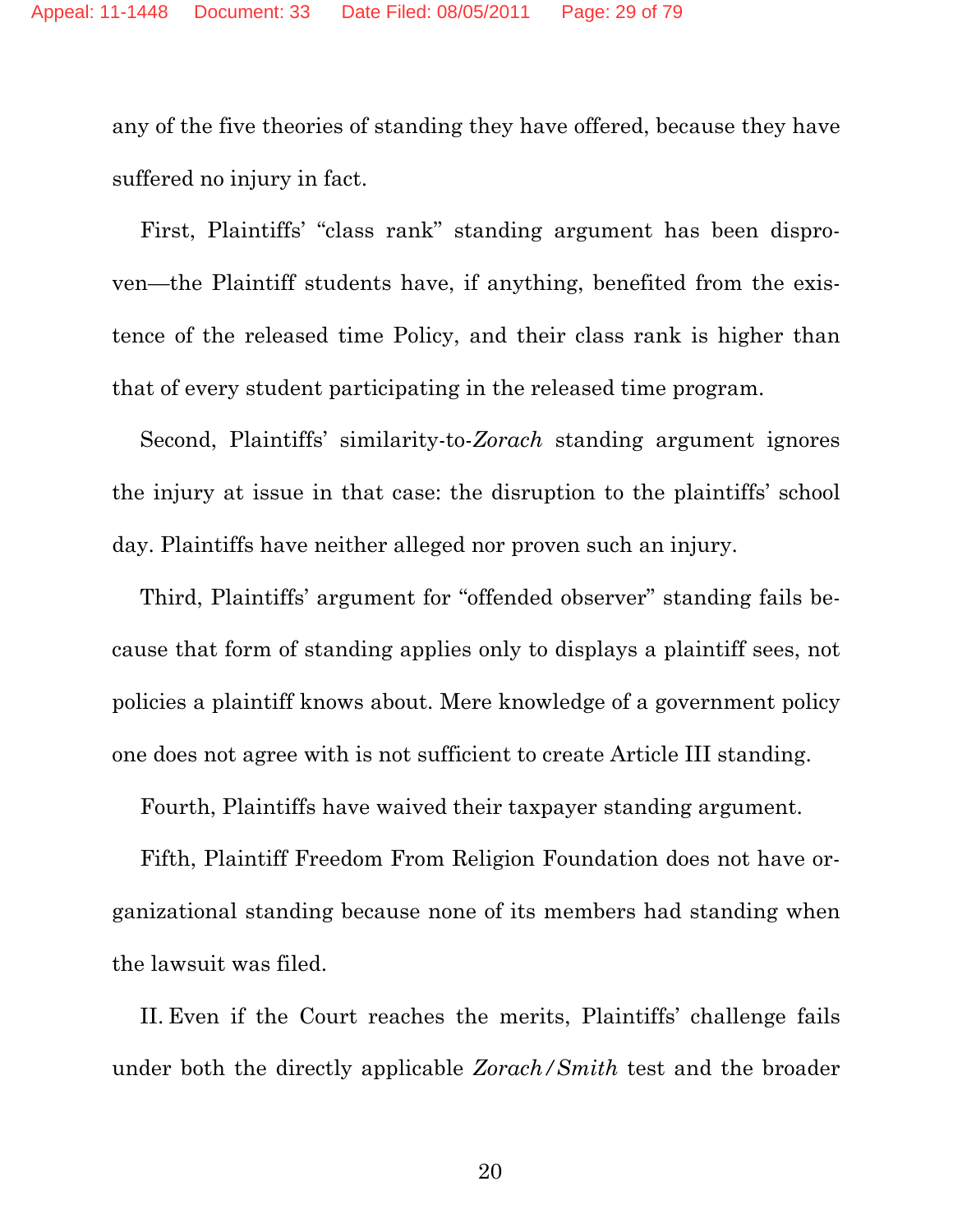#### *Lemon* standard.

 Under *Zorach* and *Smith*, the released time Policy at issue here is an unremarkable accommodation of religion. As a neutral, arms'-length accommodation, the Policy does nothing to violate *Zorach* or repeat the mistakes made in *McCollum*.

 With respect to *Lemon*, Plaintiffs have conceded that the District had a secular purpose in promulgating its released time Policy, leaving only *Lemon*'s "effects" and "entanglement" prongs.

 The Policy does not have the effect of advancing religion because it is merely an accommodation of students' private interest in participating in religious instruction. Plaintiffs' argument about the "centerpiece" of its case—accepting credit for released time education—is wrong. Accepting credit merely places released time courses on a level playing field with off-campus elective options. Similarly, Plaintiffs' claim of too much cooperation with the released time provider ignores both the nature of *Monell* liability and the District's entirely neutral approach towards outside organizations of all sorts.

 The Policy does not create excessive entanglement with religion. The District designed the Policy to avoid entangling oversight of the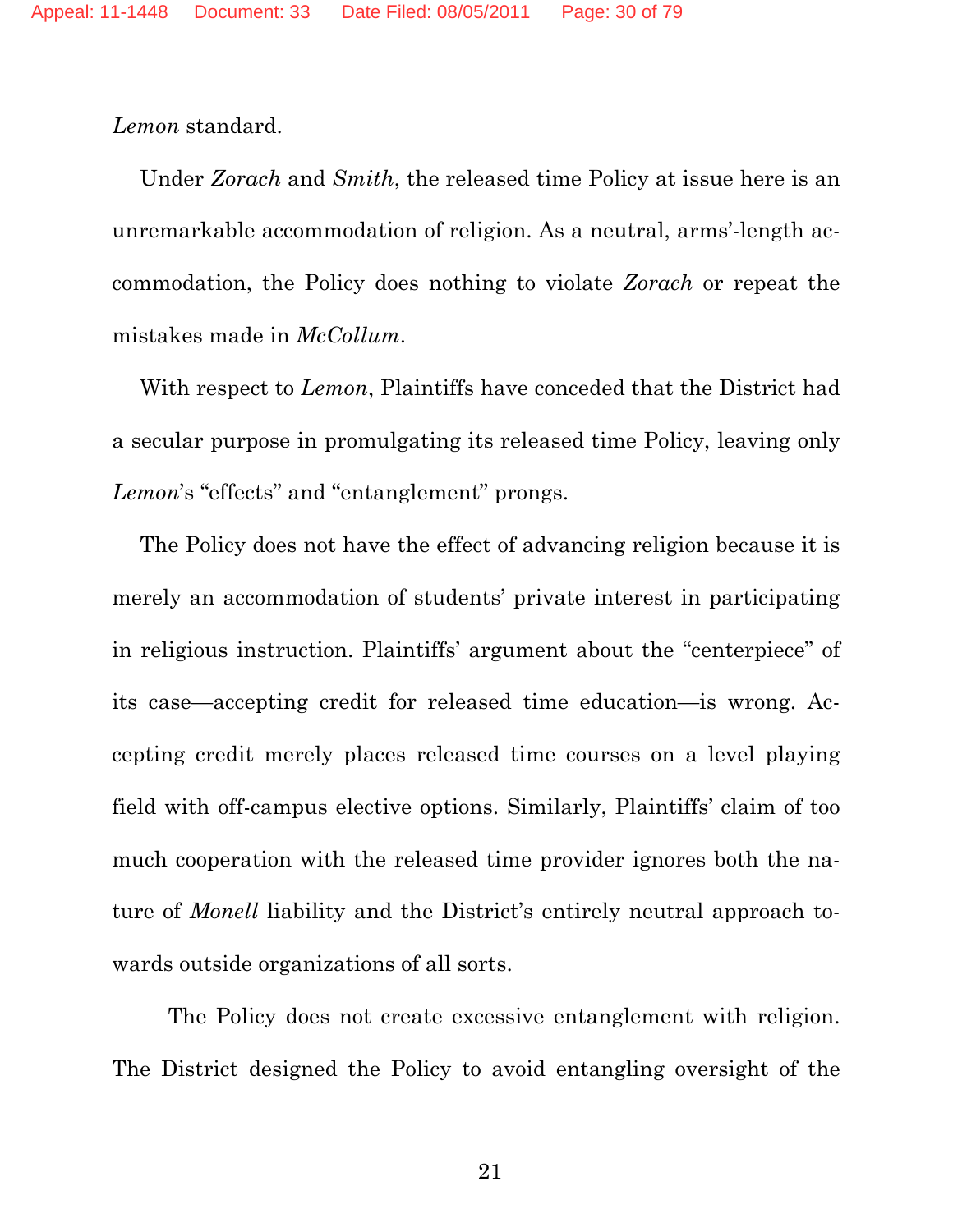content of the released time instruction. Ironically, Plaintiffs' proposed remedy—public school officials reviewing the content of courses at private schools to see if they are "too religious"—would cause more entanglement, not less.

#### **ARGUMENT**

# **I. Plaintiffs lack standing to challenge the District's released time Policy.**

Plaintiffs have not met their burden of proving injury, traceability, and redressability with the "manner and degree of evidence required at the successive stages of the litigation." *Lujan* v. *Defenders of Wildlife,*  504 U.S. 555, 560-61 (1992).

At various times over the course of litigation, Plaintiffs have claimed five types of standing: (1) "class rank" injury standing, based upon the at first speculative and now disproven negative impact the Policy had upon Plaintiff students' class rank; (2) "*Zorach*" standing based on the fact that *Zorach* found standing in a released time case; (3) "offended observer" standing under *Suhre* and *Schempp*, based upon Plaintiffs' awareness of a government policy with which they disagreed; (4) taxpayer standing; and (5) organizational standing for Plaintiff Freedom From Religion Foundation (FFRF). None of Plaintiffs' theories of stand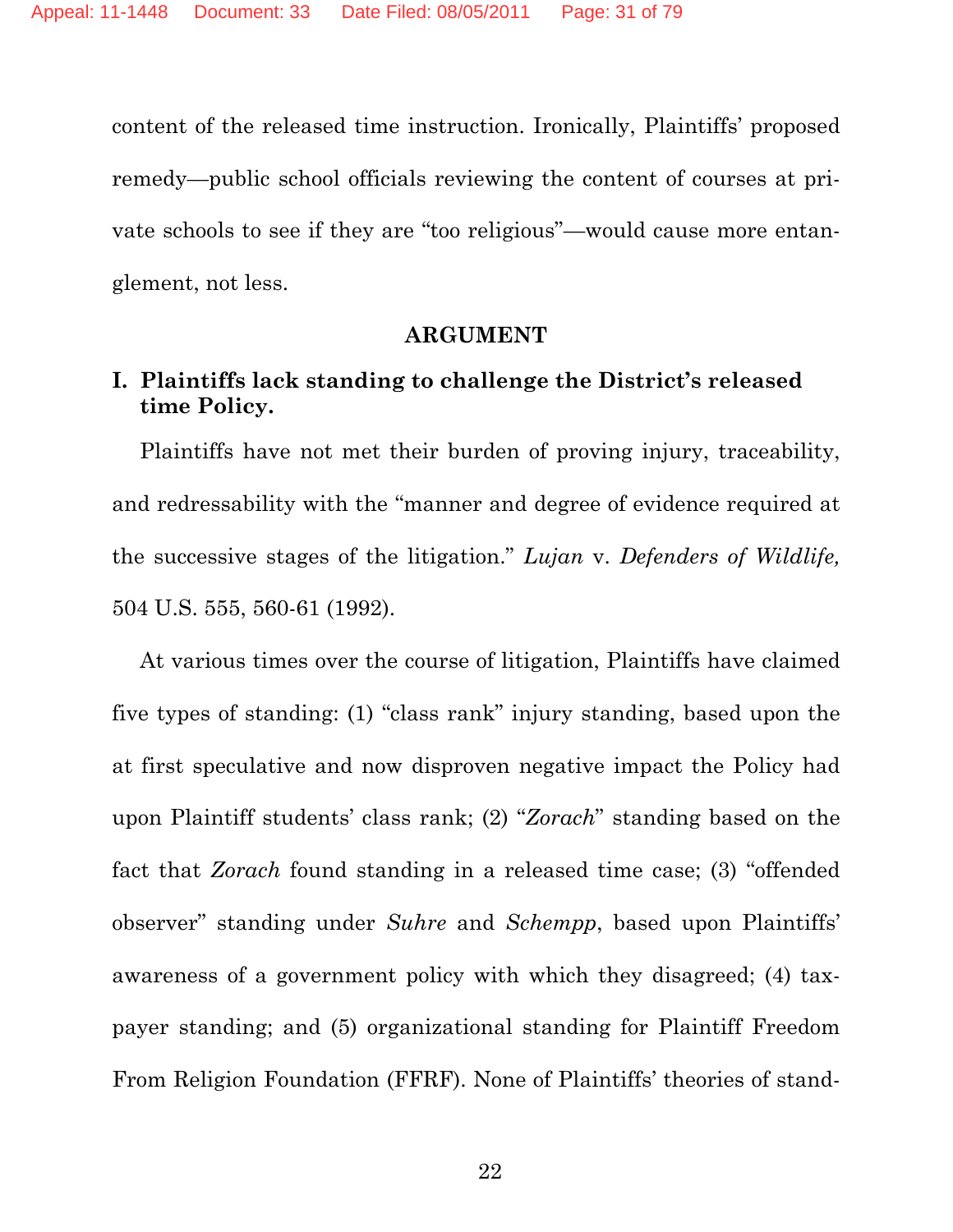ing help them meet their burden; this case should therefore be dismissed for lack of standing.

### **A. Plaintiffs can show no "class rank" injury.**

The closest Plaintiffs have come to alleging an actual injury in this case has been their speculation that they might be "subject to receiving a lower class rank because grades for released time religious instruction are factored into the GPA's of SCBEST students." Plaintiffs' Opening Brief ("Br.") at 4; *see also* Br. 23; J.A. 21 ¶ 11 ("Each student attending defendant's released time course is subject to academic advantage . . . ."). But to show that the District's Policy has harmed them, Plaintiffs must demonstrate some sort of *concrete* injury *to them* which is "actual or imminent, not 'conjectural' or 'hypothetical.'" *Lujan,* 504 U.S. at 560 (citation omitted); *see also Rosenfeld* v. *Montgomery Cnty. Pub. Sch.*, 25 Fed. Appx. 123, 129-30 (4th Cir. 2001) (student did not have standing to challenge allegedly discriminatory internship selection policies because he was not otherwise eligible for the internships).

Showing injury-in-fact is particularly important at this late stage of litigation, after Plaintiffs have had the burden of producing evidence at summary judgment. *See Lujan*, 504 U.S. at 561 (plaintiff must prove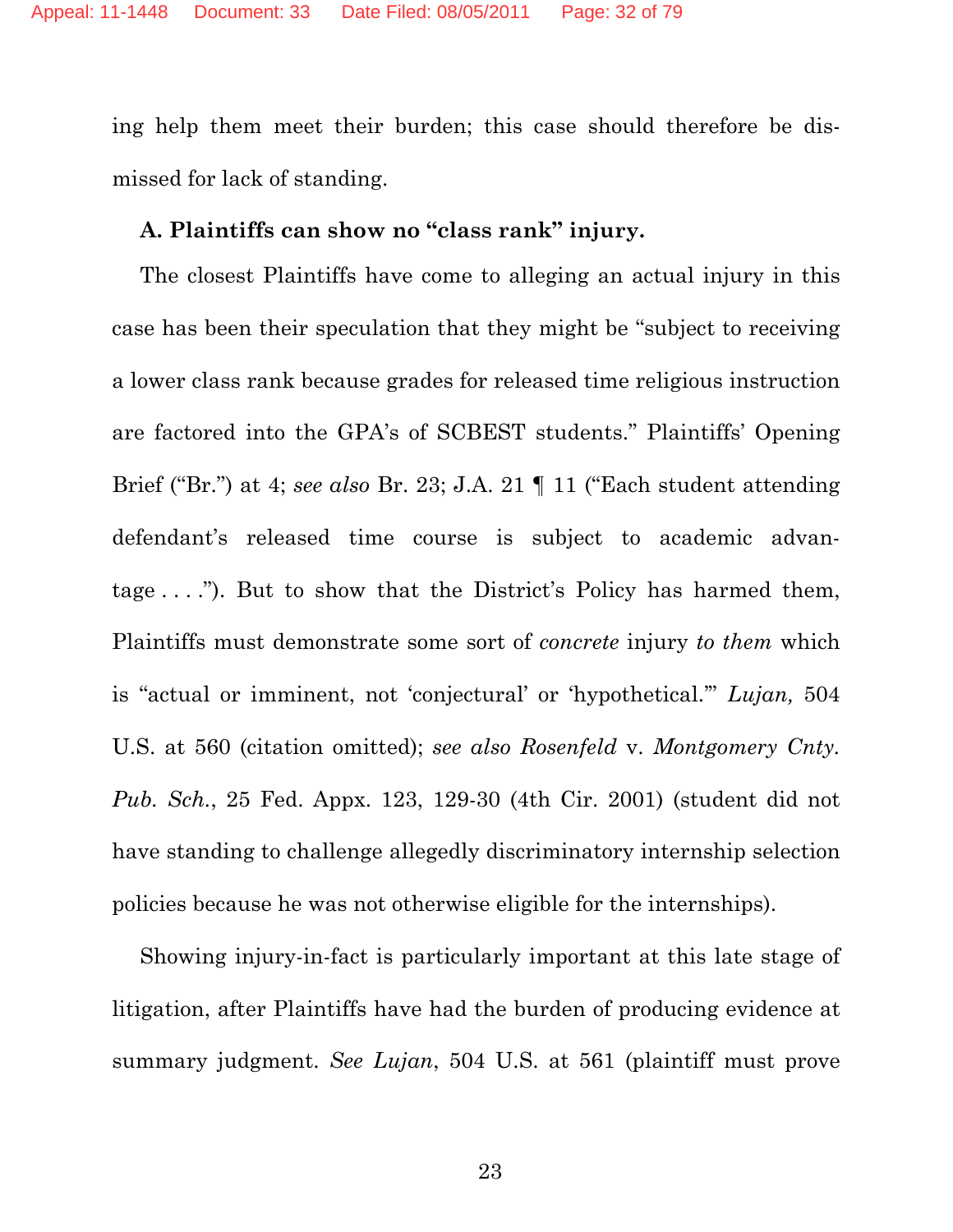standing with the "manner and degree of evidence required at the successive stages of the litigation"); *United States* v. *Jones*, 136 F.3d 342, 348 (4th Cir. 1998) (plaintiff lost standing late in litigation when facts demonstrated she was no longer injured by discriminatory admissions policy).

Plaintiffs have never offered anything more than speculation—much less proof—that their class rank was harmed by the Policy. After alleging a merely speculative injury in the complaint (student's released time participation "*may affect* his or her grade point average based on SCBEST's perception of the student's religious status"), J.A. 21 ¶ 11, Plaintiffs later conceded that neither Plaintiff child suffered any academic disadvantage because of the Policy.2 To the contrary, the summary judgment record conclusively demonstrates that they were not harmed at all: the Plaintiff students have excellent grades, *see* J.A. 708- 09, and SCBEST was far from an "easy A" that might give participating students a higher class rank. So far, SCBEST has awarded two Fs, two

<sup>2</sup> J.A. 191-92 (Tillett has "no specific evidence" of any academic disadvantage for her child); J.A. 141 (Melissa Moss dep.: Q: "Do you believe that you were academically disadvantaged because you didn't take the SCBEST class while other students did?" A: "I don't believe that I was specifically, but I think that somebody could have been.").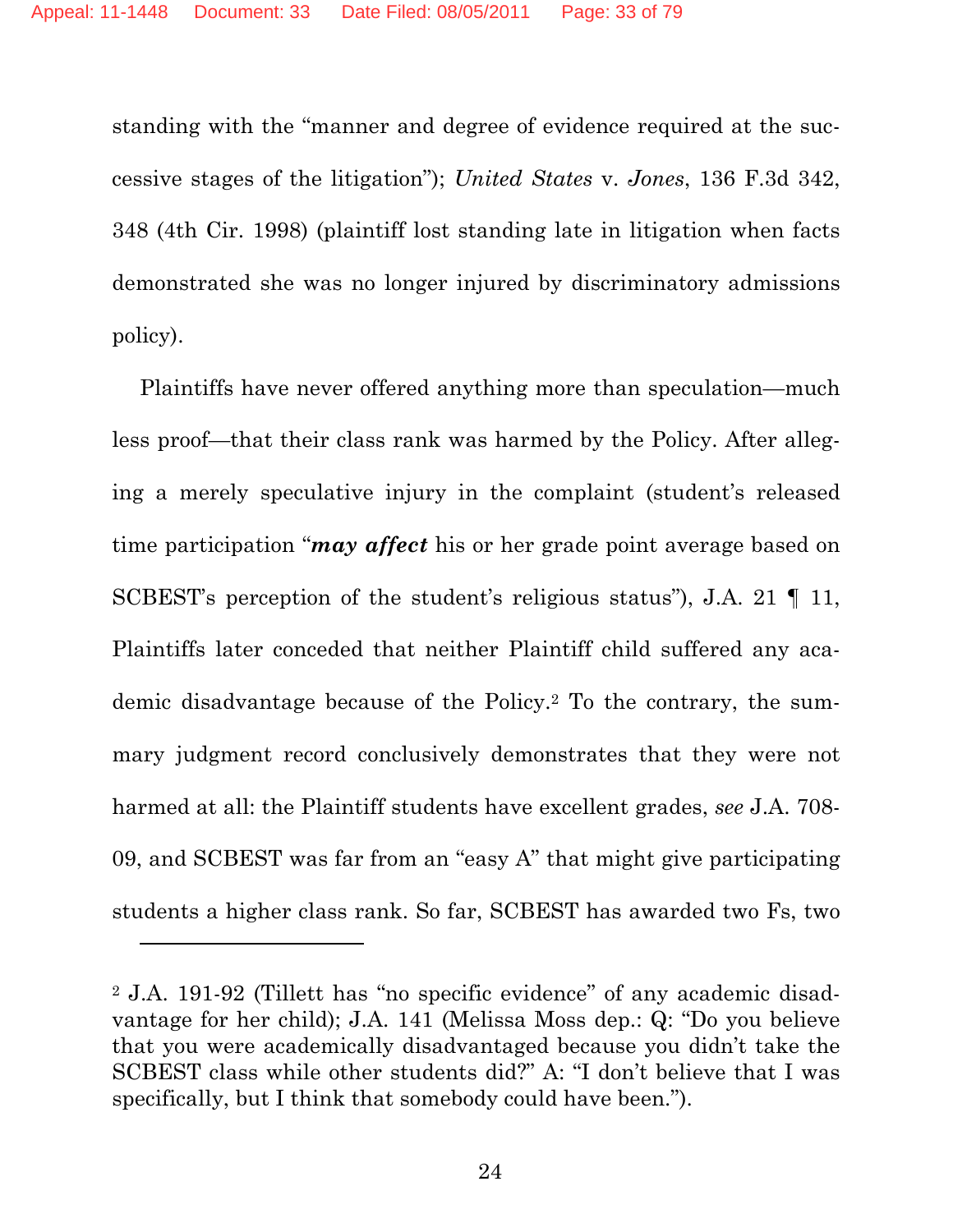Ds, four Cs, eight Bs, and seven As. J.A. 780 ¶ 4. SCBEST is also a "regular" course rather than an honors course, which adds extra points to students' GPAs. J.A. 779 ¶ 3. Indeed, the summary judgment evidence demonstrates that students in the released time program are at a singular *disadvantage* with respect to class rank because they are taking a non-honors course during a period where they have the option of boosting their GPAs by taking an honors elective course. J.A. 781 ¶ 9. Not surprisingly, no SCBEST student has a class ranking higher than either Melissa Moss or Tillett's child. J.A. 781 ¶¶ 10-11. Plaintiffs' claims about academic disadvantage are thus entirely conjectural and hypothetical. They have failed to allege or prove any actual injury based upon class rank.3

# **B. Plaintiffs cannot show injury-in-fact based on mere similarity to** *Zorach.*

-

Having no direct injury, Plaintiffs instead try to turn the Supreme

<sup>3</sup> Even if Plaintiffs did prove some injury to their class rank, it would not be redressable, as the Plaintiff students cannot possibly demonstrate—without engaging in speculation—that their class rank would *increase* if the released time program ends. Indeed, students currently attending released time classes might decide to take the *honors* "easy A" electives that Plaintiffs' students took. J.A. 780 ¶¶ 5, 7 (almost all students, including Plaintiff Melissa Moss and Plaintiff Tillett's child, received top grades in honors courses).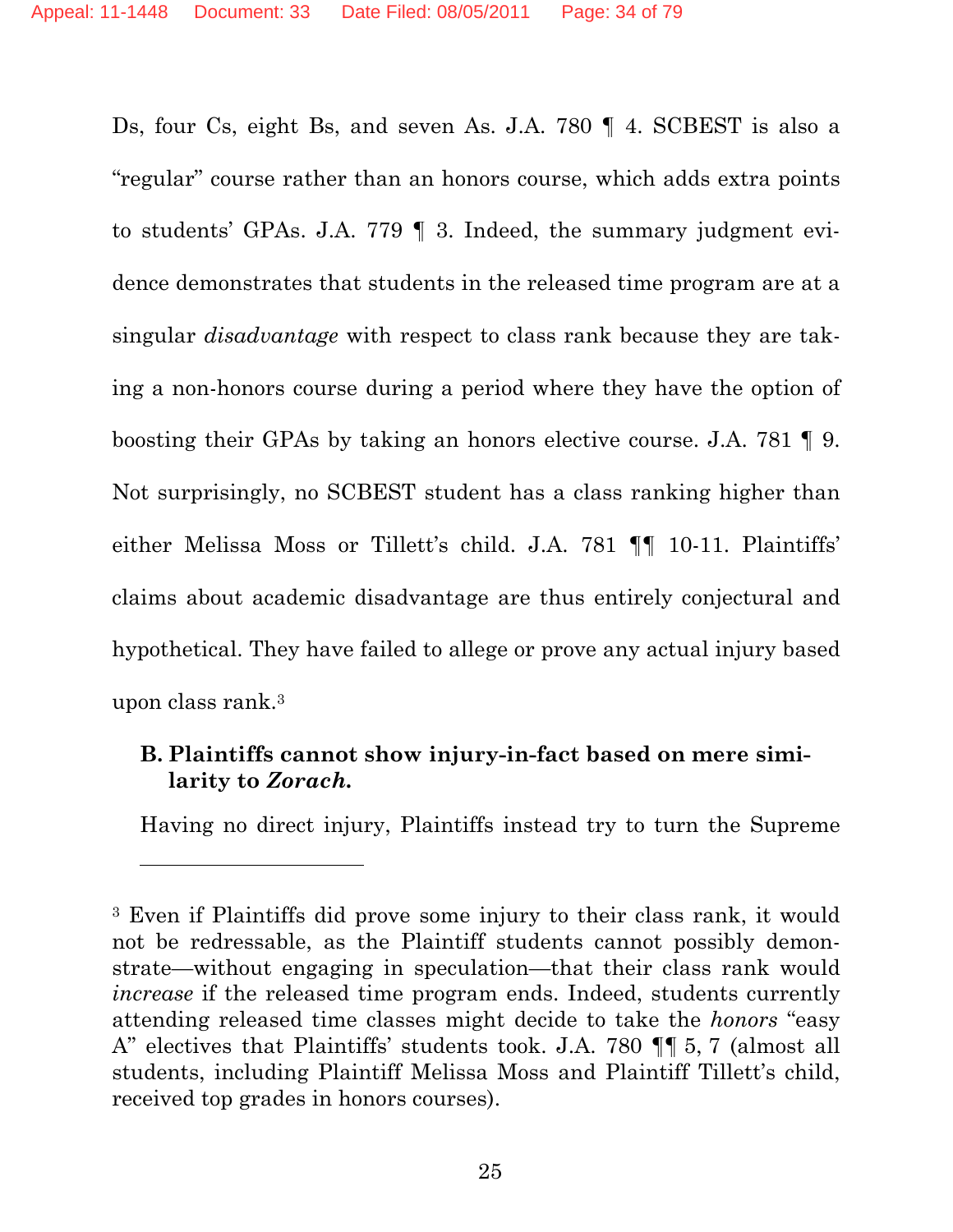Court's seminal released time case, *Zorach* v. *Clauson,* into an *ipse dixit*. Br. 22 ("Nothing further need be shown to give them standing."). But *Zorach* does not help them.

In *Zorach,* the plaintiffs complained of *direct* injuries, namely that "the classroom activities come to a halt while the students who are released for religious instruction are on leave." *Zorach,* 343 U.S. at 309. The released time policy directly injured the plaintiffs' interest in their own classroom experiences by adversely impacting the quality of those experiences. Having to kill time on campus while others attended an off-campus religious class was the injury-in-fact in *Zorach*, not mere attendance at the same school where a released time program existed.

Plaintiffs, by contrast, have neither alleged nor proven disruption to their own classes caused by the existence of the released time classes. Indeed, as only twenty students have taken the class over six semesters, J.A. 881, it is difficult to imagine how it would have any impact on the school as a whole. The summary judgment evidence bears this out: Melissa Moss never saw students walking to or from the SCBEST class, and Tillett's minor child did not even know about the Policy until Tillett told her child about it shortly before joining the lawsuit. J.A.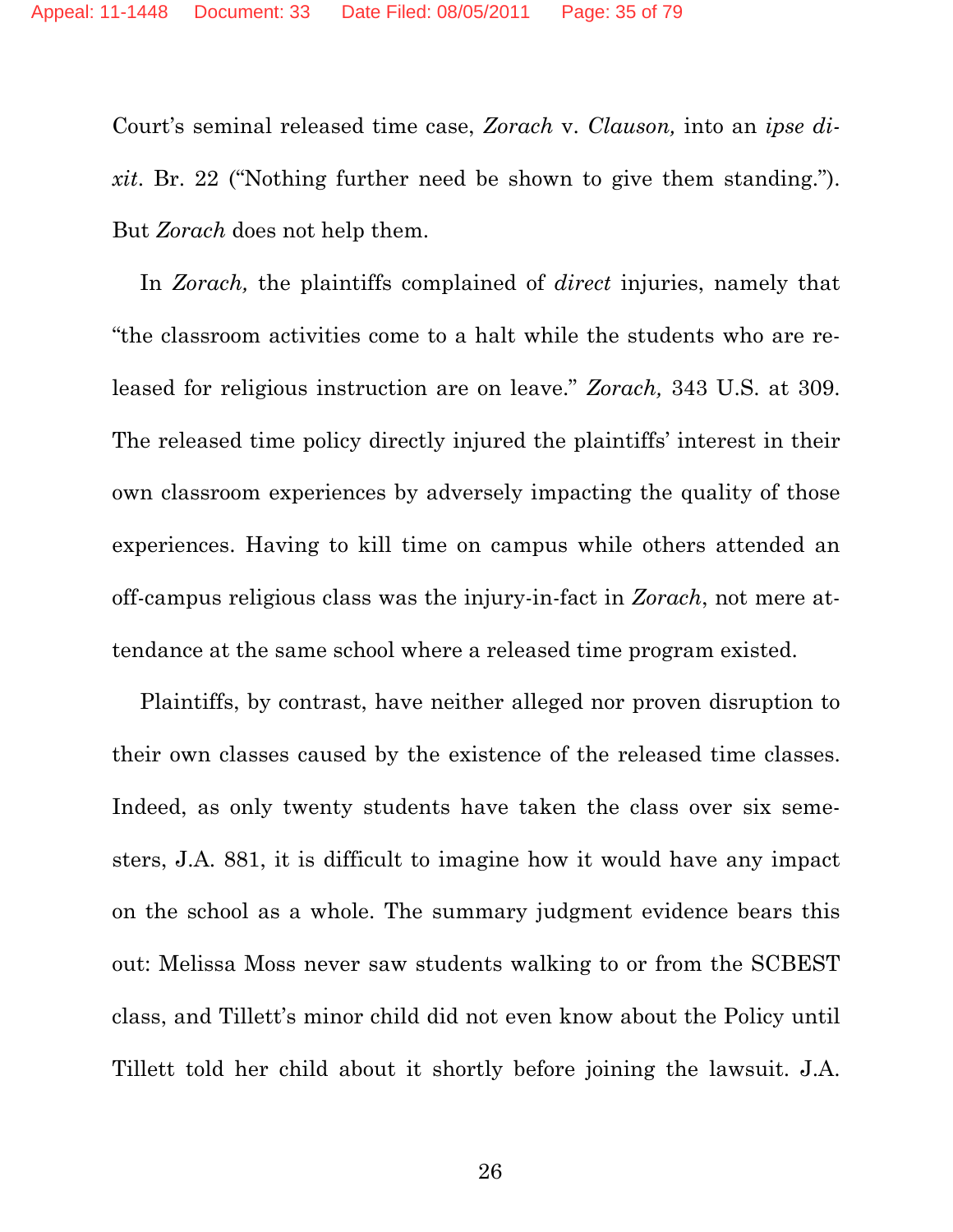153-54 at 93:25-94:4; J.A. 169 at 23:6-18.

l

Moreover, Plaintiffs' reading of *Zorach* would prove far too much: anyone who attends a school with a released time policy may sue. Without a direct injury to tether standing to something that actually happened to plaintiffs, there would be no logical stopping point. Would-be released time plaintiffs could argue that the mere presence in the same school, the same school district, or even the same state, would be similar enough to *Zorach* to create standing. Standing jurisprudence would pose no meaningful restraints in the public school context.

Plaintiffs cannot merely invoke *Zorach* and obtain standing; they must allege and prove an injury like the injuries present in *Zorach.*  They have failed to do so.4

<sup>4</sup> It is also questionable whether *Zorach* is even precedential on the standing point, since it was decided well before the development of modern standing jurisprudence. The whole of *Zorach*'s standing analysis is footnote 4: "No problem of this Court's jurisdiction is posed in this case since, unlike the appellants in *Doremus* v. *Board of Education*, 342 U.S. 429, appellants here are parents of children currently attending schools subject to the released time program." 343 U.S. at 310 n.4 (internal citation omitted). Since "drive-by jurisdictional rulings . . . have no precedential effect," the question is an open one. *Steel Co.* v. *Citizens for a Better Env't*, 523 U.S. 83, 91 (1998).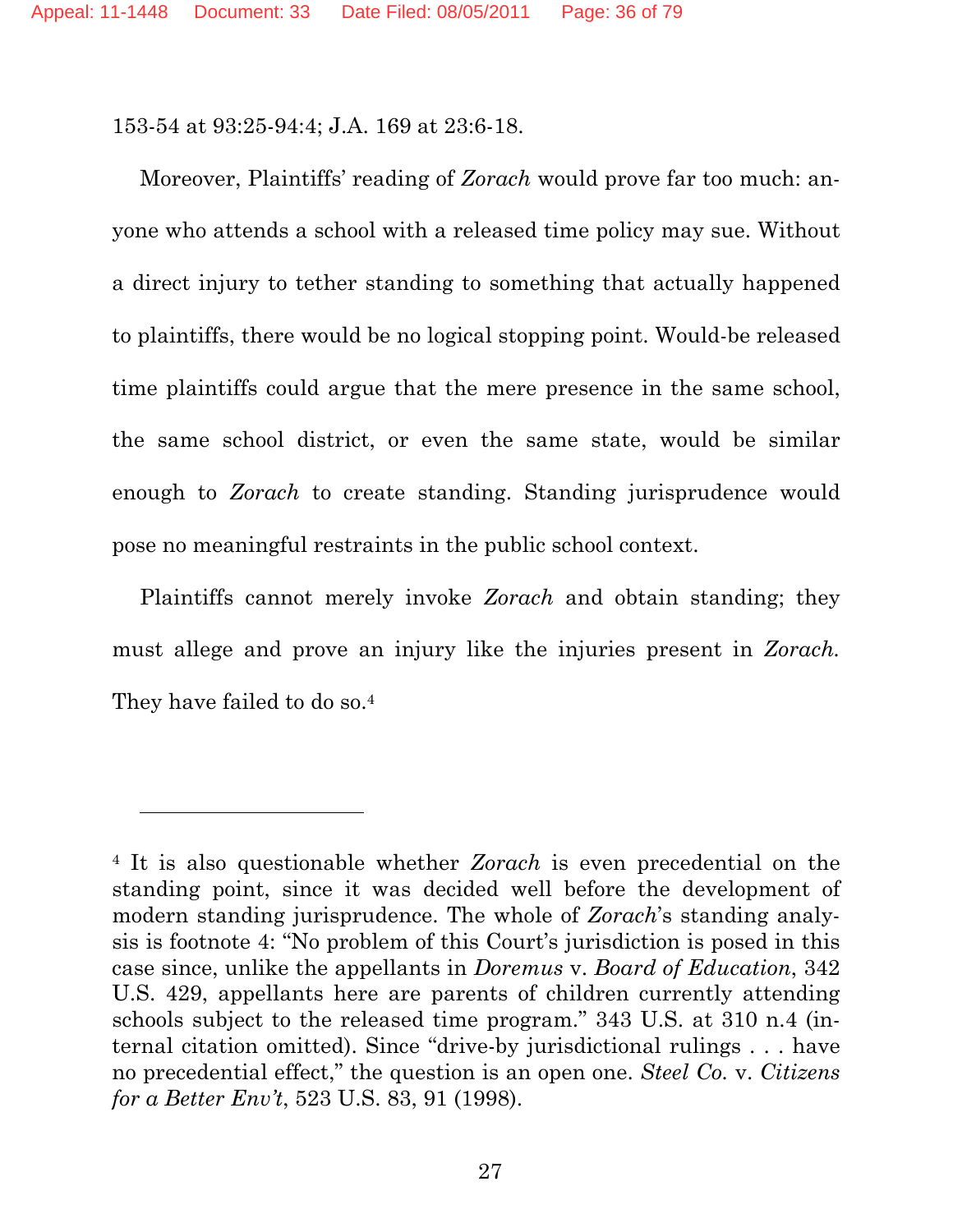### **C. Plaintiffs lack "offended observer" standing.**

At different points in the litigation, Plaintiffs have relied on another argument: that they have standing because they are offended by the Policy's existence. Br. 22-25 ("unwelcome personal contact"; "stigmatized as an outsider"; "feel less comfortable"; "offended"; "felt less welcome"); J.A. 19 ¶ 9 (Complaint stating Plaintiffs are "offended [] and emotionally affected and distressed" by Policy). The district court accepted this rationale below. Op. 13-15. But the doctrine of so-called "offended observer" standing is directed at government-sponsored religious *displays* and *rituals*, not government *policies.* Plaintiffs are attempting to expand offended observer standing well beyond its existing boundaries.

# **1. "Offended observer" standing is based on seeing displays or experiencing rituals, not knowing about policies.**

The biggest problem with Plaintiffs' "offended observer" theory is that is that it is designed for religious displays and rituals, not policies like the one at issue here. The irreducible minimum injury in offended observer cases is "unwelcome direct contact" with the government display that offends the plaintiff. *Suhre* v. *Haywood Cnty.*, 131 F.3d 1083, 1086 (4th Cir. 1997) (Ten Commandments plaque). Without this direct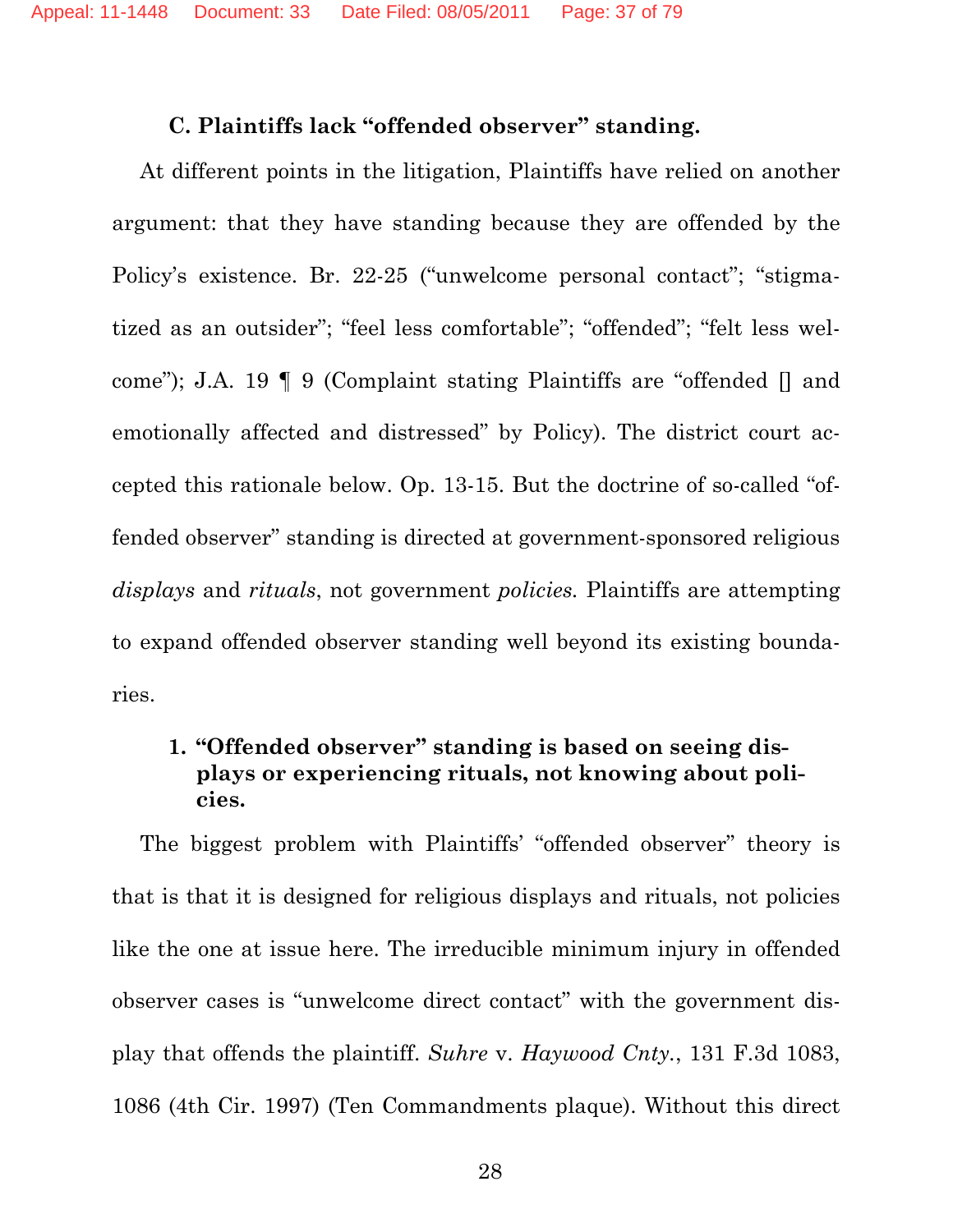contact, plaintiffs lack a concrete and particularized injury, meaning they are in the same position as any other citizen who disagrees with a government action. As this Court explained*,* a "psychological consequence presumably produced by observation of conduct with which one disagrees," simply "is not an injury sufficient to confer standing under Art. III." *Id*. (quoting *Valley Forge Christian Coll.* v. *Ams. United for Separation of Church & State, Inc.*, 454 U.S. 464, 485 (1982)). The distinction between mere psychological consequence and direct contact is a fine one, depending upon a plaintiff's physical act of seeing the challenged government display, or observing the challenged ritual. *See id.* at 1089-90 ("direct contact" exemplified by "visible" displays and "visual impact"; injury created when plaintiff "enter[ed]" room where display was visible). For this reason, offended observer standing makes no sense outside the context of government displays that people can see or hear.

As this Court noted in *Suhre*, display cases are a "particularized subclass of Establishment Clause standing jurisprudence." *Id.* at 1086. Courts have therefore refused to extend this doctrine to cases involving other sorts of government action, reasoning that the extension would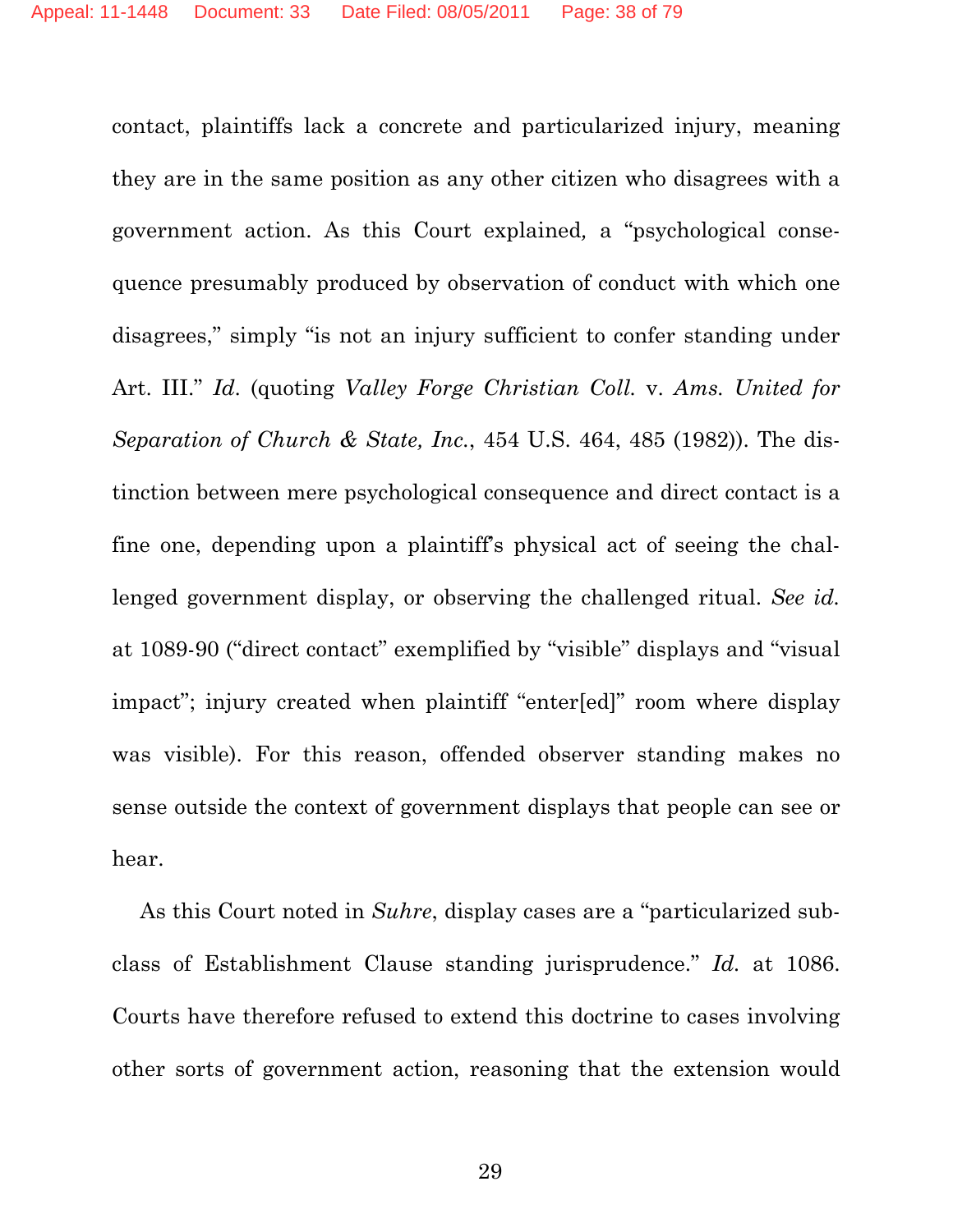"eviscerate well-settled standing limitations. Under Plaintiffs' theory, every government *action* that allegedly violates the Establishment Clause could be re-characterized as a governmental *message* promoting religion. And therefore everyone who becomes aware of the 'message' would have standing to sue." *In re Navy Chaplaincy*, 534 F.3d 756, 764 (D.C. Cir. 2008) (emphasis in original)*.* Indeed, it makes little sense to speak of "offensive contact" with a written government policy, as opposed to, say, a Ten Commandments monument.

The same principle holds true in the other offended observer case on which Plaintiffs rely, *Sch. Dist. of Abington* v. *Schempp*, 374 U.S. 203 (1963). In *Schempp*, the plaintiffs complained of being "exposed" to a "religious ceremony" of daily morning Scripture readings and prayers. Id. at 206-08. That the religious ceremonies were not a static display like the plaque at issue in *Suhre* does not make them any less displays offered to public view. But seeing a religious ceremony—just like seeing a religious display—is markedly different from knowing about the mere existence of a released time policy that applies to others.

Plaintiffs cryptically cite *Doe* v. *Santa Fe Independent School District*, 530 U.S 290 (2000), for the proposition that "offended observer"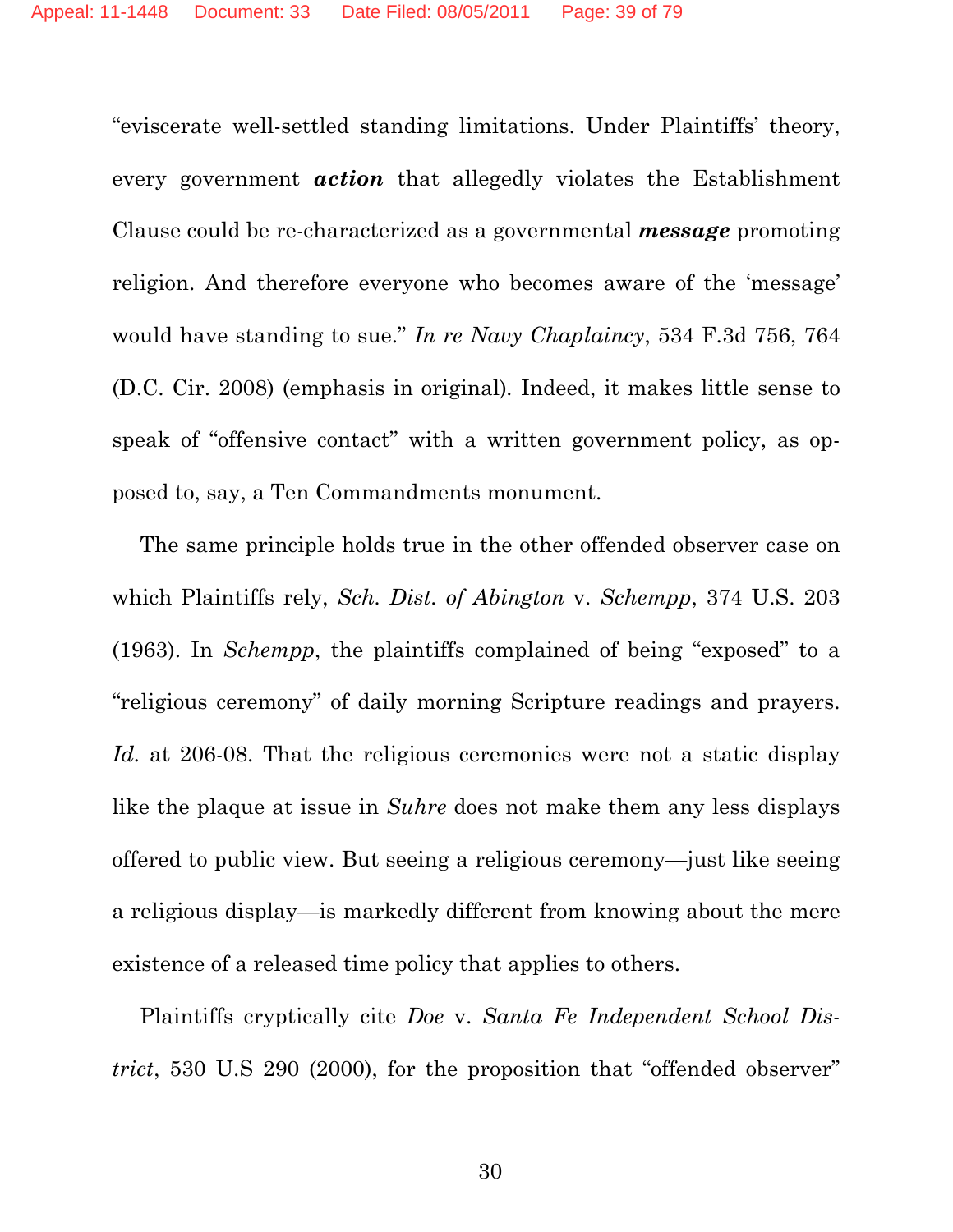standing extends to merely knowing about policies. Br. 24. But in *Santa Fe*, just as in *Schempp,* the harm was being forced to see and hear "offensive religious rituals." 530 U.S. at 312. Nor were the plaintiffs in *Santa Fe* complaining that they were harmed by the mere adoption of a policy—they were harmed because they had to choose between witnessing "offensive religious rituals" and going to the football game. Plaintiffs here have not been forced to make any such choice.

Both this Court and the Supreme Court have carefully cabined "offended observer" standing to cases where plaintiffs have actually been subjected to religious messages, either by seeing religious displays or hearing religious rituals. They are a poor fit where, as here, plaintiffs merely seek to challenge a government policy applied to others.

### **2. Plaintiffs lack the necessary "direct contact" with the released time Policy.**

Even if *Suhre* and similar display cases could be stretched to fit cases involving government policies, they still would not give Plaintiffs standing. Plaintiffs lack the necessary "direct contact" with the Policy. In *Suhre,* the plaintiff had no choice but to view the offending Ten Commandments plaque when he appeared in court, including his involuntary appearance as a defendant in a criminal trial. 131 F.3d at 1090. By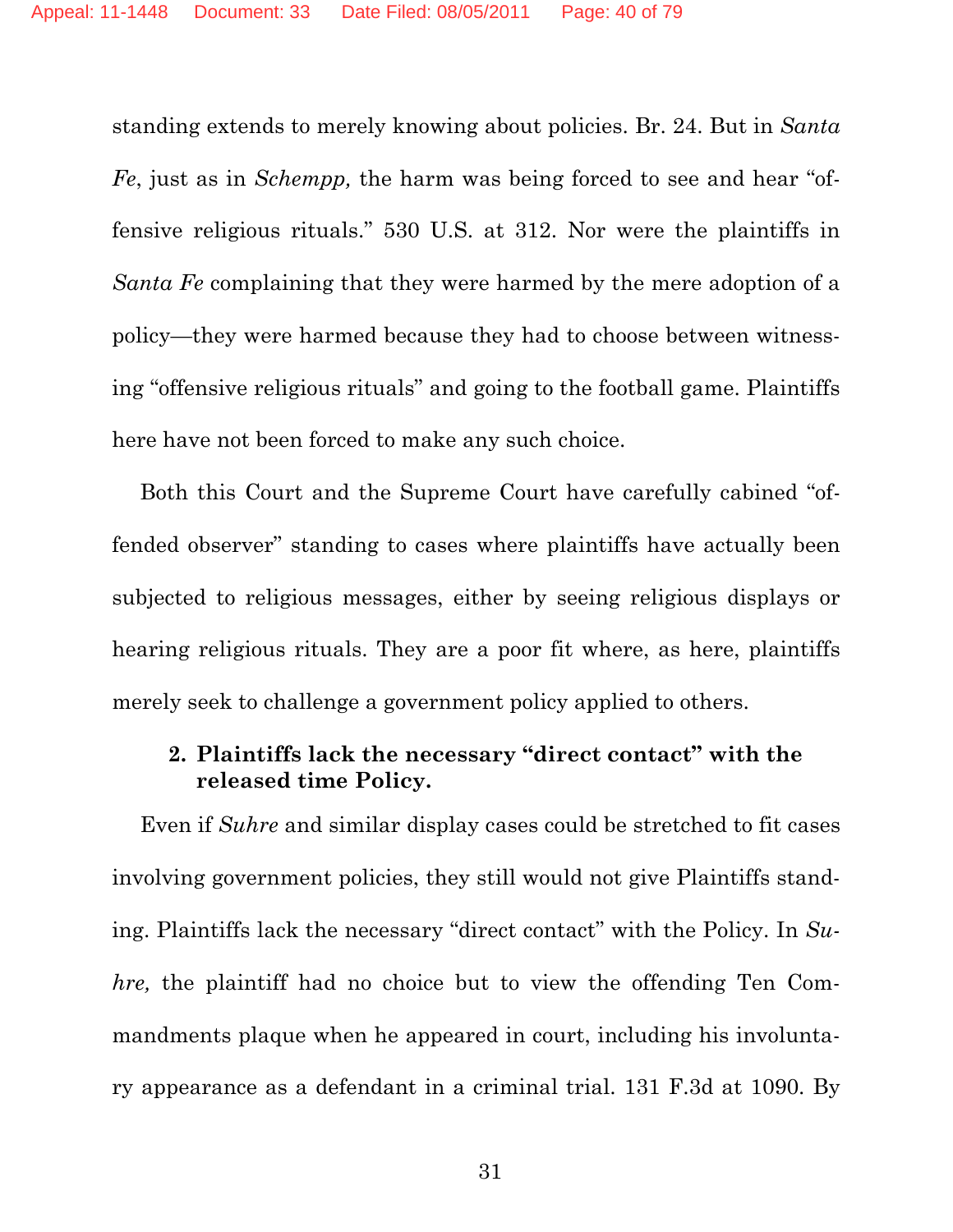contrast, Plaintiffs here have not been involuntarily subjected to grades from an SCBEST class, much less the class itself, or even a presentation about the SCBEST program. *See* Br. 23 (discussing Plaintiffs' contacts with the program). Indeed, as the district court acknowledged, "[t]he *only students* who are directly impacted by the released time policy are students who voluntarily desire to receive the religious education." Op. 34 (emphasis added).

Plaintiffs are merely aware that the Policy exists. That awareness, and any negative feelings associated with it, is nothing more than the "psychological consequence" this Court refused to rely on in *Suhre*:

- Plaintiff Robert Moss saw a letter from a private organization announcing the Policy. Br. 3.
- He feels "stigmatized as an outsider because of his opposition" to the Policy. Br. 4.
- Melissa Moss also saw the letter, and once looked at the syllabus of a friend who attended the SCBEST class. J.A. 127-29, 134; Br. 5.
- She felt "uncomfortable" and like "an outsider at the school." Br. 5.
- Plaintiff Tillett heard about the Policy from Robert Moss "late in the process," and her minor child did not even know of the Policy until Tillett told her child about it shortly before filing the lawsuit. J.A. 169, 160.
- Tillett now claims that "released time for religious instruction [is] unwelcome and emotionally distressing." Br. 4.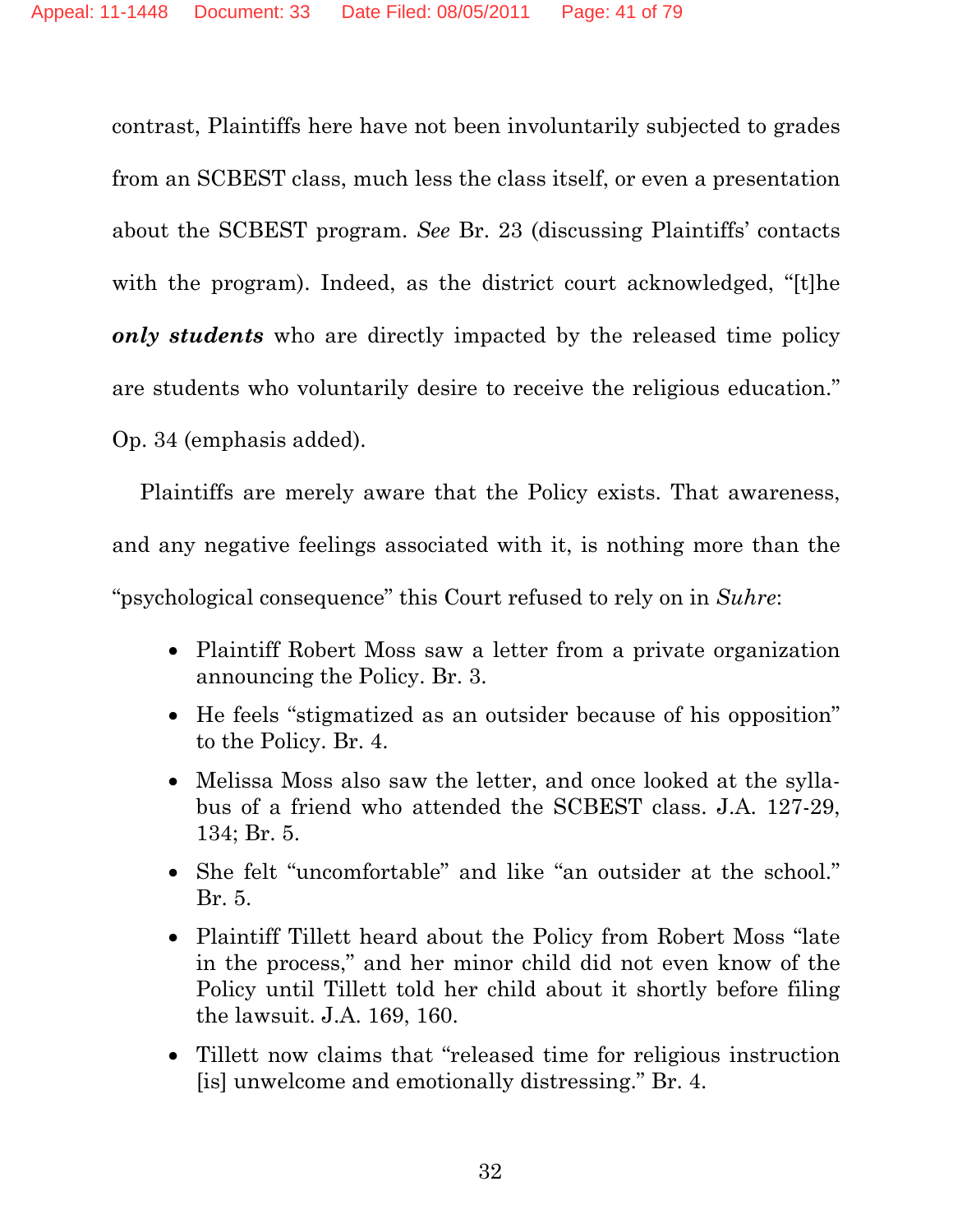Plaintiffs have established that they know about the Policy, and that they have strong feelings about it. They have even established that they discussed it with others, which they claim compounded the problem. But nowhere do Plaintiffs show any sort of direct contact with the Policy. They are no different than someone who reads about the Policy in the newspaper elsewhere in South Carolina, or even in Omaha. Br. 24. Psychological consequence, without more, cannot constitute an injury in fact.

Instead, Plaintiffs are akin to the plaintiffs in *Doe* v. *Tangipahoa Parish School Board*, 494 F.3d 494 (5th Cir. 2007) (en banc), where plaintiffs sued over the content of invocations given at school board meetings, but neglected to prove they had actually been present when the offending invocations were given. The court held that the plaintiffs lacked standing to bring an Establishment Clause challenge, because standing in similar cases "has not previously been based solely on injury arising from mere abstract knowledge that invocations were said. The question is whether there is proof in the record that Doe or his sons were exposed to, and may thus claim to have been injured by, invocations given . . . ." *Id.* at 497. Plaintiffs here possess abstract knowledge about the Policy,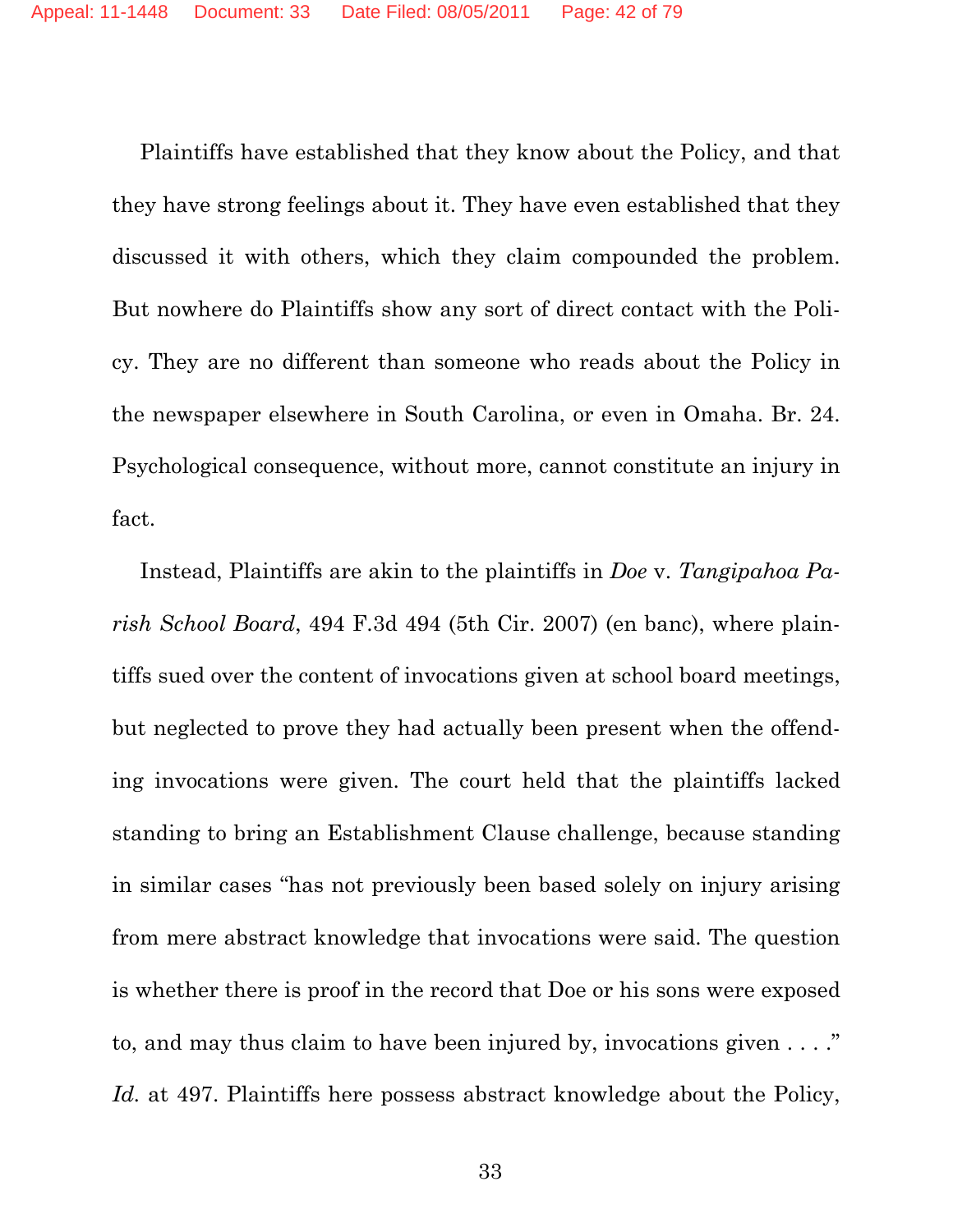but no actual contact with it.

### **D. Plaintiffs lack taxpayer standing.**

Plaintiffs abandoned their taxpayer standing claim below and do not raise it again here. *See* J.A. 866-67; Br. 22-25. It is undisputed that the District expends no funds on the released time Policy. *See* Addendum B.

### **E. FFRF lacks organizational standing.**

Plaintiffs urge the Court not to review their organizational standing claim. Br. 25. This is because Plaintiffs failed to prove that any FFRF member had standing at the time the complaint was filed. They admitted below that none of the Plaintiffs were FFRF members at the time of filing. J.A. 797-98.

Because Plaintiffs have failed, after extensive discovery, to meet their burden of establishing basic facts essential to their standing, their claims must be dismissed for lack of standing.

# **II.The released time Policy does not violate the Establishment Clause.**

Even assuming Plaintiffs have standing, their Establishment Clause claim fails on the merits. The released time Policy is constitutional under both the controlling released time decisions in *Zorach* and *Smith* and under the *Lemon* test.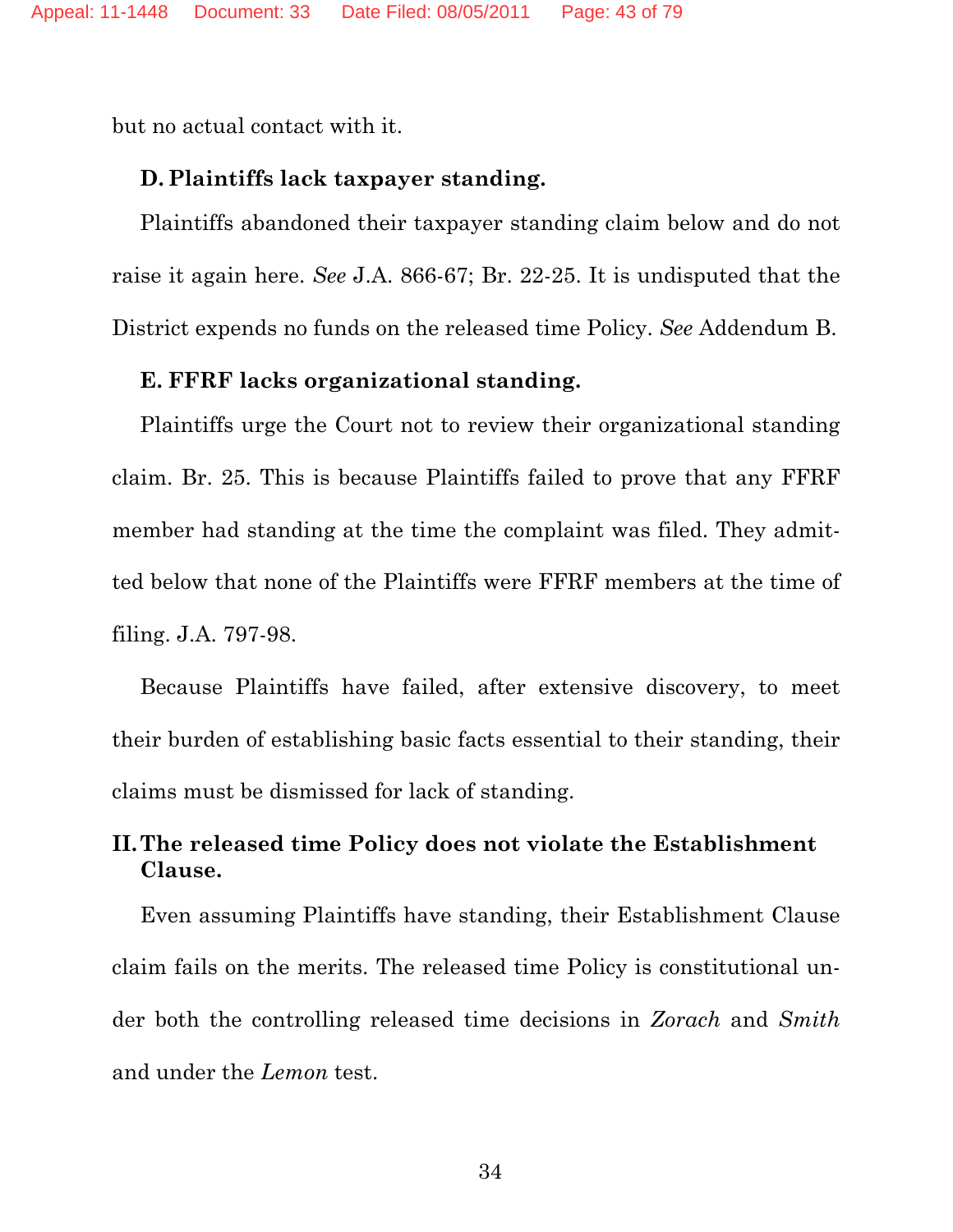#### **A. The Policy is constitutional under** *Zorach* **and** *Smith***.**

This case is ultimately controlled by *Zorach* and *Smith*. Both cases held that released time programs are not only constitutional but laudatory. As *Zorach* explained: "When the state encourages religious instruction or cooperates with religious authorities by adjusting the schedule of public events to sectarian needs, it follows the best of our traditions." 343 U.S. at 313-14. And as this Court explained in *Smith*, released time is an "administratively wise response to a plenitude of parental assertions of the right to 'direct the upbringing and education of children under their control.'" *Smith*, 523 F.2d at 125 (citation omitted).

Under *Zorach* and *Smith,* a released time program can violate the Establishment Clause in one of two ways. First, a program is unconstitutional when "the force of the public school [is] used to promote [religious] instruction." *Zorach*, 343 U.S. at 315. That was the problem in *McCollum* v. *Board of Education*, where the released time classes were held in public school classrooms, were thus supported by public funds, and where the released time teachers "were subject to the approval and supervision of the superintendent of schools." 333 U.S. 203, 208-09 (1948). These problems were cured in *Zorach*. There, the Court upheld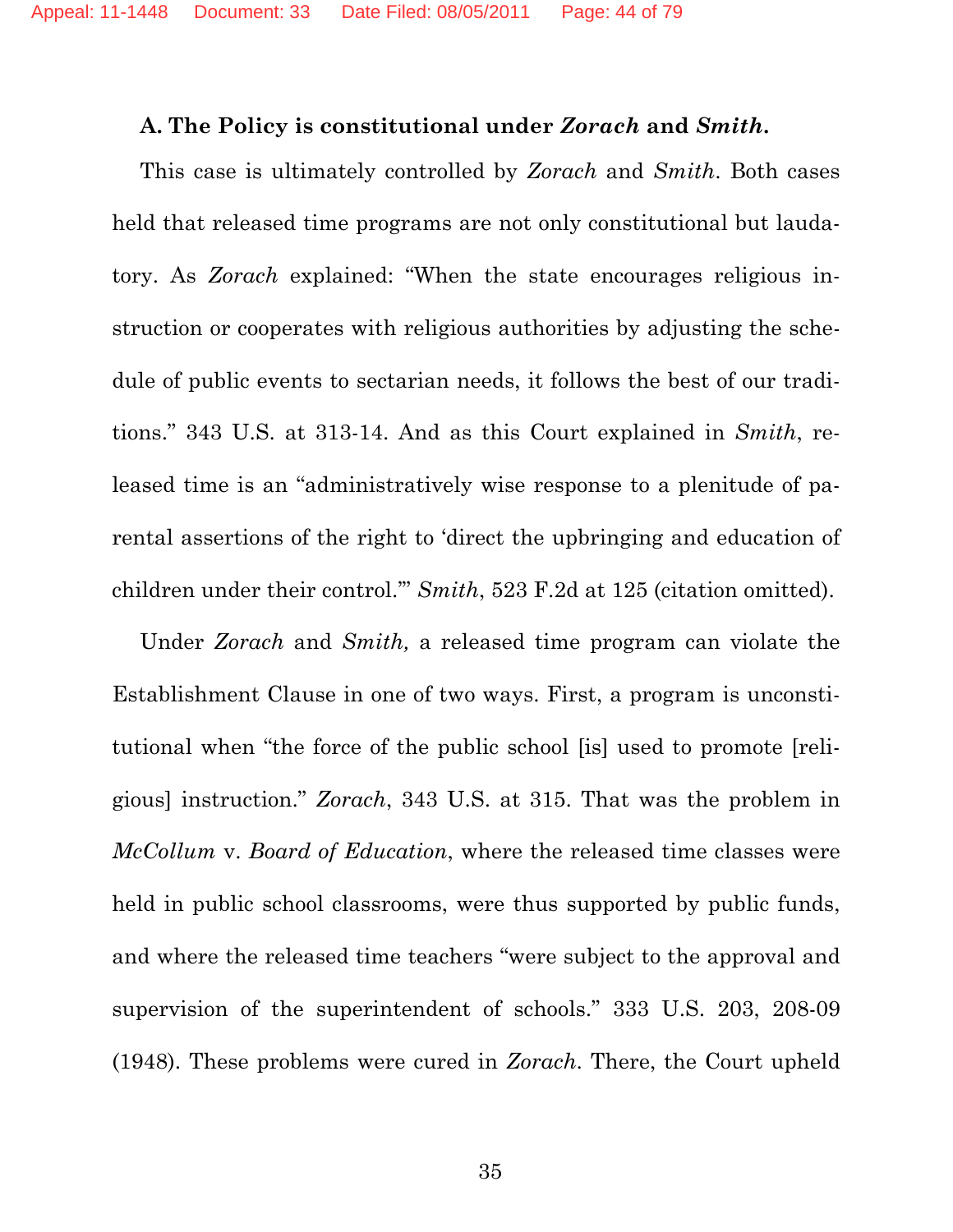the released time program because the classes were held offsite and no school district funds were expended on the released time program. *See*  343 U.S. at 308-09.

Second, a released time program is unconstitutional if there is "specific coercion or pressure brought to bear on non-participants by school officials." *Pierce* v. *Sullivan W. Cent. Sch. Dist.*, 379 F.3d 56, 60 (2d Cir. 2004). An example of such coercion would be if "teachers were using their office to persuade or force students to take the religious instruction." *Zorach*, 343 U.S. at 311.

Two post-*Zorach* cases shed further light on these standards. In *Lanner* v. *Wimmer*, 662 F.2d 1349, 1355 (10th Cir. 1981), the public school not only shared its intercom and bell system with a Mormon seminary next door, it also allowed released time students to earn elective credits. The Tenth Circuit found that such accommodations did not advance religion: the intercom and bell sharing were "nothing more than an administrative effort to accommodate the released-time program with as little inconvenience to students as possible." *Id*. at 1359. And as for credit, the Court held that there was no difference between accept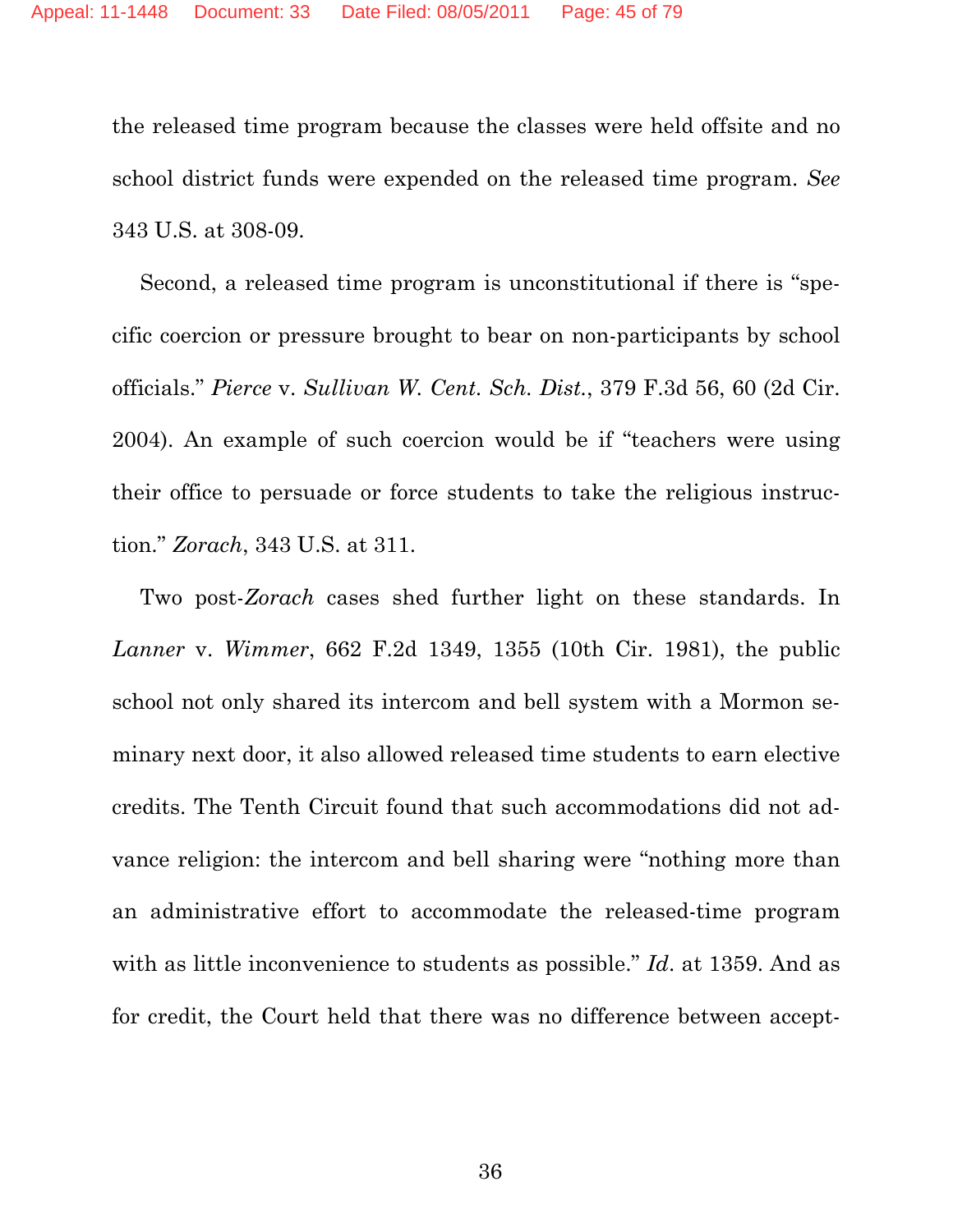ing credit for released time classes and accepting credit "when a private religious school student transfers to a public school." *Id*. at 1361.

In *Pierce*, the Second Circuit upheld a released time program with allegations arguably far more troubling than those at issue here. 379 F.3d 56 (2d Cir. 2004). There, the plaintiffs alleged that the public school "left non-participants in the program with nothing to do" during released time, failed to "protect non-participants from the taunts of program participants," and violated a state regulation by agreeing to schedule released time before lunch. *Id.* at 58. Furthermore, "a significant majority" of students took released time classes, and non-participating students were subjected to "abusive religious invective" by their peers. Id. at 60, 58. Nevertheless, the Second Circuit upheld the program, concluding that it was "purely voluntary and there is no specific coercion or pressure brought to bear on non-participants by school officials." *Id.* at 60. Thus, the case fell "plainly within the ambit of *Zorach* rather than *McCollum*." *Id*.

The released time Policy at issue in this case is likewise entirely faithful to *Zorach* and *Smith*. As in *Zorach*, the religious instruction takes place off campus, no public funds are used, and the District exer-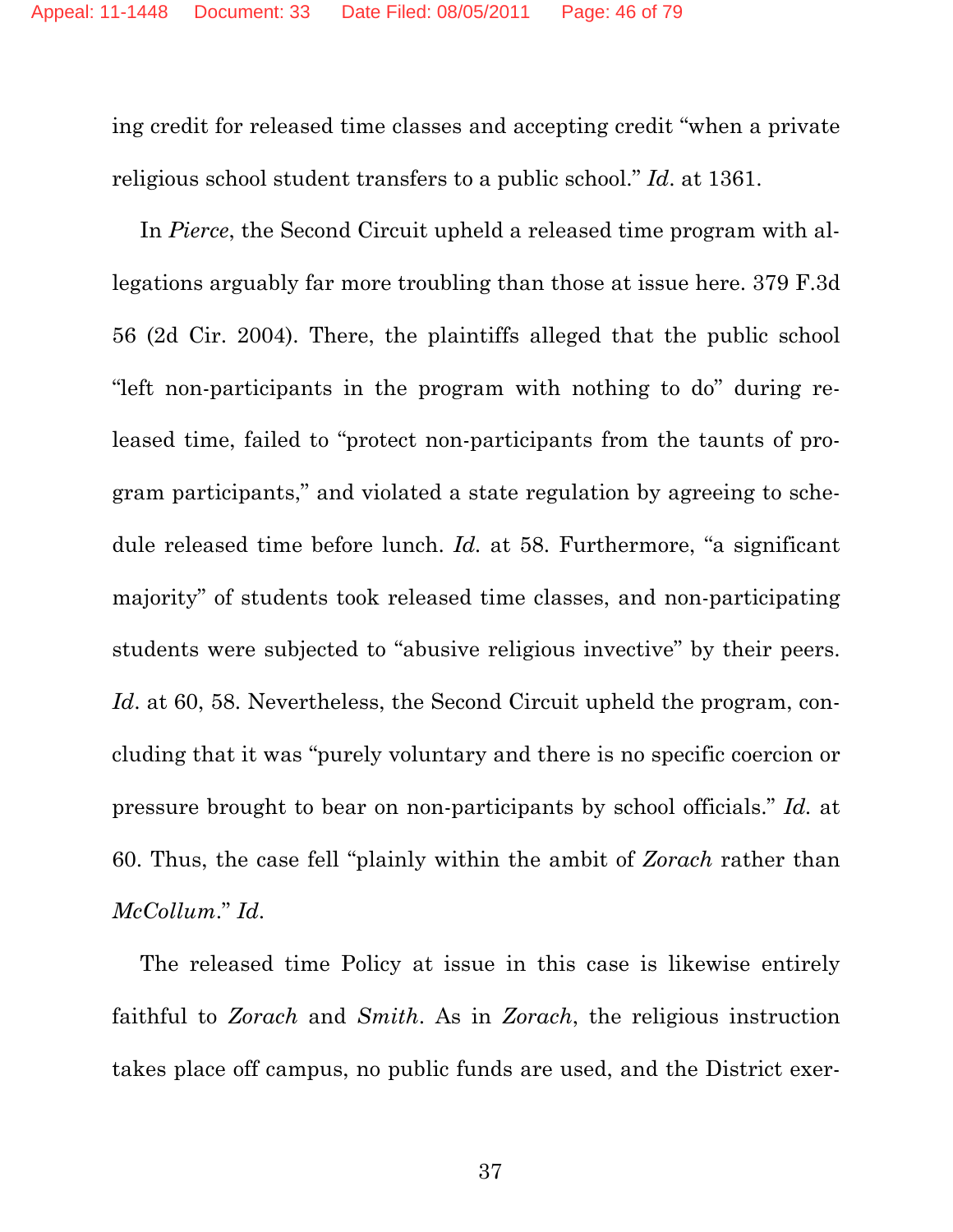cises no control over the released time instructors. Op. 29; Addendum B. Although Plaintiffs complain about "close cooperation" between the District and SCBEST, Br. 33, such cooperation is precisely what this Court *encouraged* in *Smith*: "[P]ublic school cooperation with the religious authorities in *Zorach* and the instant case is . . . administratively wise . . . ." 523 F.2d at 125.

In *Smith*, it was irrelevant that the school shared address lists with released time providers. *See* 523 F.2d at 122. This has not stopped Plaintiffs from complaining about the same action here. *See* Br. 9, 20, 34, 36, 41. Similarly, the District's actions were perfectly consistent with *Lanner* and *Pierce* when it changed the schedule to treat released time classes the same as off-campus electives. As the *Lanner* court said, "The primary effect of these aspects of the program is simply to make the school's administration of the released-time system convenient and to avoid unnecessary conflicts with school classes and activities." 662 F.2d at 1359; *see also Pierce*, 379 F.3d at 58 (switching schedule to accommodate released time classes).

As for coercion, Plaintiffs do not even allege it. Nor could they. Far from any coercion or inducement, the undisputed facts show that an av-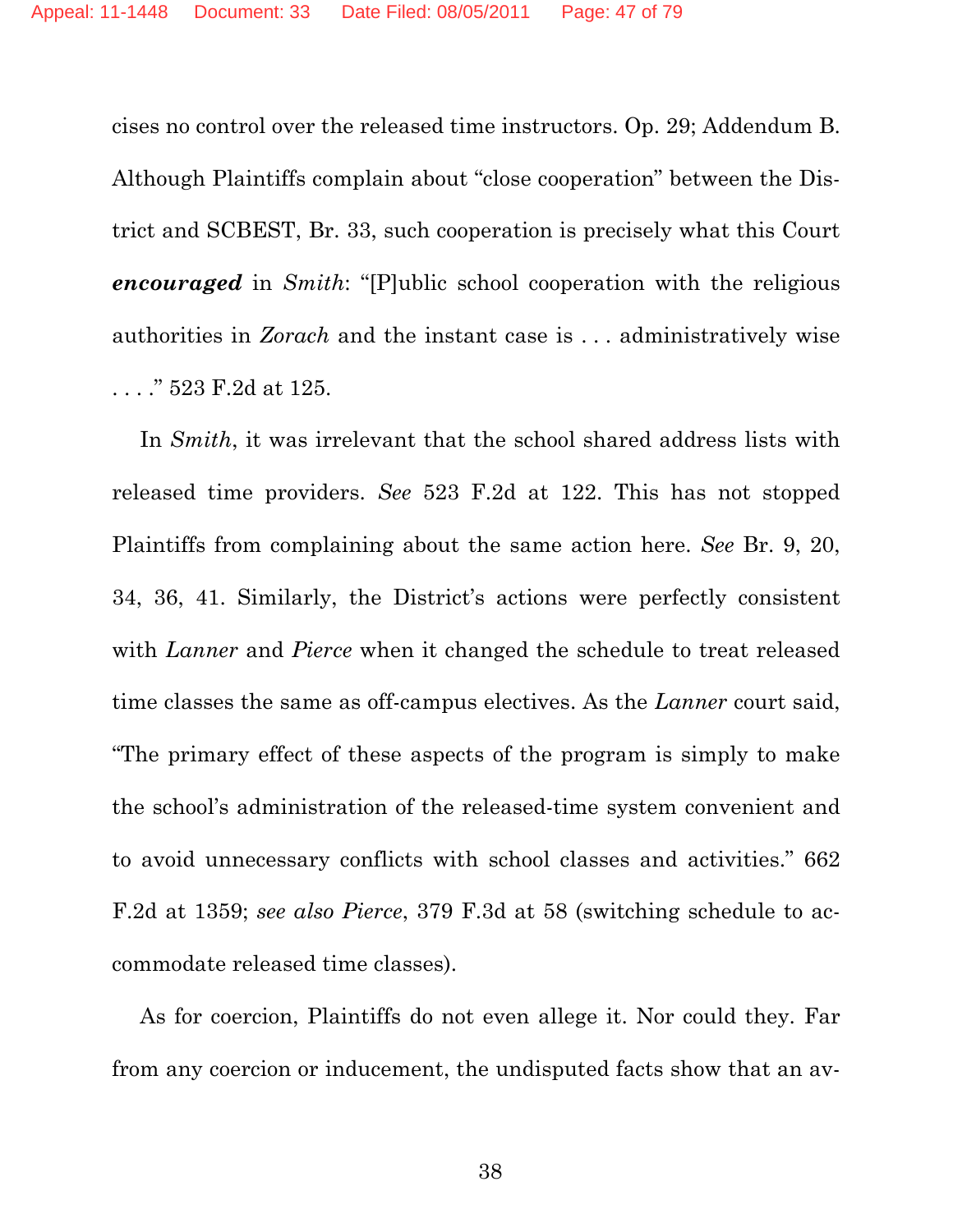erage of only 4 out of 1500 students participated in the program (0.3%) in any given semester, and, if anything, the program tended to have a detrimental impact on participants' grade point average. *See supra* at 10, 13-14. This stands in stark contrast to *Pierce*, where "a significant majority" of students took released time classes, non-participating students were given "nothing to do," and non-participating students were subjected to "abusive religious invective" by their peers—and the Second Circuit still upheld the program. 379 F.3d at 60, 58.

Lastly, Plaintiffs complain that released time classes may be taken for elective credit. But this is a distinction without a difference. When South Carolina increased the required credits for graduation by twenty percent, it became impracticable for students to leave campus for released time and still complete all the required credits for graduation. *See supra* at 5-6. Thus, accepting credit, like allowing students to leave school grounds during the day, simply makes it possible to accommodate parents' and students' wish for released time education. Indeed, this is precisely the accommodation the Tenth Circuit approved in *Lanner*. 662 F.2d at 1361. Accepting credit is not an extension of *Zorach* or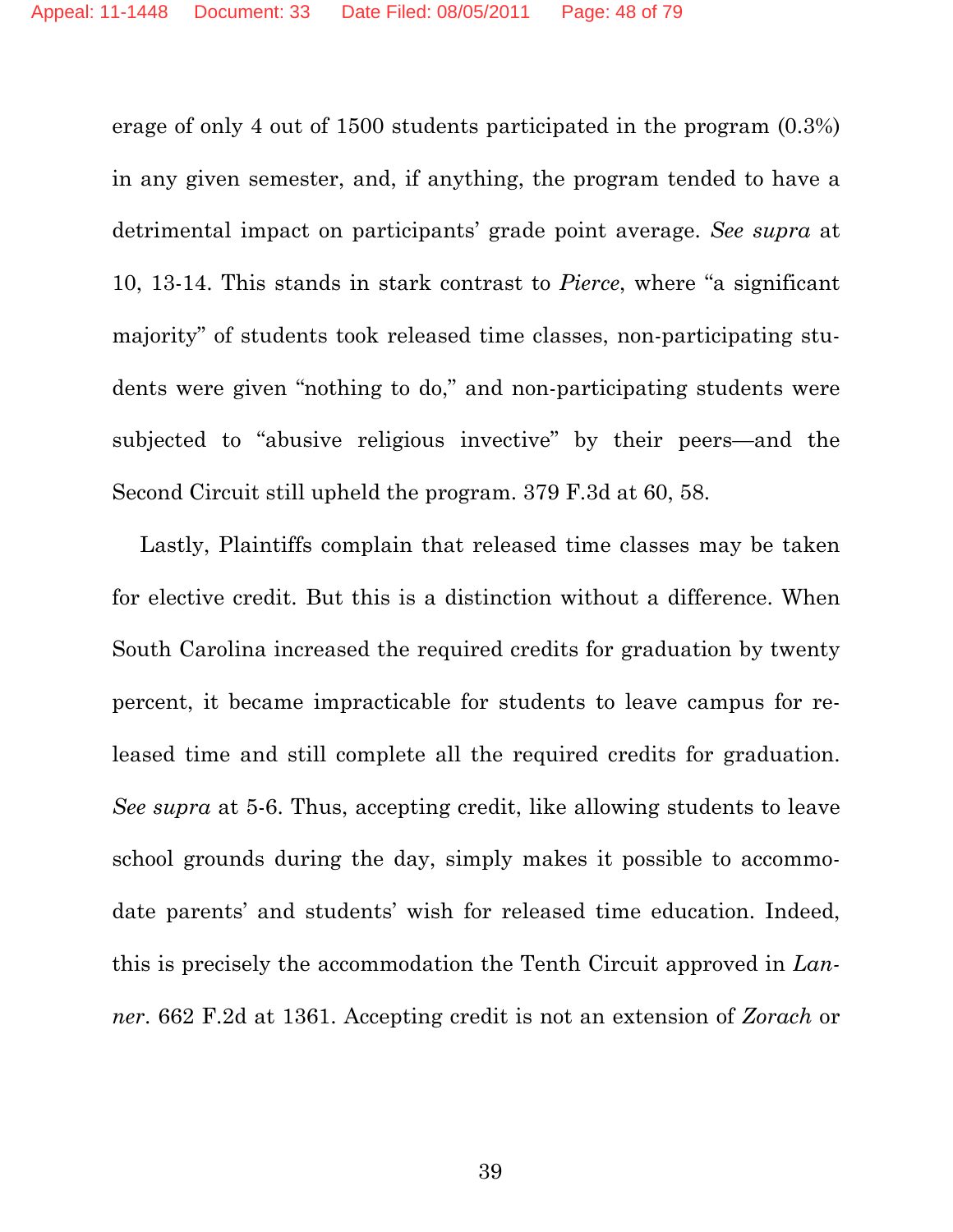*Smith,* but merely their modern manifestation.<sup>5</sup>

-

### **B. The Policy is constitutional under the** *Lemon* **test.**

Plaintiffs fare no better under the *Lemon* test. Under that test, Plaintiffs must demonstrate that the released time Policy (1) lacks "a secular purpose"; (2) has the "principal or primary effect" of "advanc[ing] . . . religion"; or (3) "foster[s] excessive government entanglement with religion." *Glassman* v. *Arlington Cnty.*, 628 F.3d 140, 146 (4th Cir. 2010). Plaintiffs have failed to prove any of these elements.<sup>6</sup>

<sup>5</sup> Plaintiffs (at 32-33) rely on *Doe* v. *Shenandoah County School Board*, 737 F. Supp. 913 (W.D. Va. 1990), as their only modern example of a released time program that was struck down. But there, religious instruction often took place on school property; public school teachers took "an active part in the recruitment effort both by physical participation . . . and by verbal encouragement of the students"; and the plaintiff's teacher subjected him to "substantial pressure" to participate. *Id.* at 918, 915, & n.5. All of those facts are in plain violation of *Zorach* and are not present here.

<sup>6</sup> As this Court has repeatedly noted, the *Lemon* test has been "frequently criticized," including by "members of the Supreme Court." *Ehlers-Renzi* v. *Connelly Sch. of the Holy Child, Inc.*, 224 F.3d 283, 288 & n.\* (4th Cir. 2000); *see also Mellen* v. *Bunting*, 327 F.3d 355, 367 n.7 (4th Cir. 2003). The Supreme Court has not applied *Lemon* in its recent Establishment Clause decisions. *See, e.g.*, *Van Orden* v. *Perry*, 545 U.S. 677 (2005) (declining to apply *Lemon*'s endorsement test); *Salazar* v. *Buono*, 130 S.Ct. 1803 (2010) (same). And several circuits, including this one, have declined to apply *Lemon* in certain Establishment Clause cases, including at least one released time case. *See, e.g.*, *Myers* v. *Loudoun Cnty. Pub. Sch.*, 418 F.3d 395, 402 (4th Cir. 2005) (upholding reci-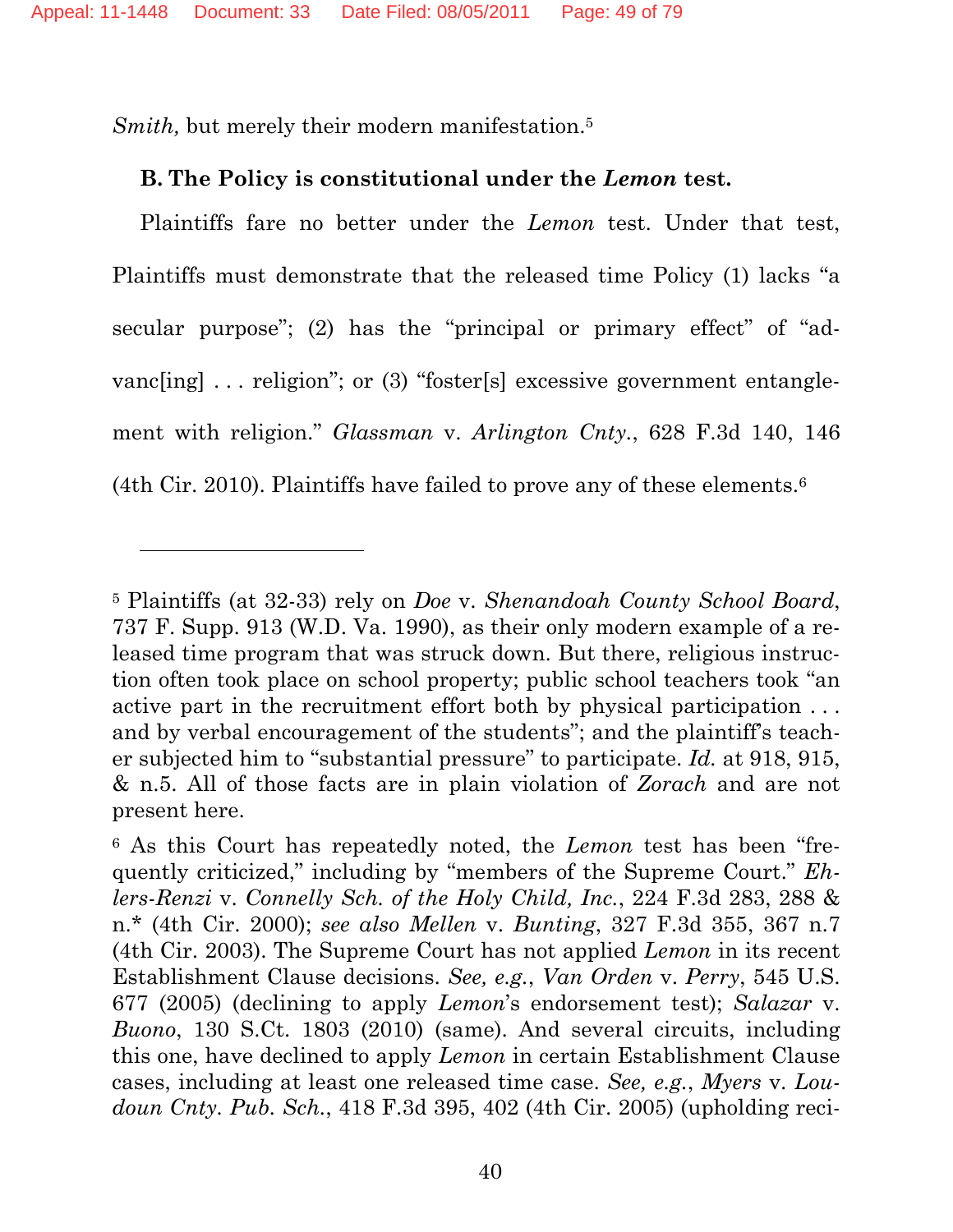### **1. Plaintiffs concede that the Policy has a secular purpose.**

Plaintiffs do not dispute the district court's finding that the purpose of the District's released time Policy is "to accommodate parents' and students' desire to receive religious instruction." Op. 24; *see* Br. 1 (no argument on this point).

This is no small concession. In the last decade, no Supreme Court case has struck down a law under the Establishment Clause without first finding that the law lacked a secular purpose. *Compare McCreary Cnty.* v. *Am. Civil Liberties Union of Ky.*, 545 U.S. 844 (2005) (striking down a Ten Commandments display that lacked a secular purpose), *with Ariz. Christian Sch. Tuition Org.* v. *Winn*, 131 S. Ct. 1436 (2011) (finding a secular purpose and upholding government action); *Van Orden*, 545 U.S. 677 (same); *Zelman* v. *Simmons-Harris*, 536 U.S. 639 (2002) (same).

l

tation of the Pledge of Allegiance in public schools without applying the *Lemon* test; stating that "[t]here is 'no single mechanical formula that can accurately draw the constitutional line in every case'"); *Pierce*, 379 F.3d at 58 (2d Cir.) (upholding a released time program without applying *Lemon* test). As in *Myers*, this case can be resolved in light of *Zorach* and *Smith* without resort to *Lemon*.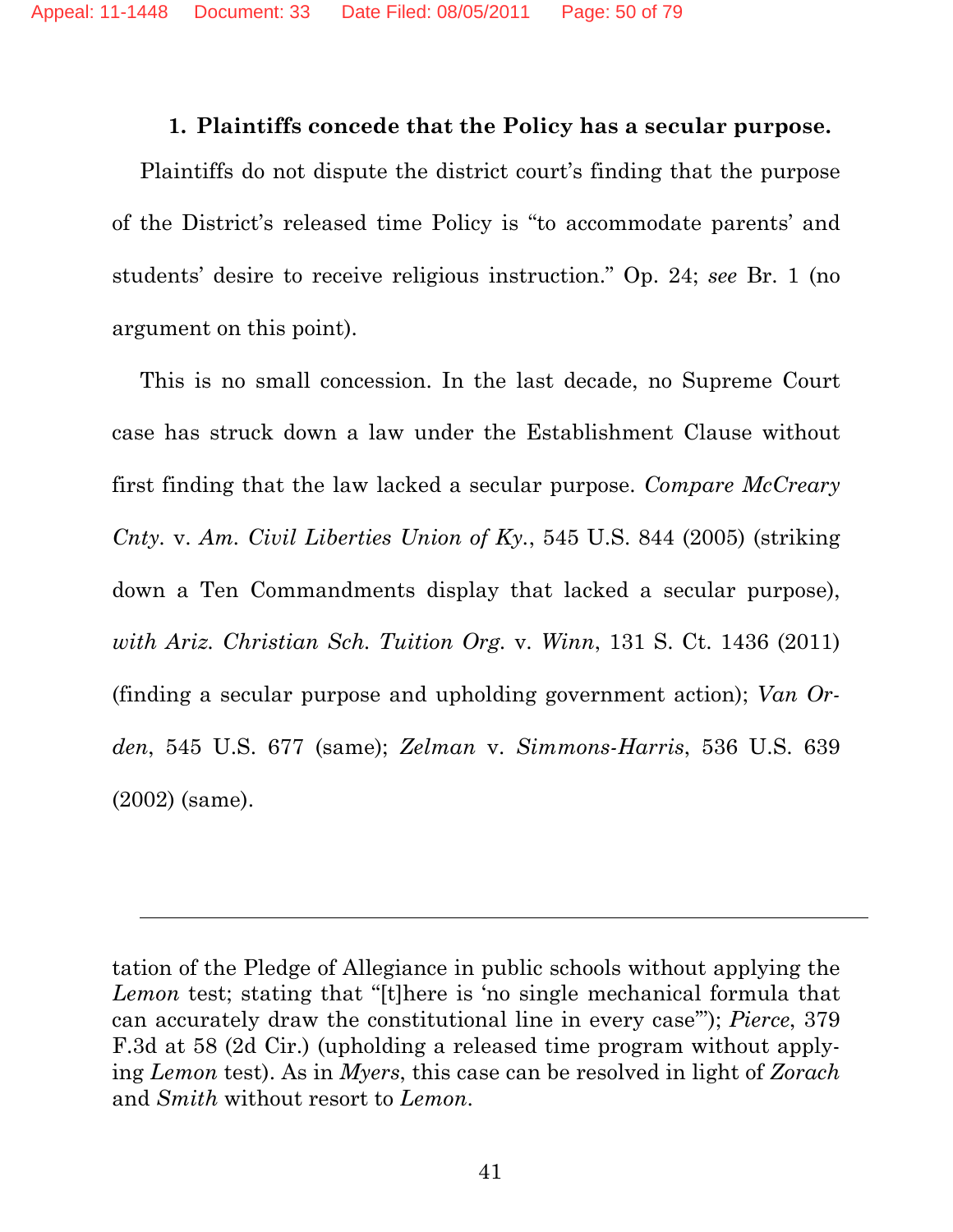## **2. The Policy does not have the principal or primary effect of advancing religion.**

Plaintiffs have also failed to demonstrate that the Policy has the primary effect of advancing religion. As the district court correctly concluded: "Viewed from the perspective of an objective observer, the School District's policy does no more than merely *accommodate students' desire to partake in religious instruction*." Op. 34 (emphasis added). Plaintiffs offer two arguments in response. First, they claim that "[a]ccepting academic credit in and of itself endorses religion." Br. 25. Second, they claim that the allegedly "close cooperation" between the District and SCBEST has impermissibly advanced religion. Br. 33. Neither argument has merit.

# **a. Accommodating private religious exercise does not impermissibly advance religion.**

Plaintiffs concede, as they must, that the government is allowed to accommodate students' desire for released time instruction. Br. 25; Op. 25. But underlying both of their arguments is hostility to *any* government policy that makes it easier for students to participate in the program. According to Plaintiffs, anything beyond merely permitting "the scheduling of religious instruction" is an impermissible "benefit to religion" and must be struck down. Br. 32.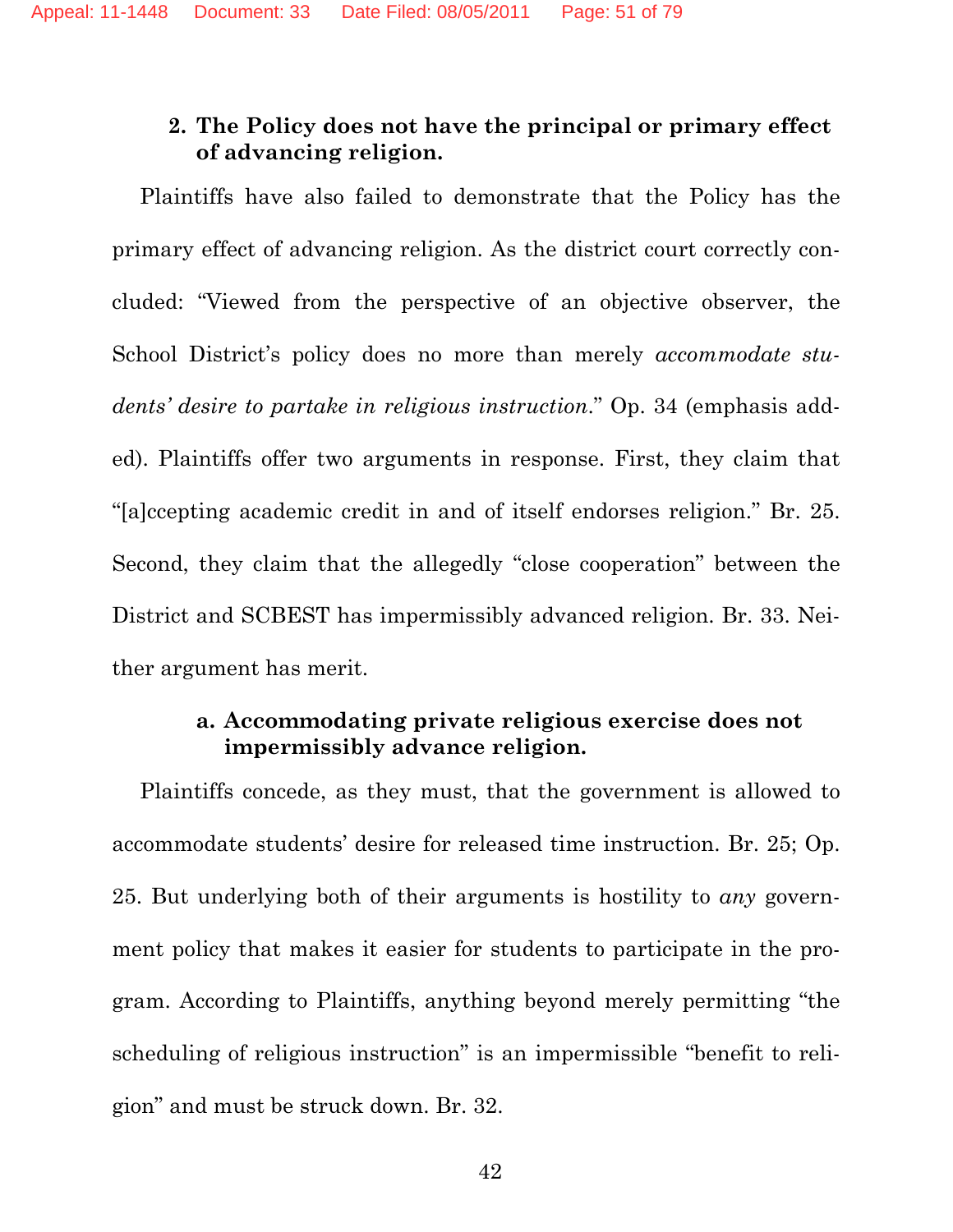But this argument fundamentally confuses the distinction between *government advancement* of religion and government accommodation of *private religious exercise*. As the Supreme Court explained in *Amos*: "A law is not unconstitutional simply because it allows churches to advance religion, which is their very purpose. For a law to have forbidden 'effects,' the *Government itself* must have advanced religion *through its own activities and influence*." *Corp. of Presiding Bishop*  v. *Amos*, 483 U.S. 327, 328 (1987) (second emphasis added).

Thus, the Supreme Court has repeatedly upheld government policies that make it easier for private parties to exercise their religion. These policies include Title VII's religious exemption, which protects the right of religious organizations to hire and fire employees on the basis of religion, *id.*; the Religious Land Use and Institutionalized Persons Act, which gives special protection to the religious exercise of prisoners, *Cutter* v. *Wilkinson*, 544 U.S. 709, 724-25 (2005); property tax exemptions, which benefit houses of worship, *Walz* v. *Tax Comm.*, 397 U.S. 664, 680 (1970); school voucher programs, which make it easier for children to attend religious schools, *Zelman*, 536 U.S. at 658; and, of course, released time programs, which make it easier for students to receive reli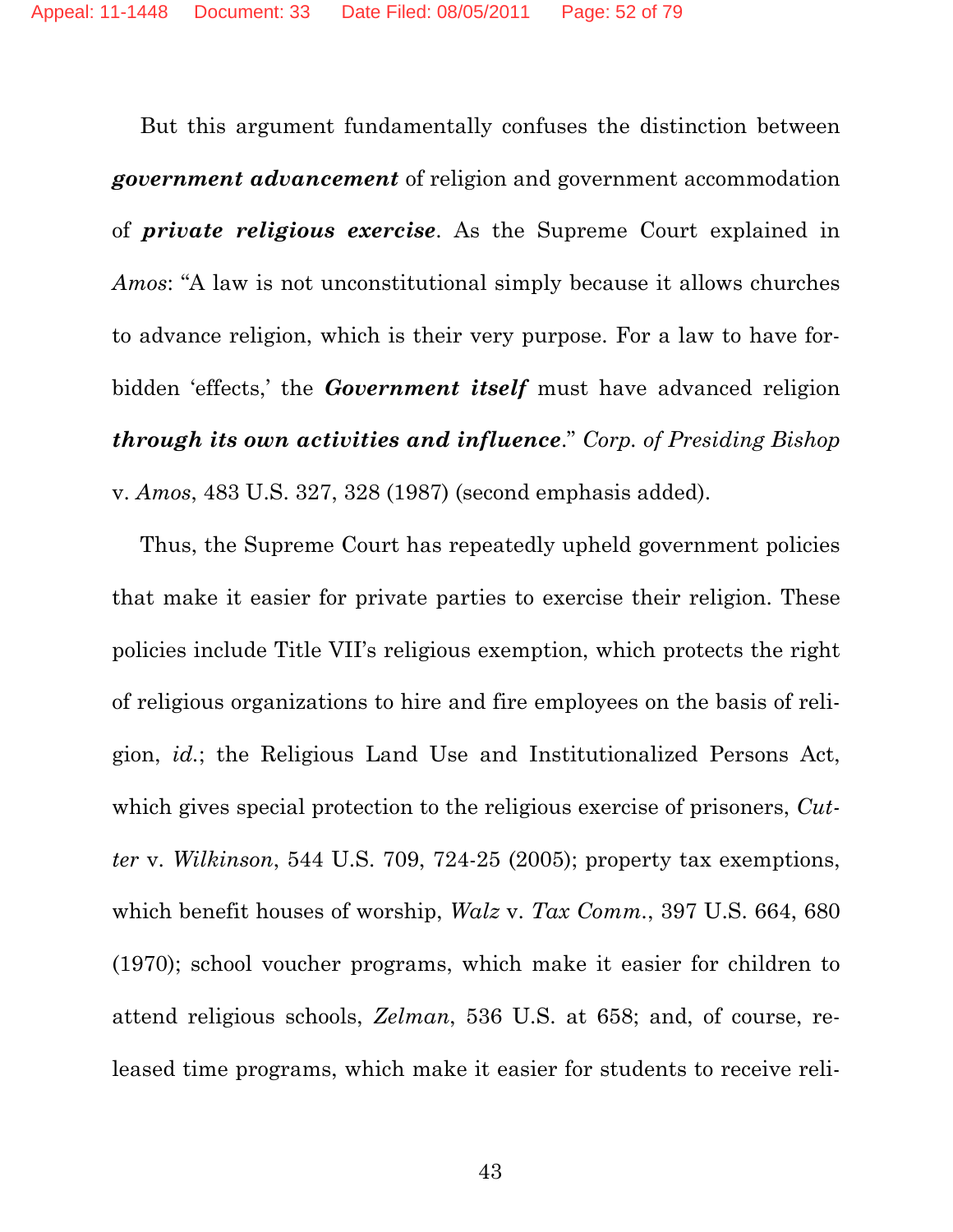gious instruction, *Zorach*, 343 U.S. at 306.

This Court has done the same. It has upheld, among other things, a county zoning ordinance that made it easier to construct religious schools, *Ehlers-Renzi*, 224 F.3d at 287; a joint economic venture that resulted in significant financial benefits to a church, *Glassman*, 628 F.3d 140; and a released time program indistinguishable from the Policy at issue here, *Smith*, 523 F.2d 121. As this Court has explained, the key question is whether "the *government itself* has advanced religion through its own activities and influence"—such as by "sponsorship, financial support, and active involvement of the sovereign in religious activity." *Madison* v. *Riter*, 355 F.3d 310, 318 (4th Cir. 2003) (citations and internal quotation marks omitted).

Plaintiffs do not even attempt to allege "sponsorship, financial support, [or] active involvement of the sovereign in religious activity" here. Rather, the only actions that advance religion have been taken by SCBEST and participating students. The only challenged government actions—namely, accepting credit and cooperating with SCBEST merely make it possible to have a functioning released time Policy, thus falling squarely within the category of accommodating private religious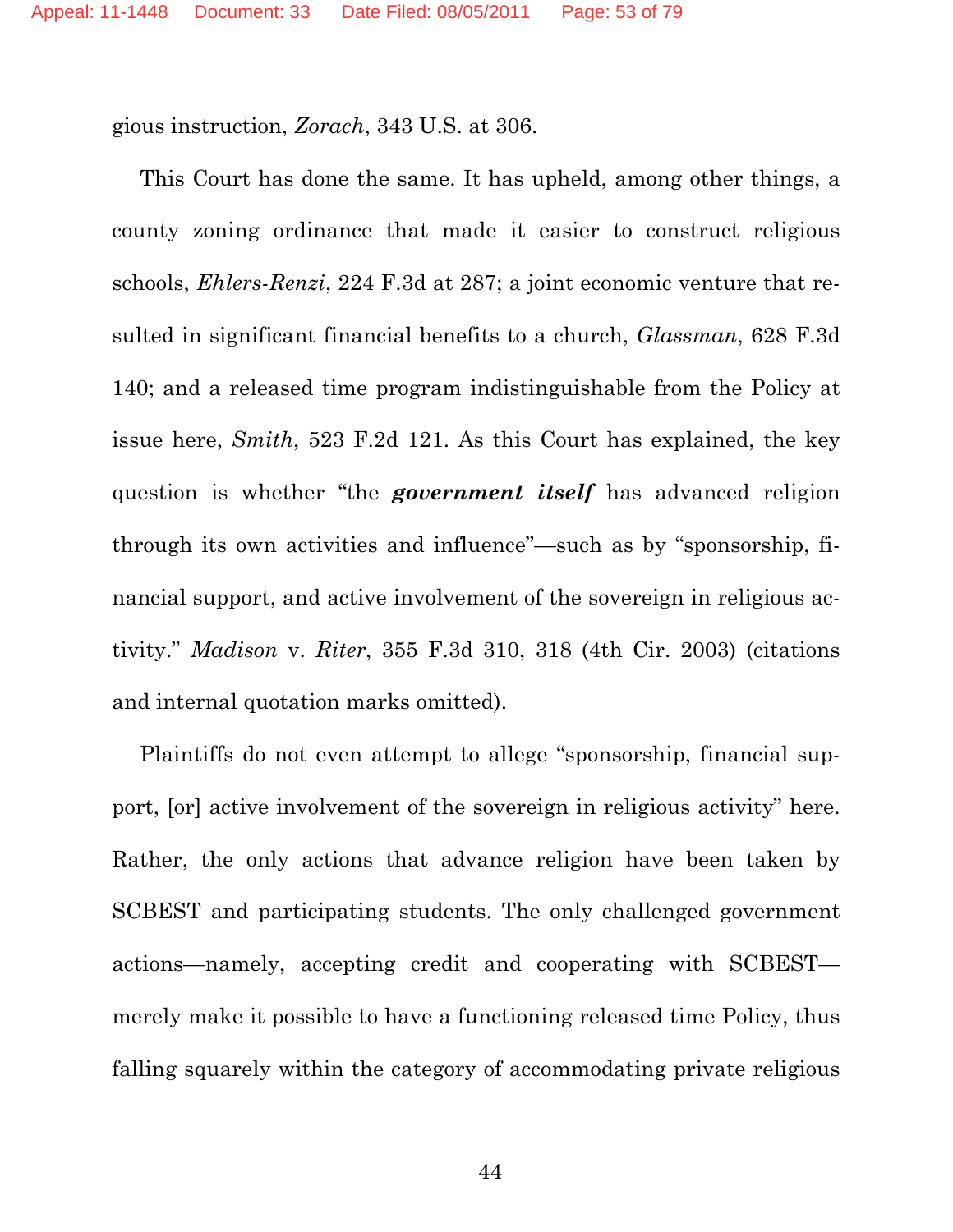exercise.

# **b. Accepting credit for released time classes does not impermissibly advance religion.**

According to Plaintiffs, "th[e] giving of academic credit is the centerpiece of this case." Br. 25. An award of credit, they claim, "rewards the student for religious participation," "tells the world that the school approves of the student's mastery of the religious precepts that have been taught," and "does far more than is needed to accommodate the purpose of traditional released time." Br. 26. Thus, "[a]ccepting academic credit [for religious instruction] in and of itself endorses religion." Br. 25.

This argument fails for three reasons. *First*, as noted above, when South Carolina increased the credits required for graduation by twenty percent, it became impossible for many students to participate in a released time program and still graduate on time. *See supra* at 5-6. Unlike *Zorach* or *McCollum*, classroom activities in South Carolina do *not* "come to a halt while the students who are released for religious instruction are on leave," 343 U.S. at 309; rather, nonparticipating students continue taking other classes that award credit towards graduation. Thus, in the absence of credit, students who opt for released time are placed at a severe disadvantage. As the South Carolina Legislature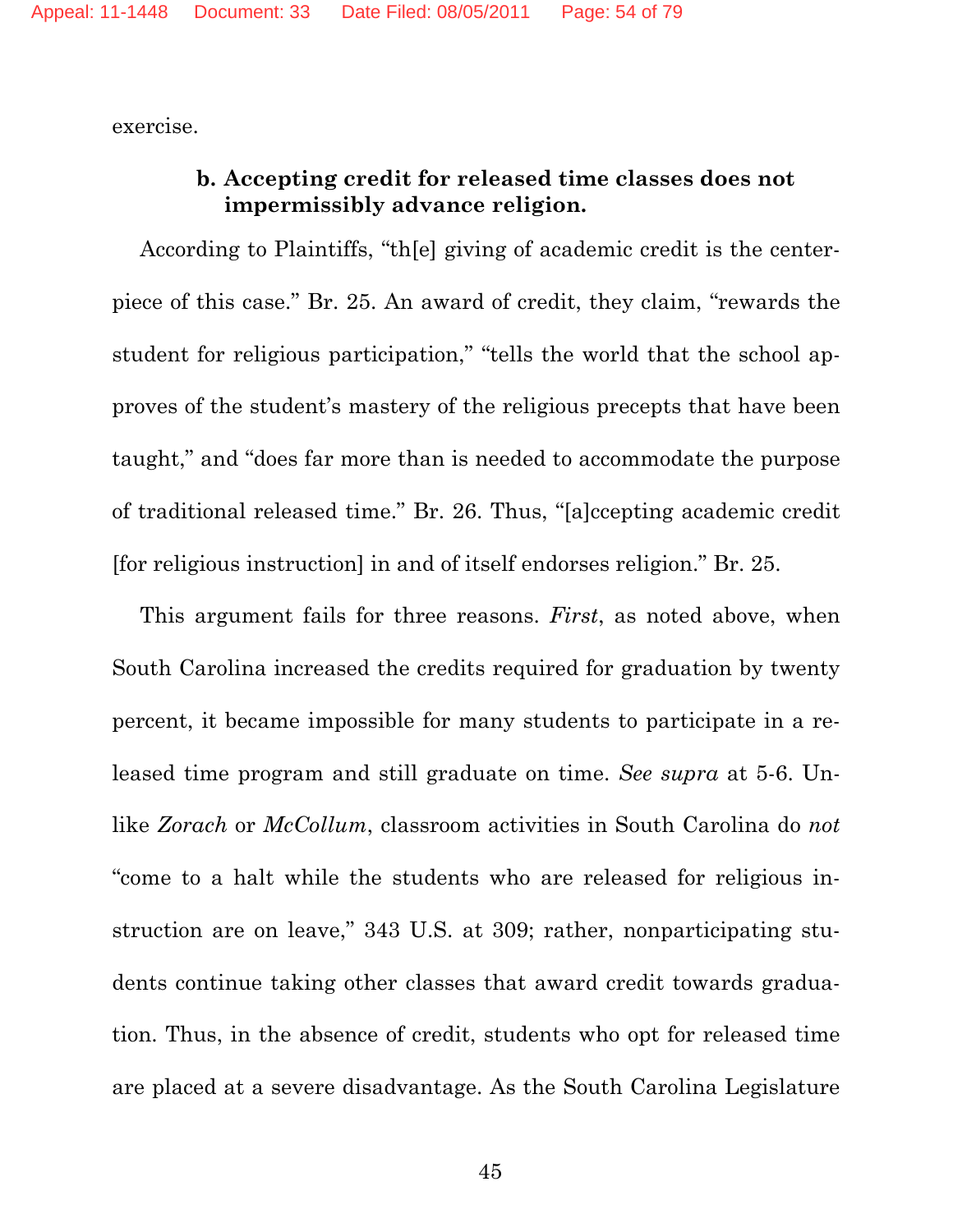found (and Plaintiffs have not disputed): "[T]he absence of an ability to award [elective] credits has essentially eliminated the school districts' ability to accommodate parents' and students' desires to participate in released time programs." Addendum A.

Thus, accepting credit does not, as Plaintiffs claim, "reward[] the student for religious participation," or do "far more than is needed to accommodate the purpose of traditional released time." Br. 26. Rather, it places students who desire released time instruction on a level playing field with those who don't. As such, it is a straightforward "accommodation" under *Zorach* and *Smith*.

*Second*, Plaintiffs' attack on credit is directly contrary to the only other court that has addressed the issue. As noted above, the Tenth Circuit in *Lanner* expressly approved the granting of credit. Granting credit for released time classes, the court said, is no different from granting credit "when a private religious school student transfers to a public school." 662 F.2d at 1361. As long as the school grants credit on the basis of "secular criteria," then "nothing in either the establishment or free exercise clauses would prohibit recognizing *all released-time classes* . . . in satisfaction of graduation requirements." *Id*. (emphasis added).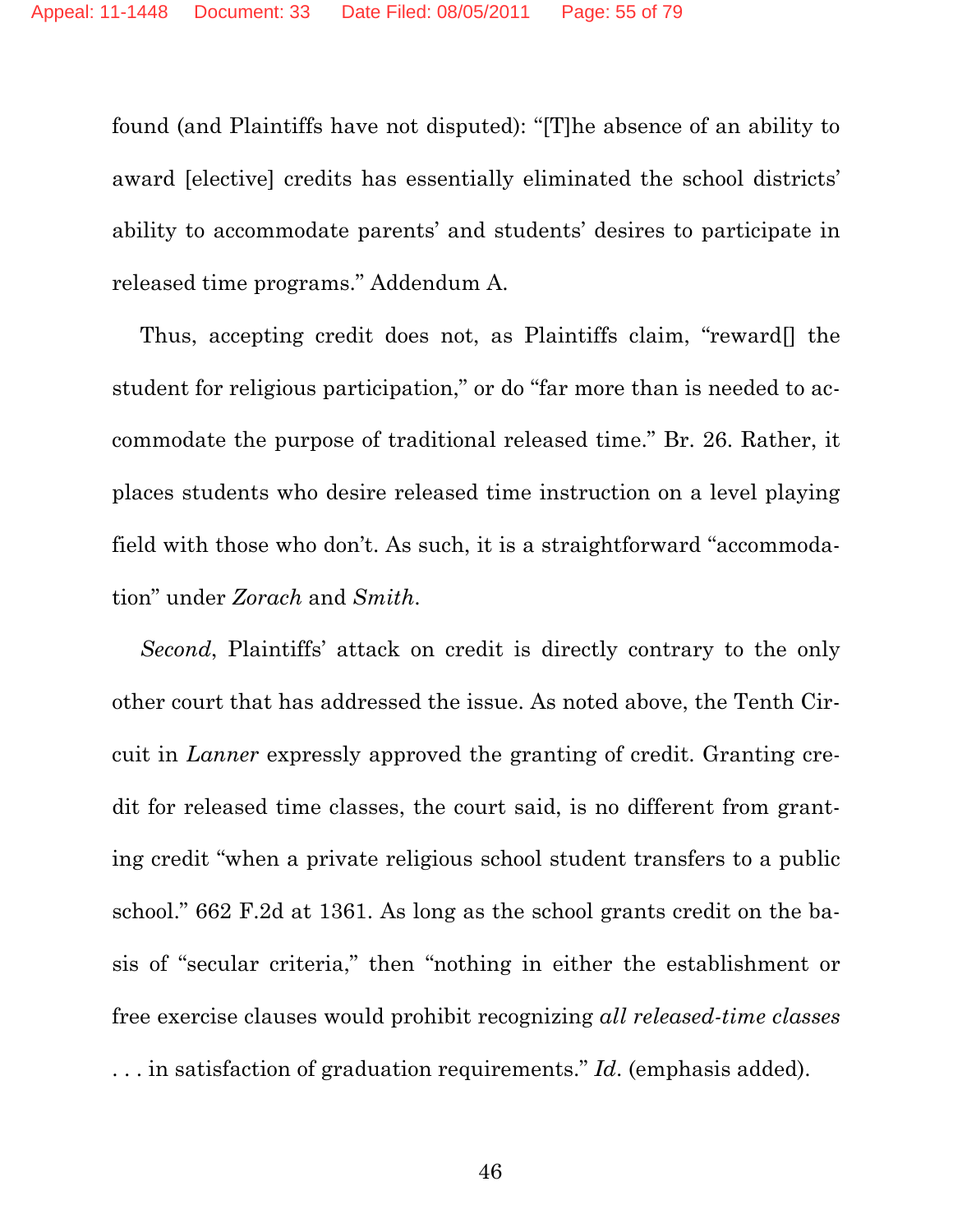Contrary to Plaintiffs' assertion (Br. 44), this analysis was not "dictum," but was fundamental to its holding. Indeed, the Court actually *enjoined* the award of credit when it did not satisfy this standard—that is, when credit was awarded based on "a judgment as to whether the courses were 'mainly denominational' in content." *Id.* at 1362. Of course, that is not the case here.

*Third*, Plaintiffs' attack on credit calls into question the widespread practices of multiple states—all of which accept credit for religious instruction when students transfer from an accredited religious school. The district court noted that the practice is "unremarkable" because "accredited private schools routinely confer academic credit for instruction its students receive, and public schools in South Carolina are obliged to accept the credit for transfer students regardless of the content of the course." Op. 34, *see also* Op. 26 (citing S.C. Code Ann. Regs. 43- 273, the South Carolina transfer regulation).

In response, Plaintiffs say the district court's conclusion "is not supported by the record." Br. 29. But they cite nothing to the contrary. Nor can they. Not only South Carolina schools, but public schools across the country routinely accept transfer credits awarded by private religious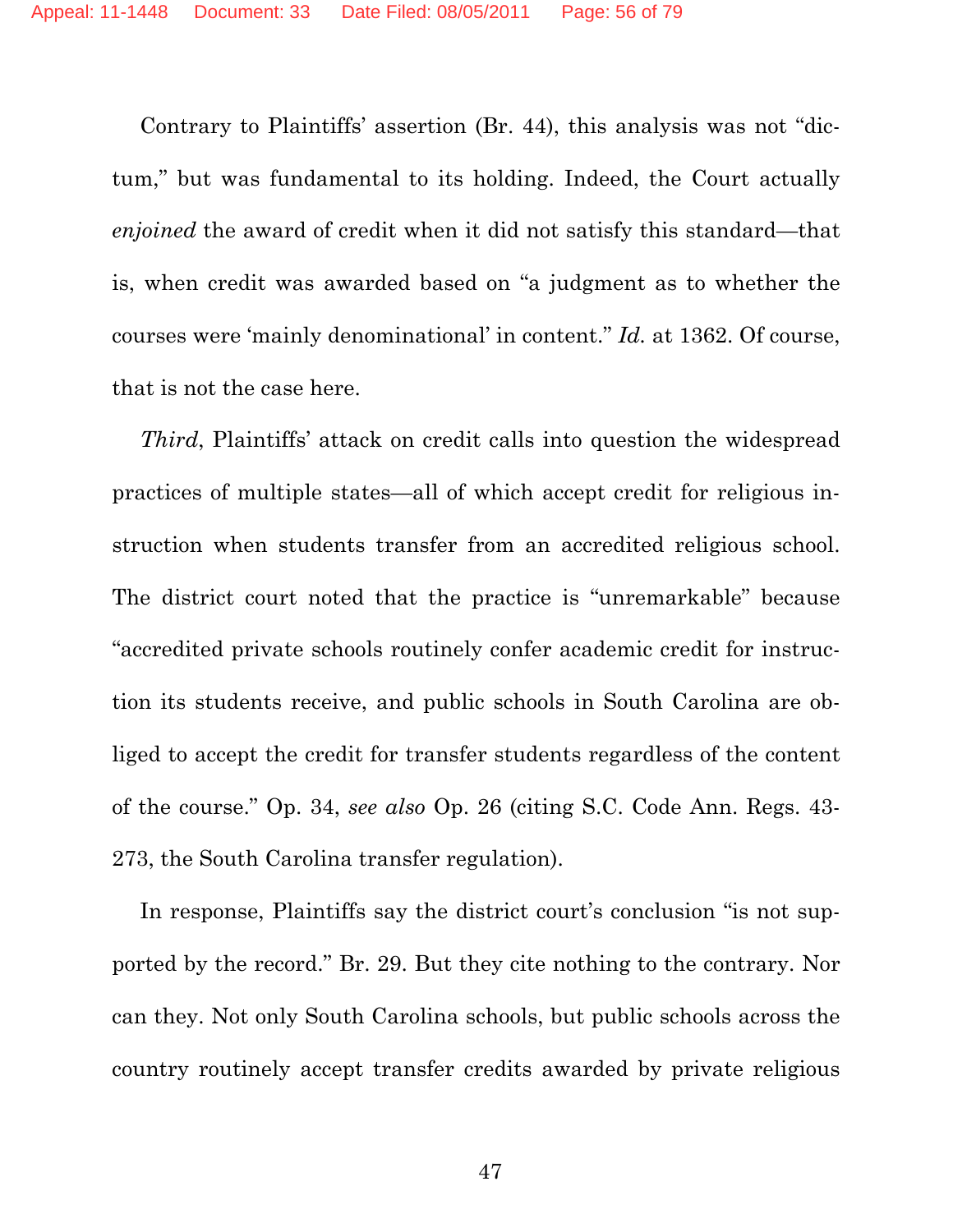schools. In the Fourth Circuit, examples include:

- **Maryland**: "Credit and grades for students transferring from an accredited school outside the county will be based upon the grading policy of the sending school." J.A. 262.
- **North Carolina**: "Students transferring from a nonpublic school accredited by Southern Association of Colleges and Schools (SACS) into the WCPSS will receive . . . [c]redit for *all courses approved* by the sending school." J.A. 978 (emphasis added).
- **Virginia**: "A secondary school *shall* accept credits toward graduation received from Virginia nonpublic schools accredited by one of the approved accrediting constituent members of the Virginia Council for Private Education (VCPE)." 8 Va. Admin. Code § 20-131-60(D) (emphasis added).

In other states, examples include:

- **Florida**: "The purpose of this rule is to establish uniform procedures relating to the acceptance of transfer work and credit for students entering Florida's public schools. . . . Credits and grades earned and offered for acceptance *shall* be based on official transcripts and *shall* be accepted at face value subject to validation if required by the receiving school's accreditation." Fla. Admin. Code Ann. r. 6A-1.09941 (emphasis added).
- **Georgia**: "Local boards of education *shall* accept student course credit earned in an accredited school." J.A. 979 (emphasis added).
- **New Mexico**: "All credits awarded by an accredited school will be accepted as transfer credits, *including those for courses in religious education*." J.A. 981 (emphasis added).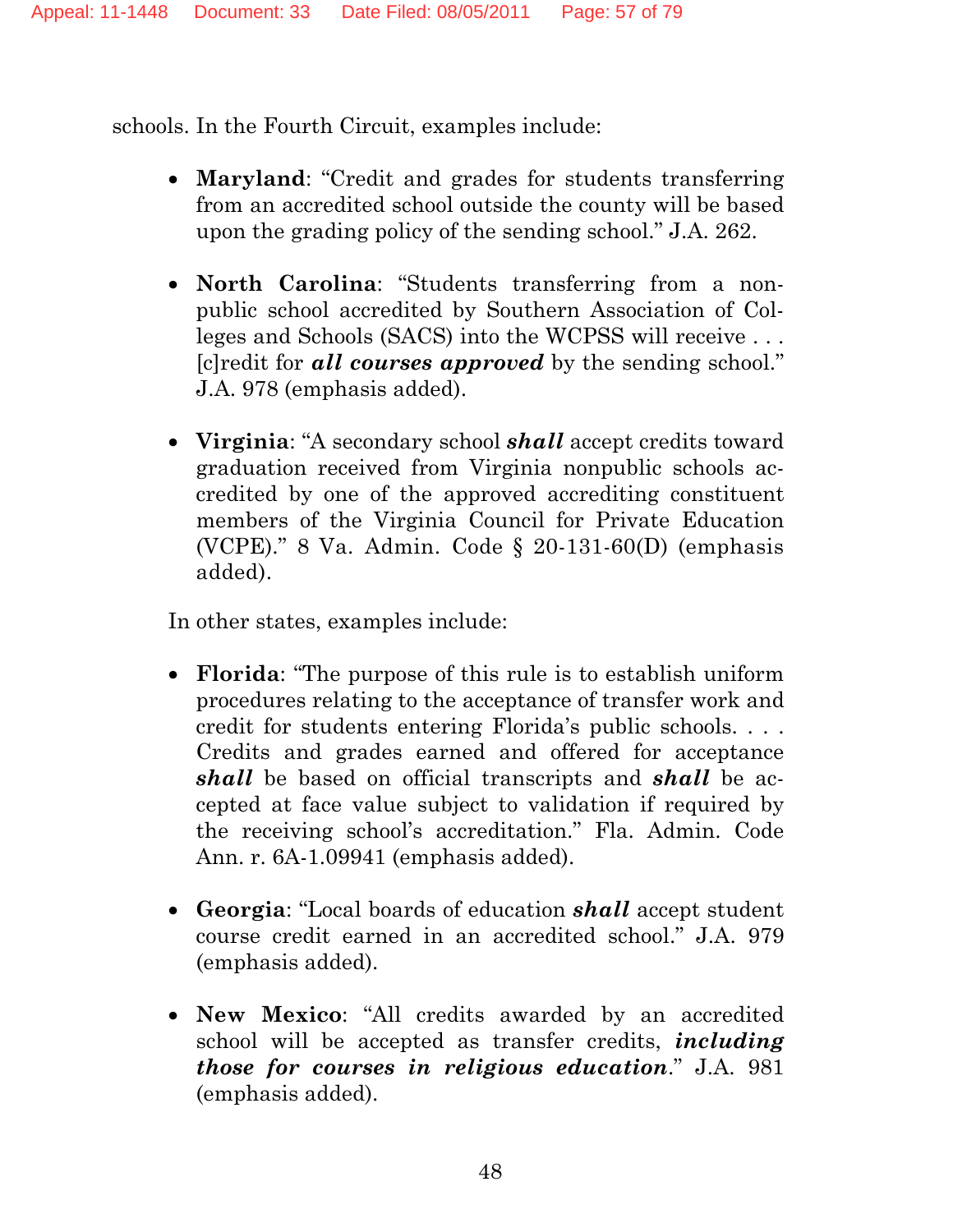- **Texas**: "Student credits earned in nonpublic schools accredited by [the Texas Private School Accreditation Commission] *can be transferred* to Texas public schools." J.A. 984 (emphasis added).
- **Utah**: "Utah public schools *shall* accept transfer credits from accredited secondary schools consistent with R277- 705-3." Utah Admin. Code r. 277-410-4 (emphasis added).

Under all of these policies, students receive credit for religious instruction when they transfer from an accredited religious school to a public school. And as the Tenth Circuit held in *Lanner*: "Recognizing attendance at church-sponsored released-time courses as satisfying graduation requirements advances religion no more than recognizing attendance at . . . full-time church-sponsored schools." 662 F.2d at 1361.

Therefore crediting Plaintiffs' "centerpiece" argument would have wide-ranging implications. It would invalidate not only the District's Policy, but also South Carolina's transfer regulations and Released Time Credit Act. It would create a circuit split with *Lanner*. And it would call into question the transfer policies of public schools in at least eight other states.

Plaintiffs claim that this widespread practice is "not relevant," because accepting credits from a full-time religious school is somehow dif-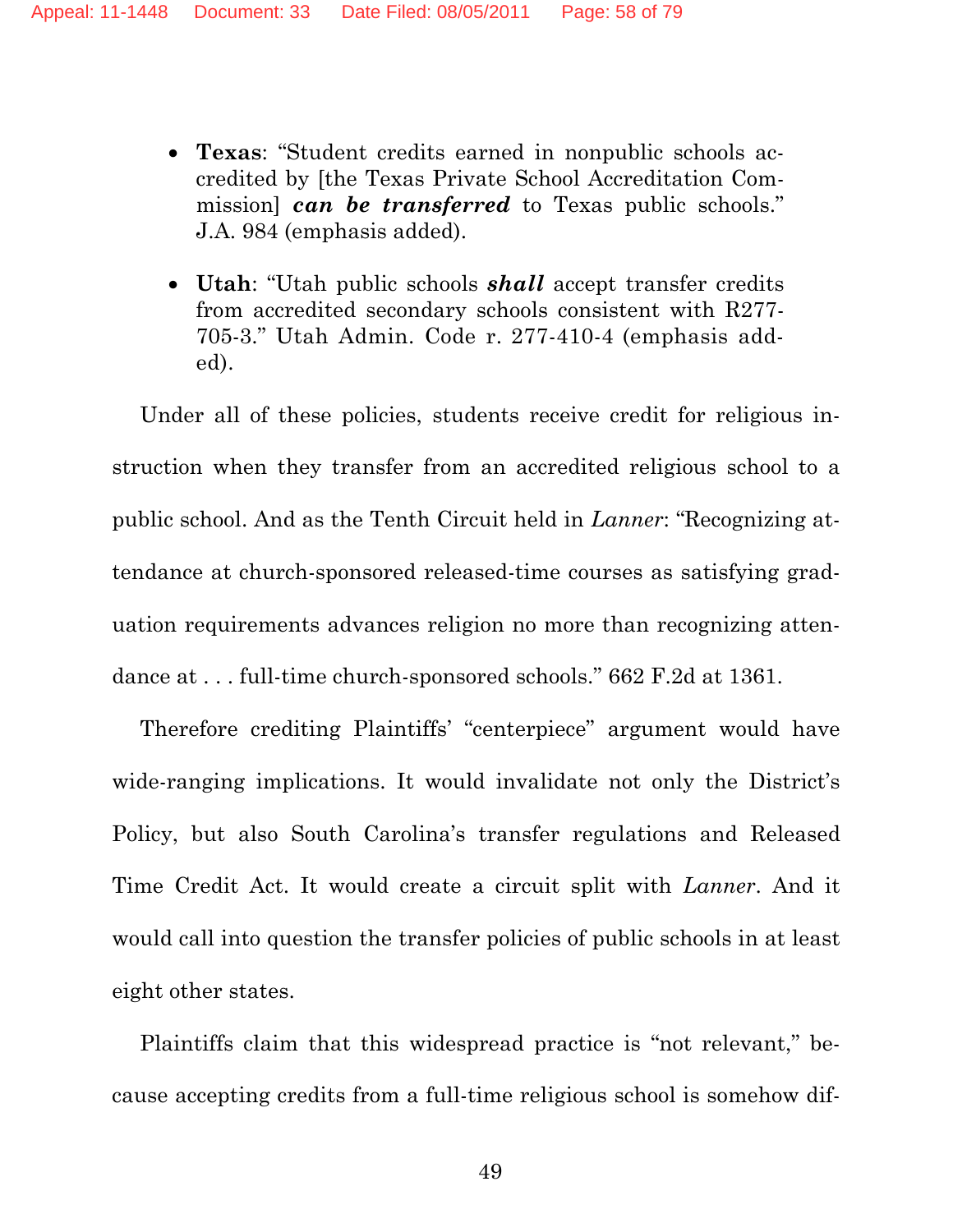ferent from accepting credits from a single released time course. Br. 30. But they offer no reason why. *Id.* Amici at least try: they claim that the reason that public schools accept transfer credits from religious private schools "is to promote the attendance of *secular* private schools." Amici Br. 10 n.7 (emphasis in original). In other words, it is fine to accept transfer credits if it is done to lure students away from religious schools so they can be properly secularized in public schools, but it is not acceptable to accept credits if the purpose is to accommodate religious exercise. Amici's proposed distinction is not only offensive, it is also contrary to the longstanding principle that accommodating religious exercise is a salutary secular purpose. *See supra* Section II.A.

In sum, accepting credit for released time classes, like accepting credits from private religious schools, is a good and constitutional practice. It is a "passive" accommodation that is "administratively wise." *Smith*, 523 F.2d at 125. When public schools accept transfer credits for religious instruction, they are not communicating "approv[al] of the student's mastery of the religious precepts" or "endorsement" of religion. Br. 26-27. They are communicating respect for the right of parents to educate their children. *See Pierce* v. *Soc'y of Sisters*, 268 U.S. 510, 534–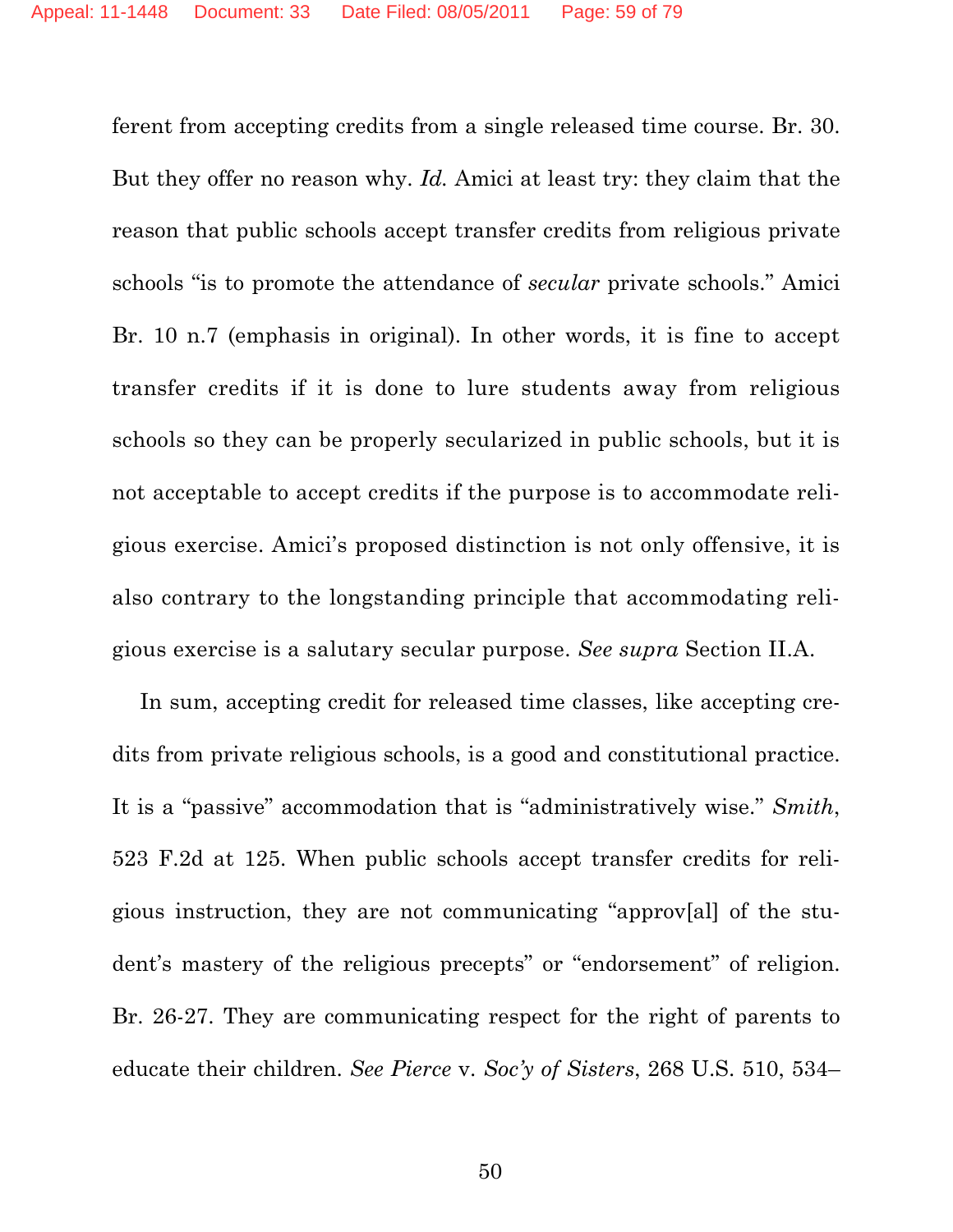35 (1925). And they are communicating that the government wants to avoid the entanglement that would result from trying to separate courses that are "too religious," "sectarian," or "denominational" from all the rest. That is precisely what the District has done here.

# **c. Cooperating with SCBEST to ensure smooth operation of the Policy does not impermissibly advance religion.**

Next, Plaintiffs claim that the "close cooperation with SCBEST in the implementation of released time" impermissibly advances religion. Br. 33. They offer a laundry list of allegations supposedly showing that the District gave SCBEST special treatment or "adopted the SCBEST course as its own." Br. 33-37. But this argument fares no better than Plaintiffs' attack on credit.

As an initial matter, many of Plaintiffs' allegations are legally irrelevant under *Monell* v. *Dep't of Soc. Servs*., 436 U.S. 658, 690-91 (1978), because they concern private conduct or isolated actions that are not attributable to District policy. Under § 1983, plaintiffs may challenge actions only if they "implement[] or execute[] a policy statement, ordinance, regulation, or decision officially adopted and promulgated by [a government] body's officers." *Berkley* v. *Common Council*, 63 F.3d 295,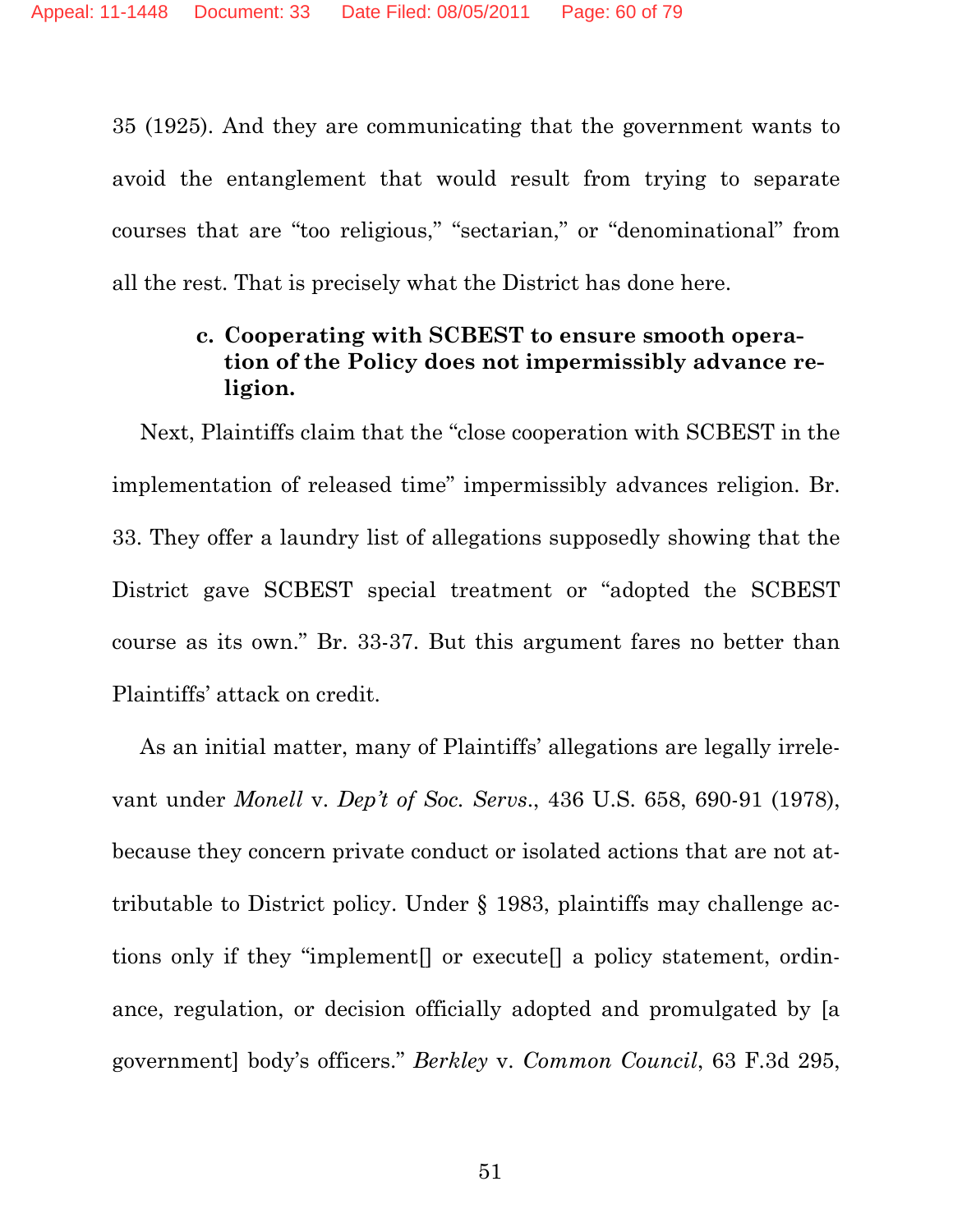296 (4th Cir. 1995) (citation omitted); *see also Nurre* v. *Whitehead*, 580 F.3d 1087, 1092 n.3 (9th Cir. 2009) (applying *Monell* to an Establishment Clause challenge against a school district). Thus, as the district court correctly concluded, Plaintiffs cannot challenge conduct that is "unattributable to school officials or cannot be reasonably connected to an official School District policy or custom."7 Op. 17. That includes the conduct of private parties, stray remarks by individual officials, and policy violations that were later corrected.

More importantly, even treating all of Plaintiffs' allegations as relevant, those allegations do not even begin to show impermissible advancement of religion. Rather, they merely show that the District and SCBEST engaged in precisely the sort of "public school cooperation with the religious authorities" that this Court commended as "administratively wise." *Smith*, 523 F.2d at 125.

For example, Plaintiffs complain that the District developed its released time Policy "in concert" with SCBEST. Br. 34. But the undis-

<sup>7</sup> Plaintiffs claim that the district court, under its reading of *Monell*, failed to consider some of their evidence of "close cooperation." Br. 37. This is incorrect. The court stated that "none of Plaintiffs' allegations, even those that Plaintiffs have failed to connect to an official policy or custom, infringe the Establishment Clause." Op. 20 n.8.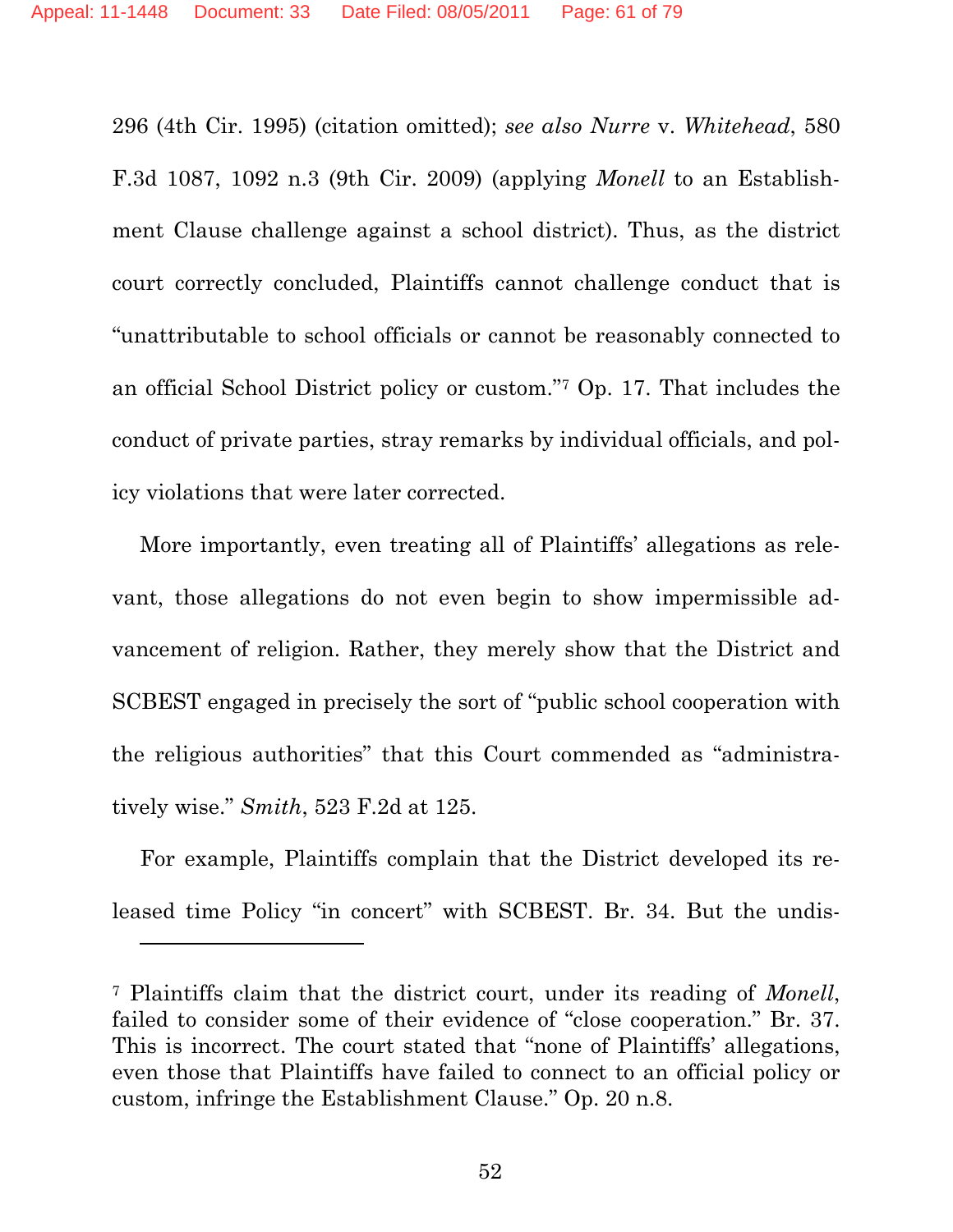puted facts show that the District *rejected* the draft policy offered by SCBEST and instead based its Policy on state law and a model policy drafted by the South Carolina School Board Association. Op. 4; J.A. 909-13. The fact that SCBEST participated in the policymaking discussion is both unremarkable and prudent, as SCBEST was the only group that had shown interest in offering released time classes. Indeed, it would have been foolish "to develop the Policy without involvement" of those who would be affected by it. Br. 34.

Next, Plaintiffs complain that the District changed the wording of the draft policy from "may award" to "will accept." Br. 34. Again, this is unremarkable. District administrators testified, without contradiction, that the purpose of this change was to clarify that the District "was merely accepting transfer credits rather than actively 'making judgments about the quality of the course." Op. 4-5 (quoting J.A. 478). Thus, Plaintiffs are essentially trying to penalize the District for adopting a *less* entangling approach. Nor does this wording, as Plaintiffs suggest, Br. 18, 35, prevent other religious groups from offering released time courses. Neither the Policy nor common sense precludes a released time provider from partnering with an accredited private school outside the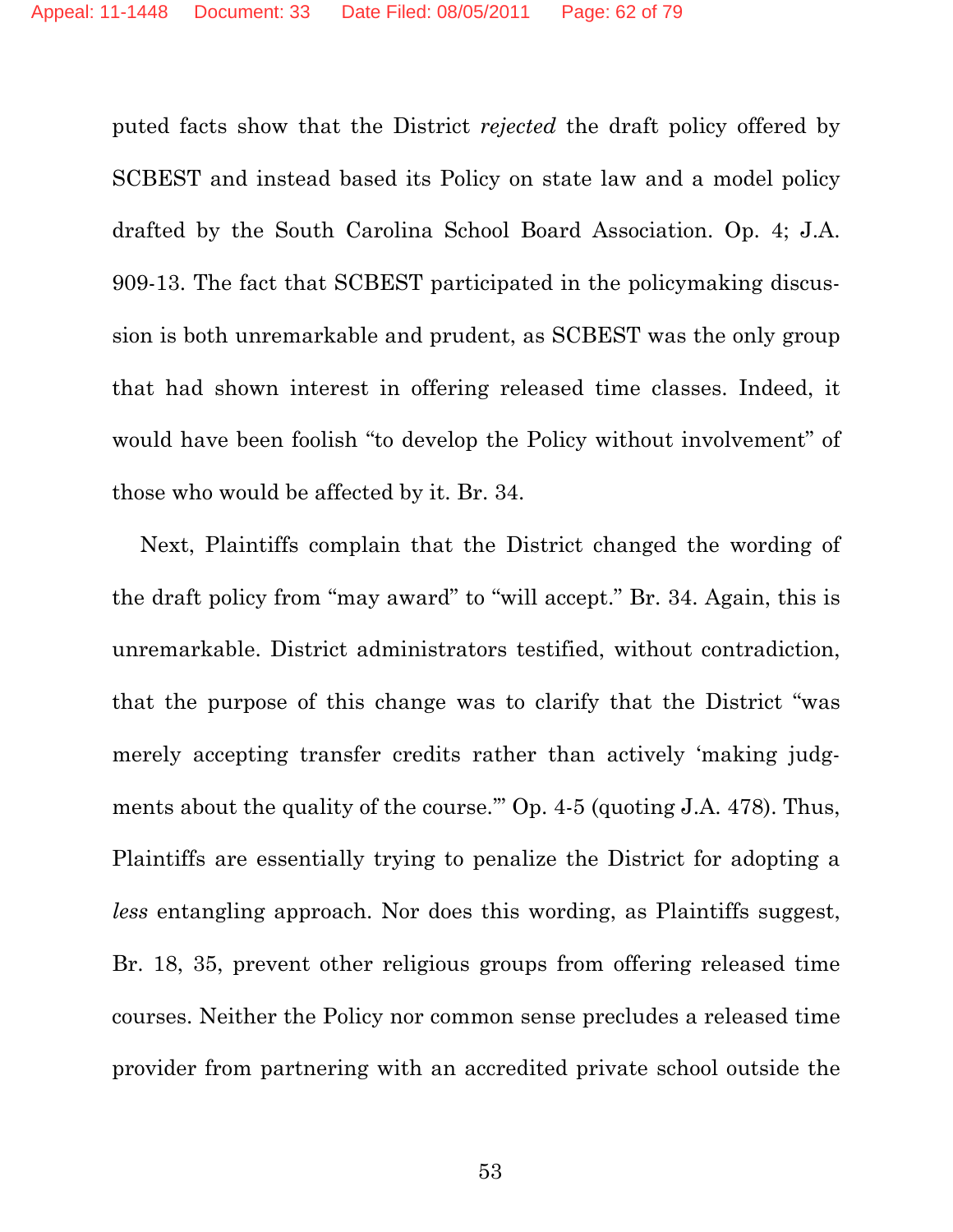county.

Plaintiffs also complain that the District allowed "erroneous statements in [an SCBEST] letter to go uncorrected." Br. 35. Specifically, SCBEST's letter asserted that the District had already adopted a released time policy (when it had not yet done so), and that SCBEST was already able to offer released time classes for credit (when it was not yet able to do so). J.A. 681. But by the time the District became aware of SCBEST's letter, it had already finalized its Policy, and within a week, it had decided it would accept credit for SCBEST's classes just like it accepted transfer credits from accredited private schools. J.A. 222, 691. Thus, the alleged "errors" were quickly overcome by events and no longer needed correction.

Next, Plaintiffs complain that the District "remains the empowered disciplinarian as to major discipline issues" in SCBEST classes. Br. 36- 37. This overstates a general policy applied to a wide variety of offcampus activities. The District has an obvious interest in ensuring that students are not engaging in major misconduct in off-campus electives and other activities. *See* J.A. 262, 276. Thus, it maintains a written policy allowing it to respond to "student conduct on and off school premis-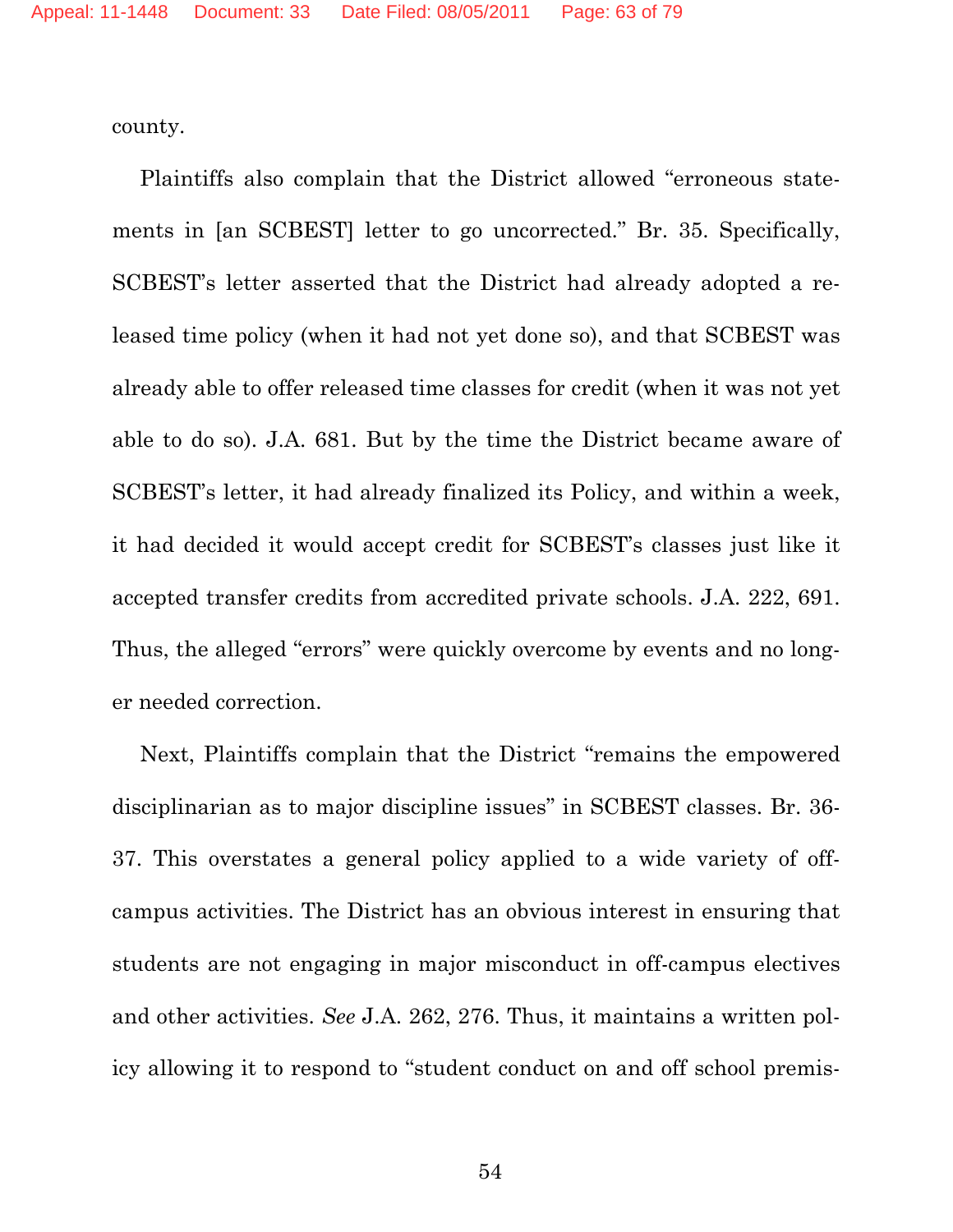es." J.A. 934. The District retains the authority to address major disciplinary problems arising off campus, including at released time classes. *See* J.A. 595-96 (Principal Stevens dep.). Plaintiffs have not shown that the District has acted in a manner inconsistent with its Code of Conduct, nor that it has handled discipline for SCBEST differently than it does for any off-campus elective or other activity.

Lastly, Plaintiffs complain about SCBEST's "table at registration," "[f]orms . . . in the Guidance Office," and participation in "in-house teacher training." Br. 36. But again, in these respects, SCBEST was treated just like any other educational organization. The District allows *any* community organization to have a table at the open house, including military recruiters, college representatives, Boys & Girls Clubs, insurance representatives, AYSO soccer, community non-profits, and fund-raising organizations. Op. 32; J.A. 268, 560, 597. The guidance office includes materials from *numerous* educational organizations. J.A. 782. And there is no evidence that SCBEST was given preferential access to "in-house teacher training"; indeed, SCBEST's teacher did not even attend the training. J.A. 357-58.

Perhaps most importantly, Plaintiffs' myopic focus on the interac-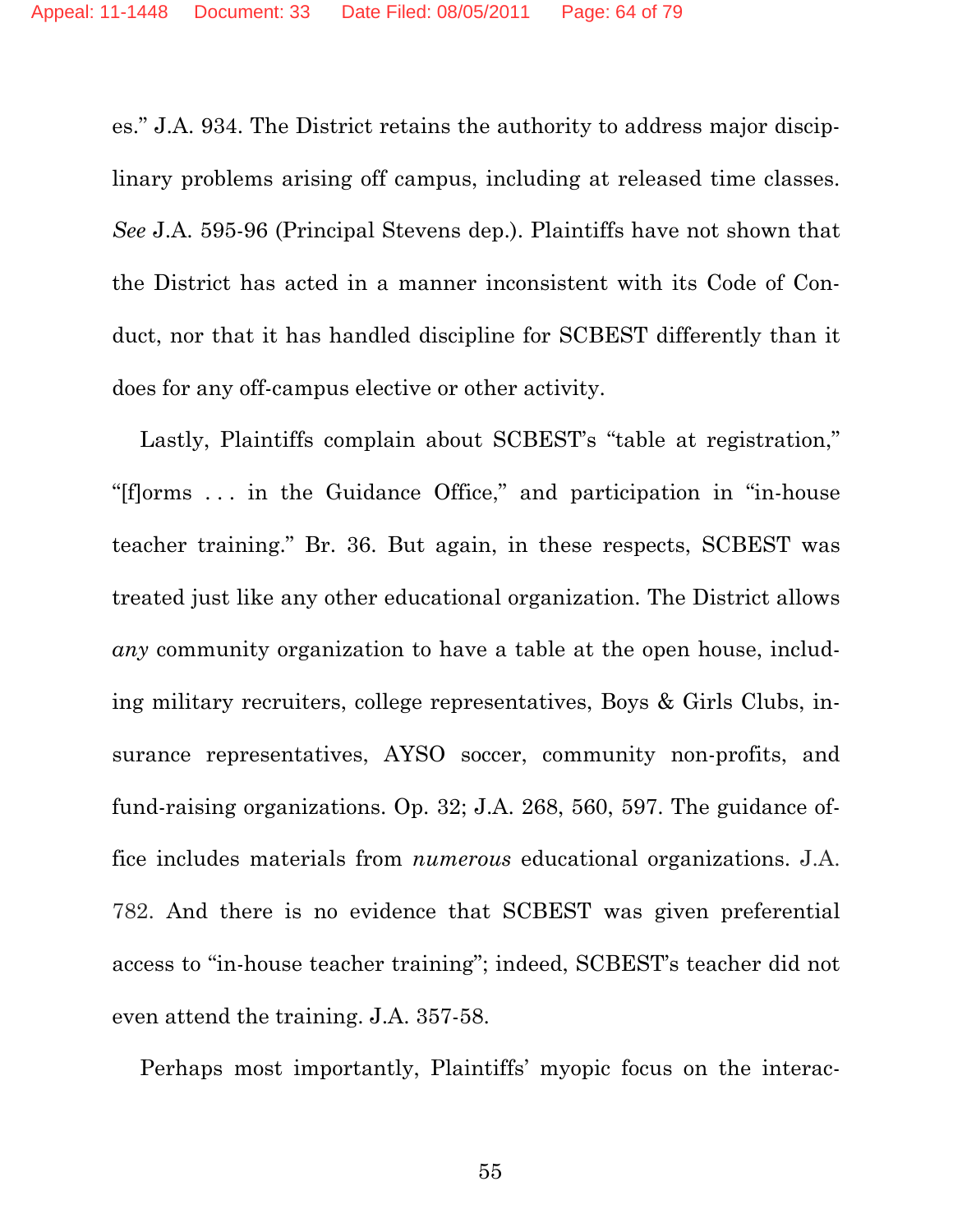tions between the District and SCBEST misses the big picture of just how neutral the released time Policy is. As the district court said, "The policy is cast in neutral terms and allows its students to petition for released time religious instruction regardless of the specific religion or denomination." Op. 36. The District has repeatedly affirmed its willingness to accommodate different faiths through the Policy. J.A. 861 (would welcome Jewish released time program); J.A. 837 (would welcome Muslim released time program). The Policy itself pledges that the District will cooperate "with the *various sponsoring groups* of the school district," clearly anticipating that more than one religious organization will offer courses. Addendum B.8

Nor does the Policy privilege religion over non-religion. Released

<sup>8</sup> Plaintiffs may claim that because SCBEST is currently the only released time provider, the Policy "clearly advance[d] one faith" under *Joyner* v. *Forsyth Cnty.*, --- F.3d ----, 2011 WL 3211354, at \*8 (4th Cir. Jul. 29, 2011). But this argument is contrary to numerous released time precedents. In *Smith*, only one released time provider was operating, and had done so for forty years. 523 F.2d at 122. Similarly, in *Lanner* and *Pierce*, the students had only limited released time options. *See Pierce*, 379 F.3d at 58 (one Catholic and one Protestant program); *Lanner*, 662 F.2d at 1354 ("overwhelming use" by Mormon Church). *Joyner* is distinct because it is not about religious accommodation taking place on private property, but about the limits of permissible religious expression at a government event.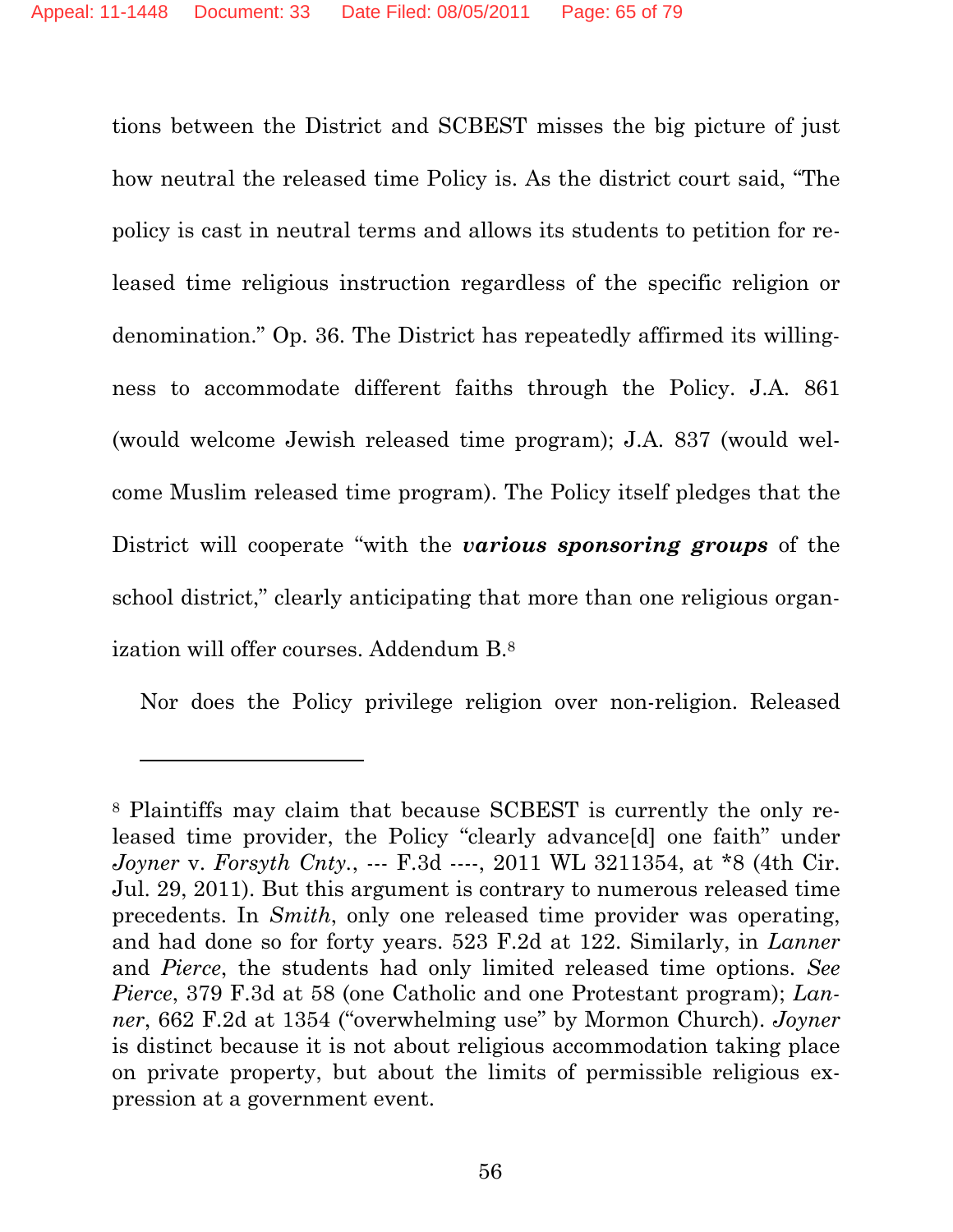time is simply one of a long list of off-campus credit options, such as the dual-credit German course that Plaintiff Melissa Moss took at a Methodist college, International Baccalaureate or Advanced Placement courses that can be taken online, software-driven courses, and "community internships." *See supra* at 7-8. If anything, there is a *disincentive* to take released time classes, as the grades given in SCBEST's classes are *significantly lower* than the grades in classes Plaintiffs' children have taken. *See supra* at 13-14. That is confirmed by the low enrollment in released time classes. *See supra* at 10.

In short, as the district court rightly concluded, "the record shows that the School District treated SCBEST merely the same as other outside organizations." Op. 32. The contact between the District and SCBEST is precisely the sort of "administratively wise" cooperation commended in *Smith*. 523 F.2d at 125. Far from impermissibly advancing religion, "[t]he primary effect [of this cooperation] is simply to make the school's administration of the released-time system convenient and to avoid unnecessary conflicts with school classes and activities." *Lanner*, 662 F.2d at 1359.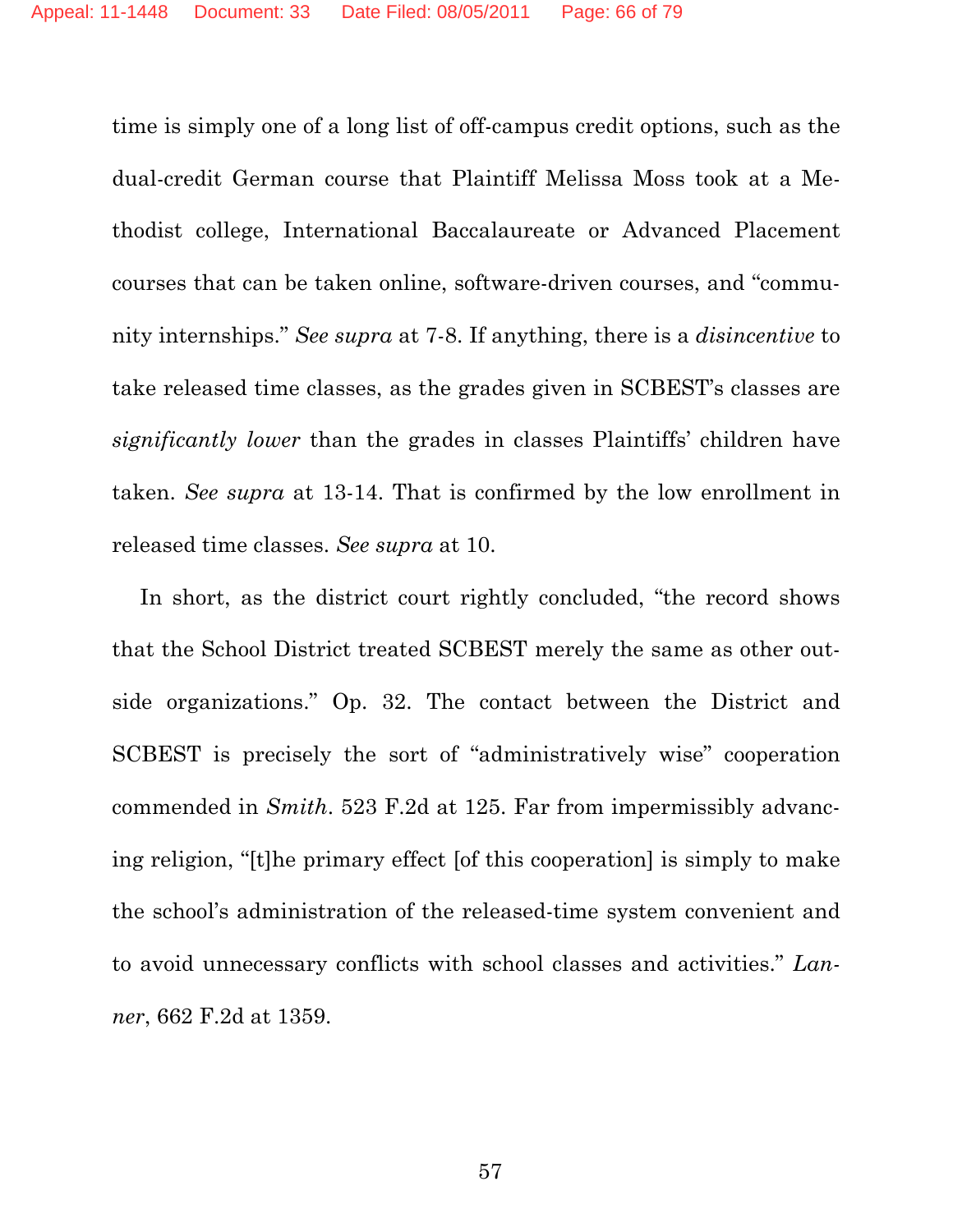# **3. The Policy does not entangle the government with religion.**

Finally, Plaintiffs have failed to demonstrate that the Policy fosters excessive entanglement with religion. To the contrary, they have come nowhere close. In the words of the district court, "[b]y limiting the acceptance of academic credit from accredited schools, the School District's released time policy was *designed to disentangle* the School District from reviewing the religious content of released time instruction. . . . Plaintiffs have failed to show how the School District's *passive acceptance* of academic credit for religious instruction constitutes excessive entanglement with religion." Op. 36 (emphasis added).

This conclusion is correct under the standards demarked by both this Court and the Supreme Court. The District has not "manage[d] or incorporate[d] the religious arena itself." *Ehlers-Renzi*, 224 F.3d at 292. And there is no evidence of "comprehensive, discriminating, and continuing state surveillance" of religious exercise. *Lemon* v. *Kurtzman*, 403 U.S. 602, 619 (1971); *see also Mueller* v. *Allen*, 463 U.S. 388, 403 (1983) (explaining that such comprehensive surveillance is "necessary [for a challenged action] to run afoul of" *Lemon's* third prong).

Plaintiffs do not even attempt to argue that the District is "entan-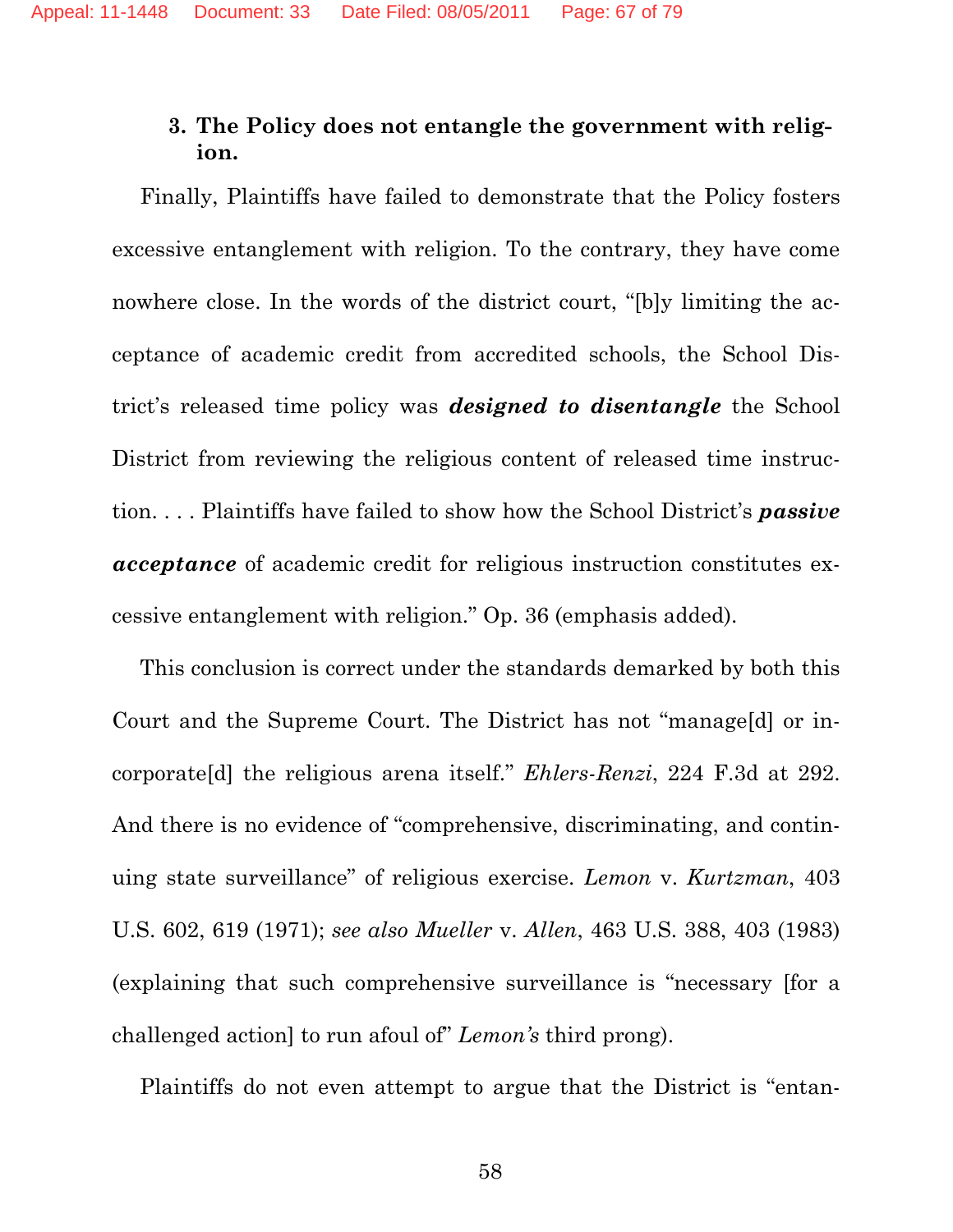gled" under any of these standards. Instead, Plaintiffs focus on *Larkin* v. *Grendel's Den*, in which the Court struck down a Massachusetts law that granted churches unfettered authority to "veto" applications for liquor licenses. 459 U.S. 116, 120 (1982). According to Plaintiffs, by accepting transfer credit for religious instruction, the District has unconstitutionally "donated" to a religious organization "its governmental power to give public school academic credit." Br. 42, 43, 27-28.

This argument fails for three reasons. *First*, as the district court pointed out, "the power to issue an academic grade is not a power reserved exclusively to governmental bodies." Op. 36. The law in *Larkin* was problematic because the power to regulate alcohol is exclusively reserved to the states under the Twenty-First Amendment, and "the zoning function is traditionally a governmental task." *Larkin*, 459 U.S. at 121, 122. By contrast, the power to award credit toward state graduation requirements is not a traditional governmental task at all; private schools do it all the time. Indeed, the Supreme Court has specifically denied the notion that education is the exclusive province of government. *Pierce* v. *Soc'y of Sisters*, 268 U.S. 510 (1925).

Were the law otherwise, public schools would violate *Larkin any*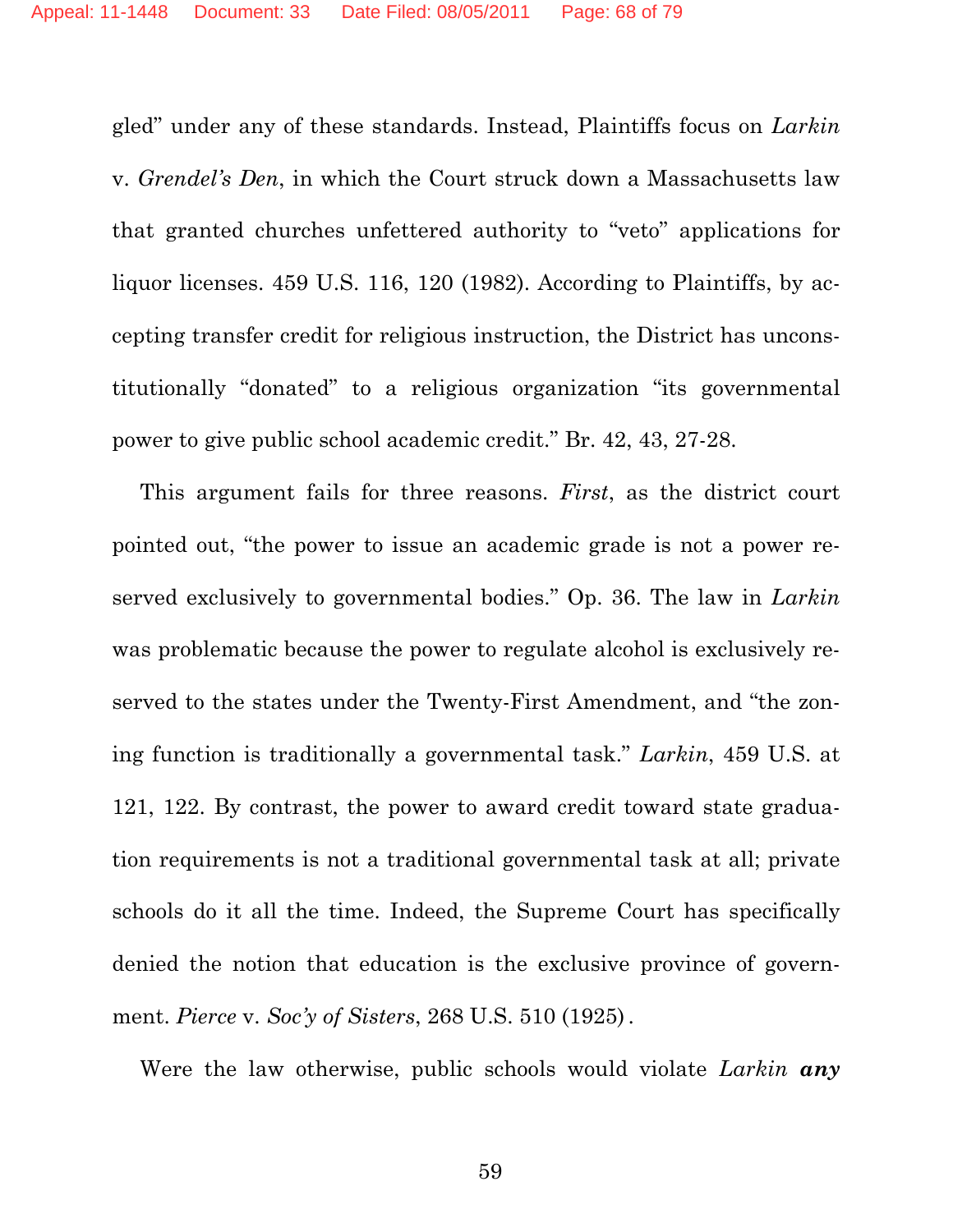*time* they accepted transfer credits from religious instruction at a private school. But as shown above, states across the country routinely do just that.

*Second*, Plaintiffs' argument turns on the erroneous notion that SCBEST has "standardless power to determine a student's grade on a religious basis," and that "[t]here is nothing to stop it from passing a student for religious piety or failing her for blasphemy." Br. 27. Not so. The District accepts credit only from accredited private schools, and the undisputed facts show that the accreditation process imposes significant limits.

Even a brief look at the relationship between Oakbrook and SCBEST shows that the oversight provided by that relationship is real and rigorous. *See supra* at 15-16. Oakbrook remained "fully in charge of the course content." J.A. 410. It had "several conversations" with SCBEST's instructor and reviewed SCBEST's curriculum, tests, and grade reports. J.A. 411, 391. Oakbrook did not simply approve SCBEST, it made recommendations to make the course better, and asked questions to make sure its expectations were met. J.A. 411-12, 421-22.

Oakbrook's oversight confirmed SCBEST was meeting its goal of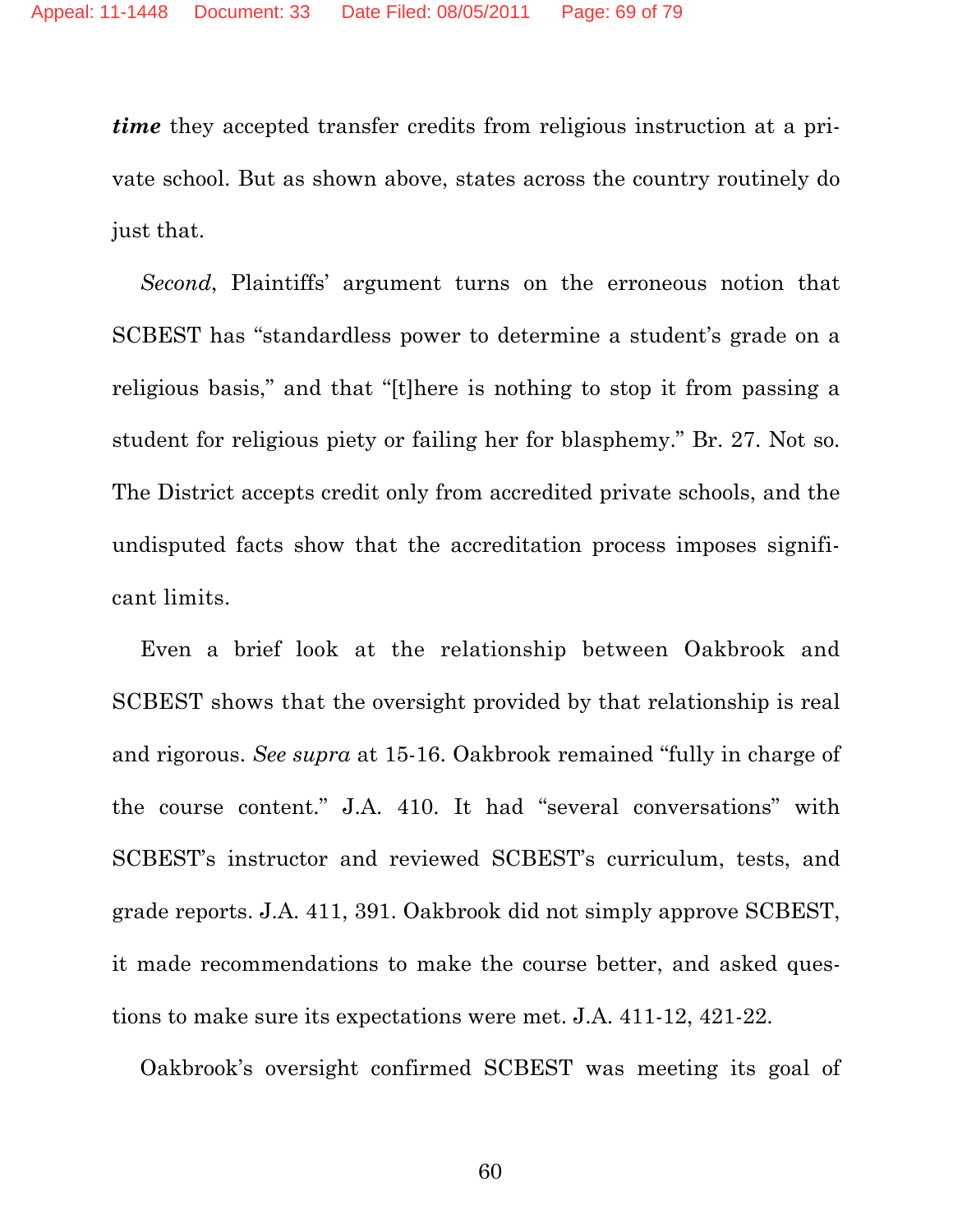providing a rigorous course. J.A. 411, 391, 617. Even Plaintiff Tillett concedes this is true: "I believe it's academically rigorous." J.A. 190.

Further, Oakbrook is itself accountable to its accrediting agency. By assuming responsibility for the rigor of SCBEST courses, Oakbrook not only risked its own reputation, but also its accreditation. *See supra* at 16. And while Oakbrook is a Christian school, the South Carolina Independent School Association evaluates all of Oakbrook's classes including its religious instruction classes—under "objective secular criteria."

Thus, Plaintiffs are wrong to suggest that the District's Policy and South Carolina law have created a free-for-all where grades may be based on "religious piety" or "blasphemy." Br. 26-27. The time-honored accreditation system ensures that private school courses are held to high academic standards while avoiding any entanglement between public schools and religious instruction.

*Finally*, Plaintiffs' desired arrangement would produce *far more* entanglement than the District's Policy. According to Plaintiffs, it is fine for public schools to accept transfer credit for "*secular* education at private religious schools," but not for "*religious* instruction given at private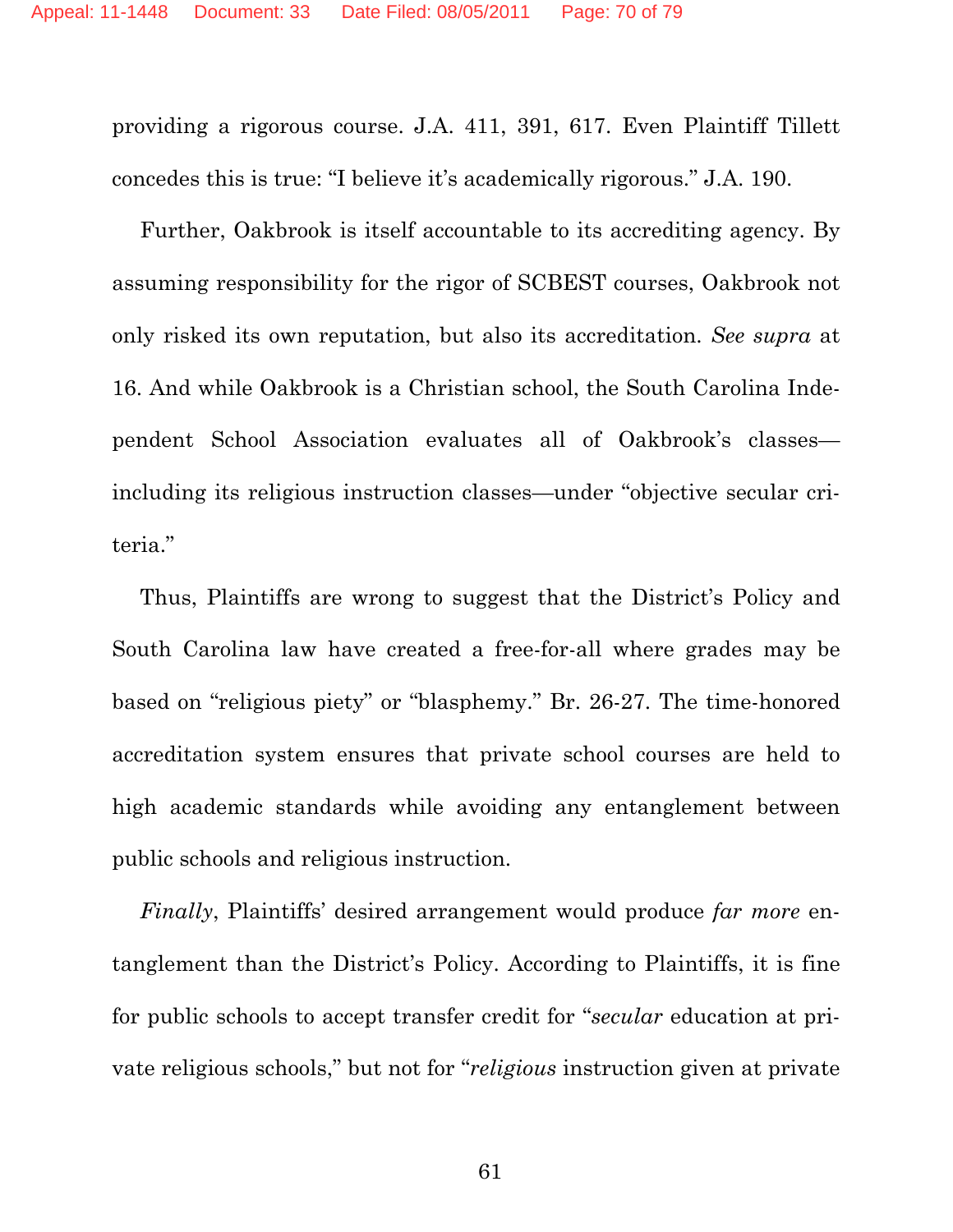religious schools." Br. 45. Indeed, Plaintiffs suggest that it would be fine for the District to give released time credit "for a course about Bible history such as is permitted to be taught by South Carolina [law]," but not "for a course of religious instruction that seeks to strengthen the students in the Christian faith." Br. 8. But Plaintiffs offer no guidance on how the District is supposed to draw the line between released time courses that offer "*religious* instruction" and released time classes that offer "*secular* education."

Nor can it. That is precisely the type of entangling inquiry that the Establishment Clause forbids. It is also precisely the arrangement that the Tenth Circuit condemned in *Lanner*. There, the released time policy generally permitted an award of credit, but excluded credit for "courses devoted mainly to denominational instruction." 662 F.2d at 1360. This, the court said, produced excessive entanglement because "it requires the public school officials to . . . examin[e] and monitor[] the content of courses offered there to insure that they are not 'mainly denominational.'" *Id.* at 1361. Ironically, that is precisely what Plaintiffs are arguing for here. The District should not be penalized for adopting the far less entangling approach of simply accepting all credits, on the basis of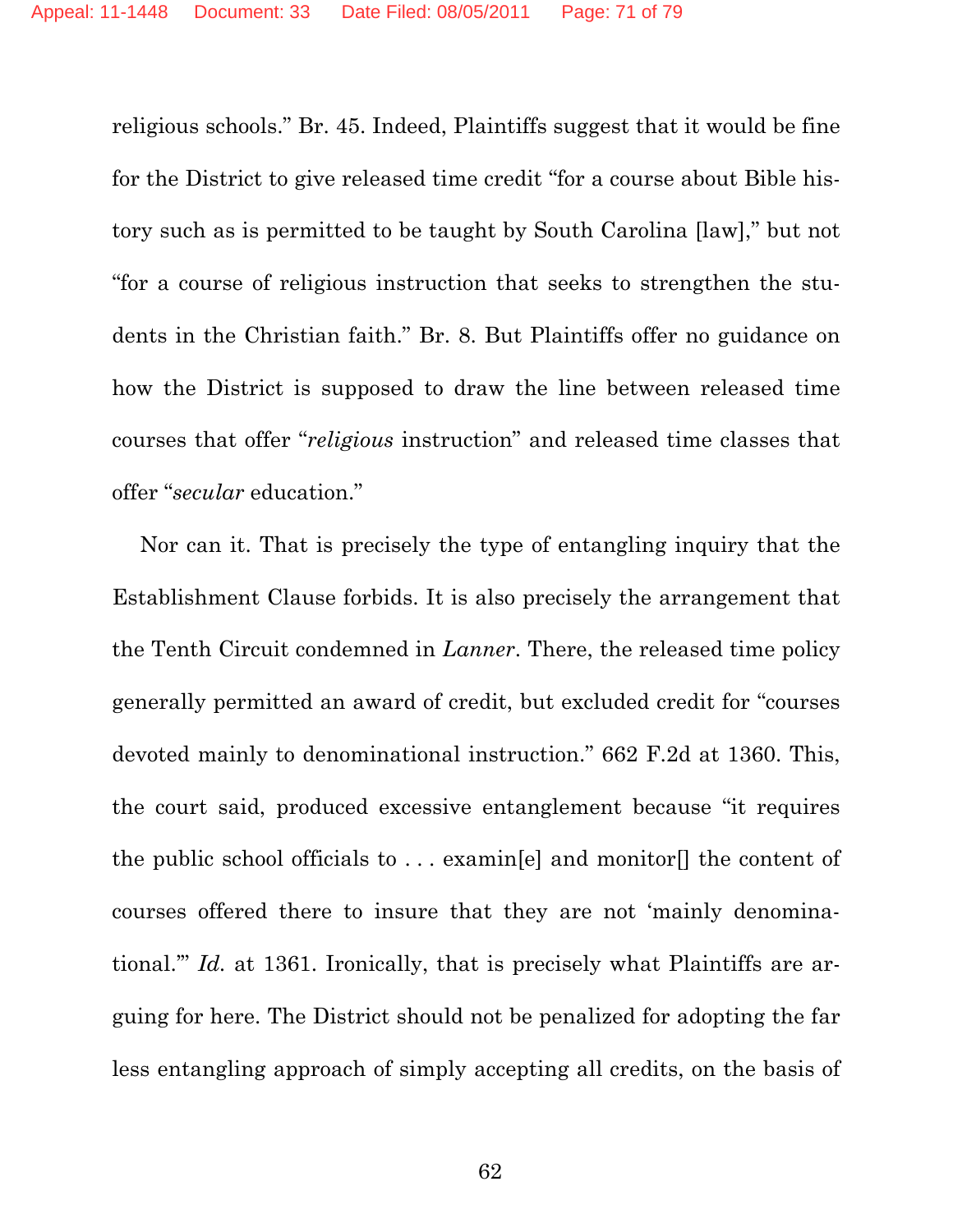purely secular criteria, from all accredited private schools.

As the district court concluded: "Plaintiffs have failed to show how the School District's *passive acceptance* of academic credit for religious instruction constitutes excessive entanglement with religion." Op. 36 (emphasis added). Nothing about the Policy, either on its face or in its implementation, creates excessive entanglement with religion. To the contrary, the undisputed facts show that the District went out of its way to ensure that no such entanglement occurred.

### **CONCLUSION**

The decision of the district court should be affirmed.

### **STATEMENT ON ORAL ARGUMENT**

Defendant does not object to Plaintiffs' request for oral argument.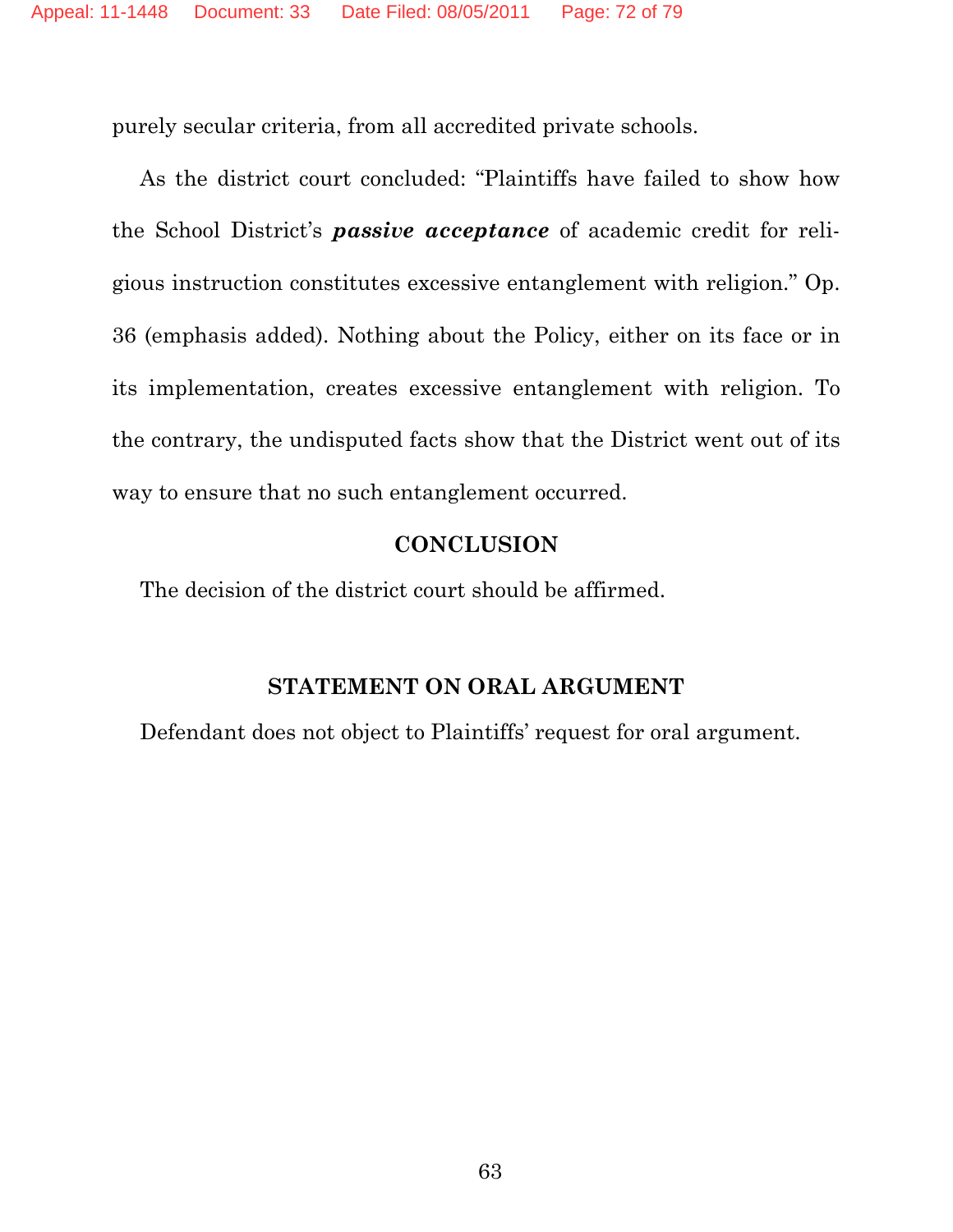Respectfully submitted,

#### s/ Eric C. Rassbach

Eric C. Rassbach Luke W. Goodrich Lori H. Windham Eric N. Kniffin *THE BECKET FUND FOR RELIGIOUS LIBERTY 3000 K St., NW, Suite 220 Washington, DC 20007 T (202) 955-0095 F (202) 955-0090* 

*Counsel for Spartanburg County School District Seven*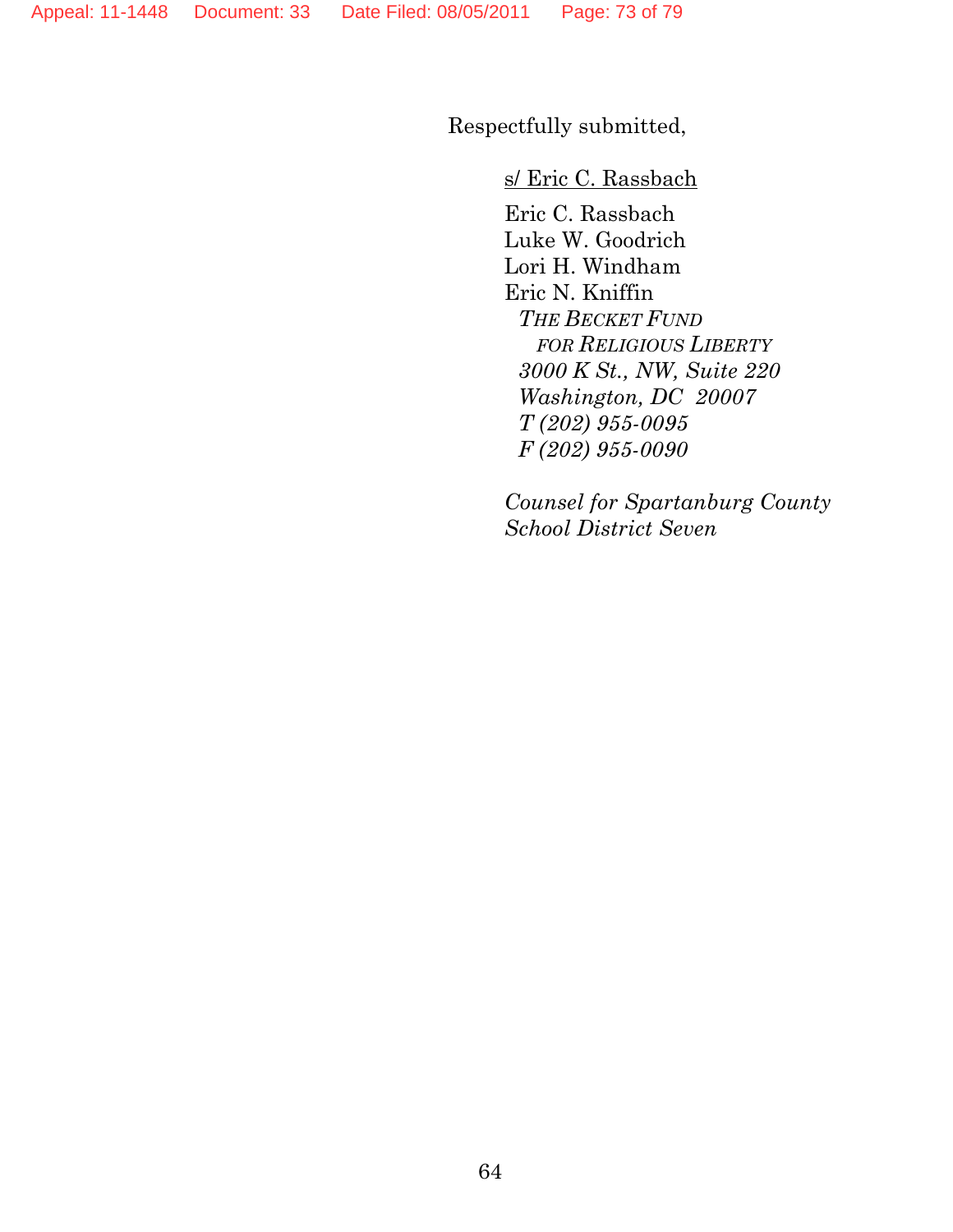### **CERTIFICATE OF COMPLIANCE**

This brief complies with the type-volume limitation of Fed. R. App. P. 32(a)(7)(B) because it contains 12,262 words, excluding the parts of the brief exempted by Fed. R. App. P.  $32(a)(7)(B)(iii)$ .

This brief complies with the typeface requirements of Fed. R. App. P.  $32(a)(5)$  and the type style requirements of Fed. R. App. P.  $32(a)(6)$  because it has been prepared in a proportionally spaced typeface using Microsoft Word 2007 in Century Schoolbook 14-point typeface.

August 4, 2011 s/ Eric N. Kniffin

Eric N. Kniffin *Counsel for Spartanburg County School District Seven*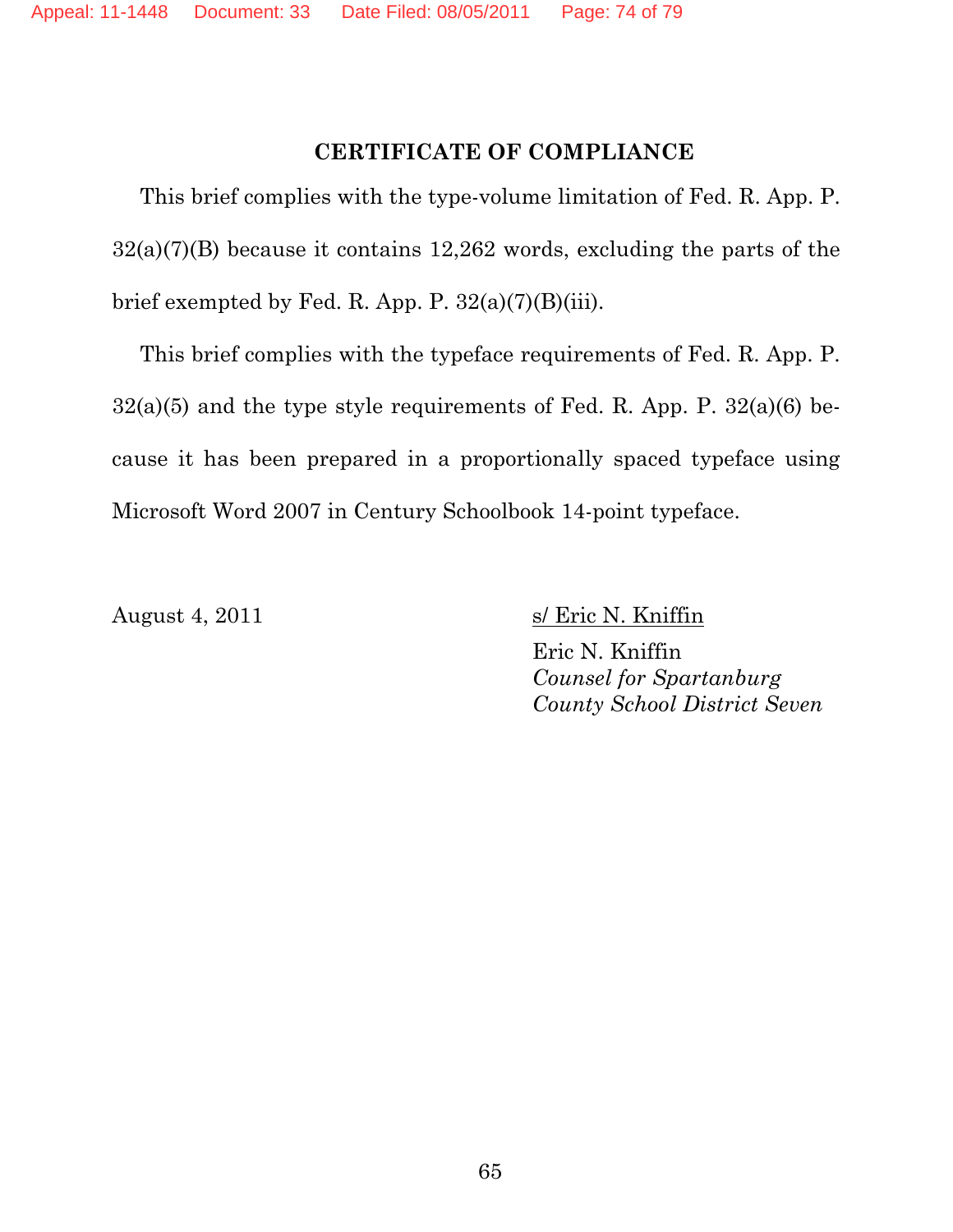### **CERTIFICATE OF SERVICE**

I hereby certify that I electronically filed the foregoing with the Clerk of the Court for the United States Court of Appeals for the Fourth Circuit by using the appellate CM/ECF system on August 4, 2011.

I certify that Appellants' counsel, George Daly, is a registered CM/ECF user and that service will be accomplished by the appellate CM/ECF system.

August 4, 2011 s/ Eric C. Rassbach

Eric C. Rassbach *Counsel for Spartanburg County School District Seven*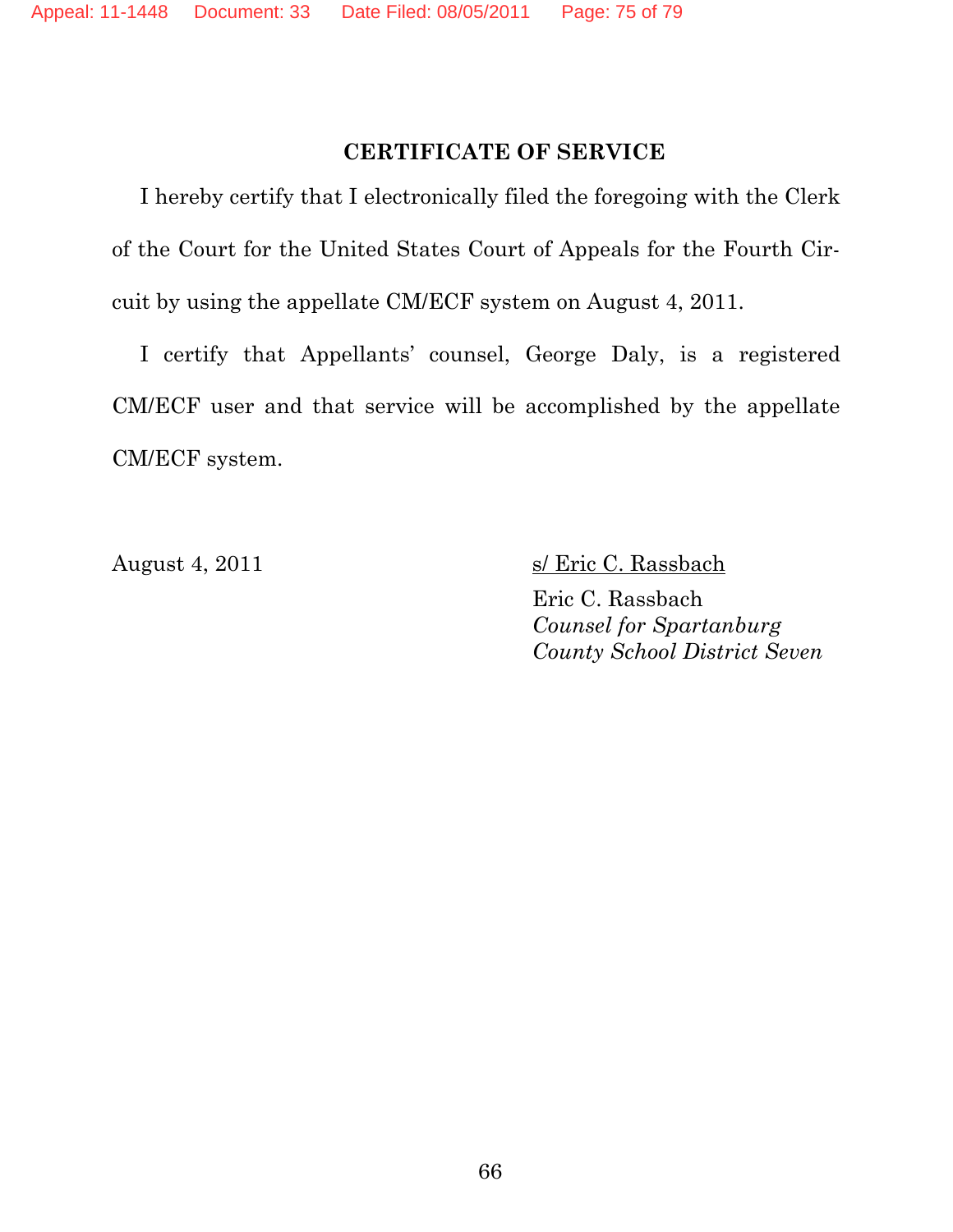## **ADDENDUM A**

# **South Carolina Released Time Credit Act**

# **2006 S.C. Acts 322 (preamble); S.C. Code § 59-39-112**

## **[START PREAMBLE]**

Whereas, the South Carolina General Assembly finds that:

- (1) The free exercise of religion is an inherent, fundamental, and inalienable right secured by the First Amendment to the United States Constitution.
- (2) The free exercise of religion is important to the intellectual, moral, civic, and ethical development of students in South Carolina, and that any such exercise must be conducted in a constitutionally appropriate manner.
- (3) The United States Supreme Court, in its decision, *Zorach* v. *Clauson*, 343 U.S. 306 (1952), upheld the constitutionality of released time programs for religious instruction during the school day if the programs take place away from school grounds, school officials do not promote attendance at religious classes, and solicitation of students to attend is not done at the expense of public schools.
- (4) The federal Constitution and state law allow the state's school districts to offer religious released time education for the benefit of the state's public school students.
- (5) The purpose of this act is to incorporate a constitutionally acceptable method of allowing school districts to award the state's public high school students elective Carnegie unit credits for classes in religious instruction taken during the school day in released time programs, because the absence of an ability to award such credits has essentially eliminated the school districts' ability to accommodate parents' and students' desires to participate in released time programs. Now, therefore,

Be it enacted by the General Assembly of the State of South Carolina:

# **[END PREAMBLE]**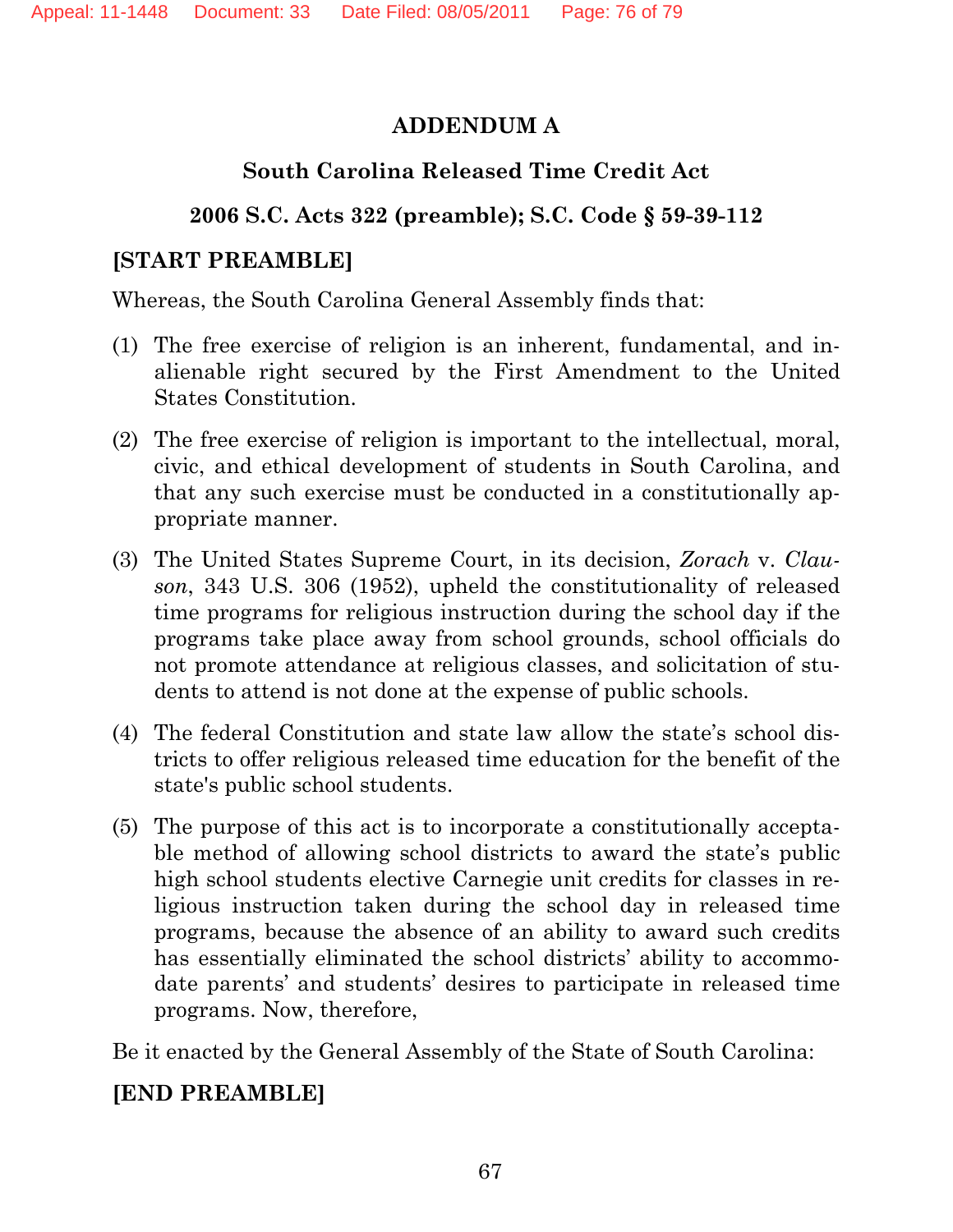## **S.C. Code § 59-39-112. Elective credit for released time classes in religious instruction.**

- (A) A school district board of trustees may award high school students no more than two elective Carnegie units for the completion of released time classes in religious instruction as specified in Section 59-1-460 if:
	- (1) for the purpose of awarding elective Carnegie units, the released time classes in religious instruction are evaluated on the basis of purely secular criteria that are substantially the same criteria used to evaluate similar classes at established private high schools for the purpose of determining whether a student transferring to a public high school from a private high school will be awarded elective Carnegie units for such classes. However, any criteria that released time classes must be taken at an accredited private school is not applicable for the purpose of awarding Carnegie unit credits for released time classes; and
	- (2) the decision to award elective Carnegie units is neutral as to, and does not involve any test for, religious content or denominational affiliation.
- (B) For the purpose of subsection (A)(1), secular criteria may include, but are not limited to, the following:
	- (1) number of hours of classroom instruction time;
	- (2) review of the course syllabus which reflects the course requirements and materials used;
	- (3) methods of assessment used in the course; and
	- (4) whether the course was taught by a certified teacher.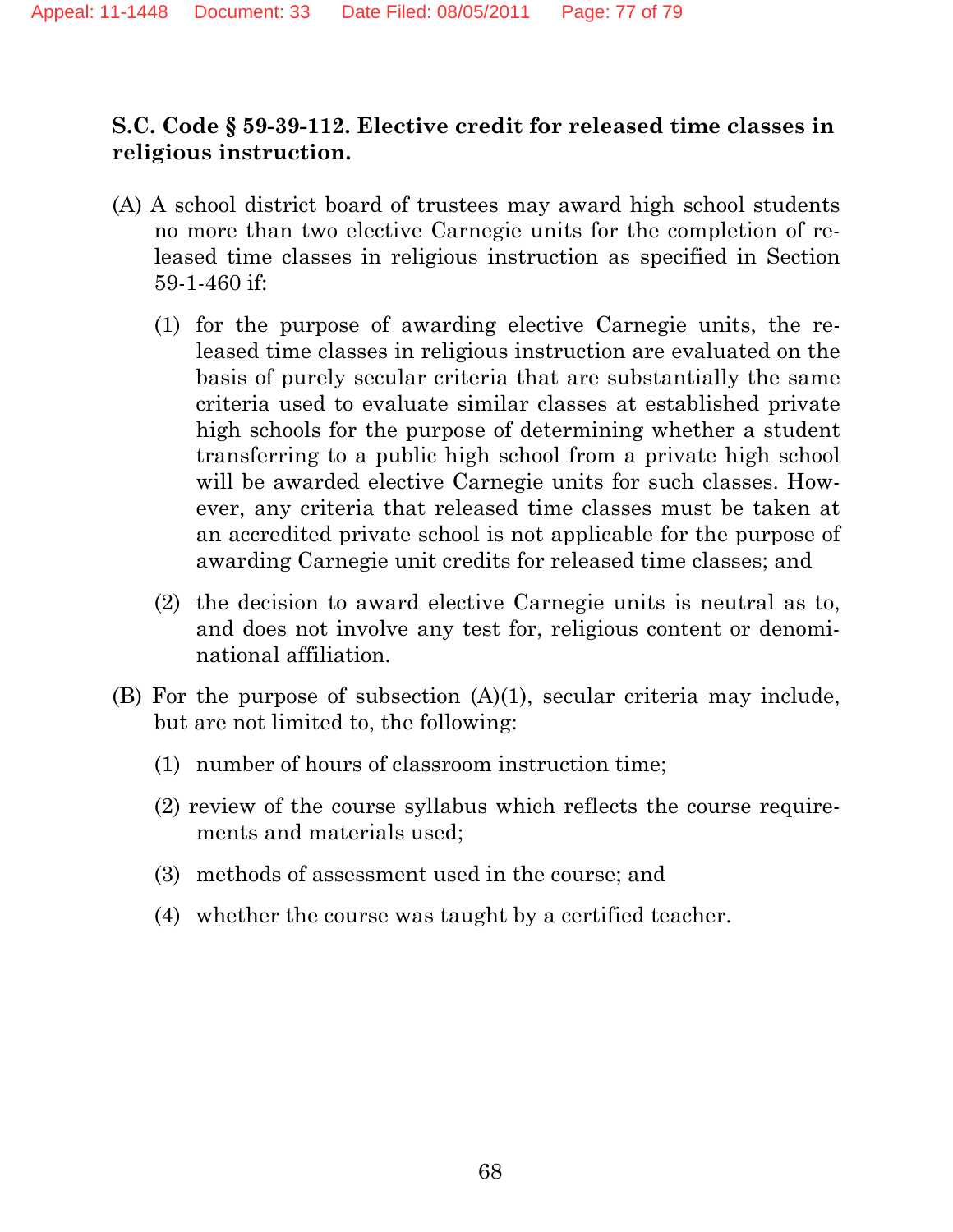### **ADDENDUM B**

## **RELEASED TIME FOR RELIGIOUS INSTRUCTION**

Code JHCB Issued 3/07

Purpose: To establish the basic structure for released time for students for religious instruction.

The board will release students in grades seven through twelve from school, at the written request of their parent/legal guardian, for the purpose of religious instruction for a portion of the day. The school will consider this part of the school day.

The Board will not allow the student to miss required instructional time for the purpose of religious instruction. Any absences for this purpose must be during a student's non-instructional or elective periods of the school day.

When approving the release of students for religious instruction, the board assumes no responsibility for the program or liability for the students involved. Its attitude will be one of cooperation with the various sponsoring groups of the school district.

The sponsoring group or the student's parent/legal guardian is completely responsible for transportation to and from the place of instruction. The district assumes no responsibility or liability for such transportation.

Religious instruction must take place away from school property and at a regularly designated location.

District officials will ensure that no public funds will be expended to support a released time program and that district staff and faculty will not promote or discourage participation by district students in a released time program.